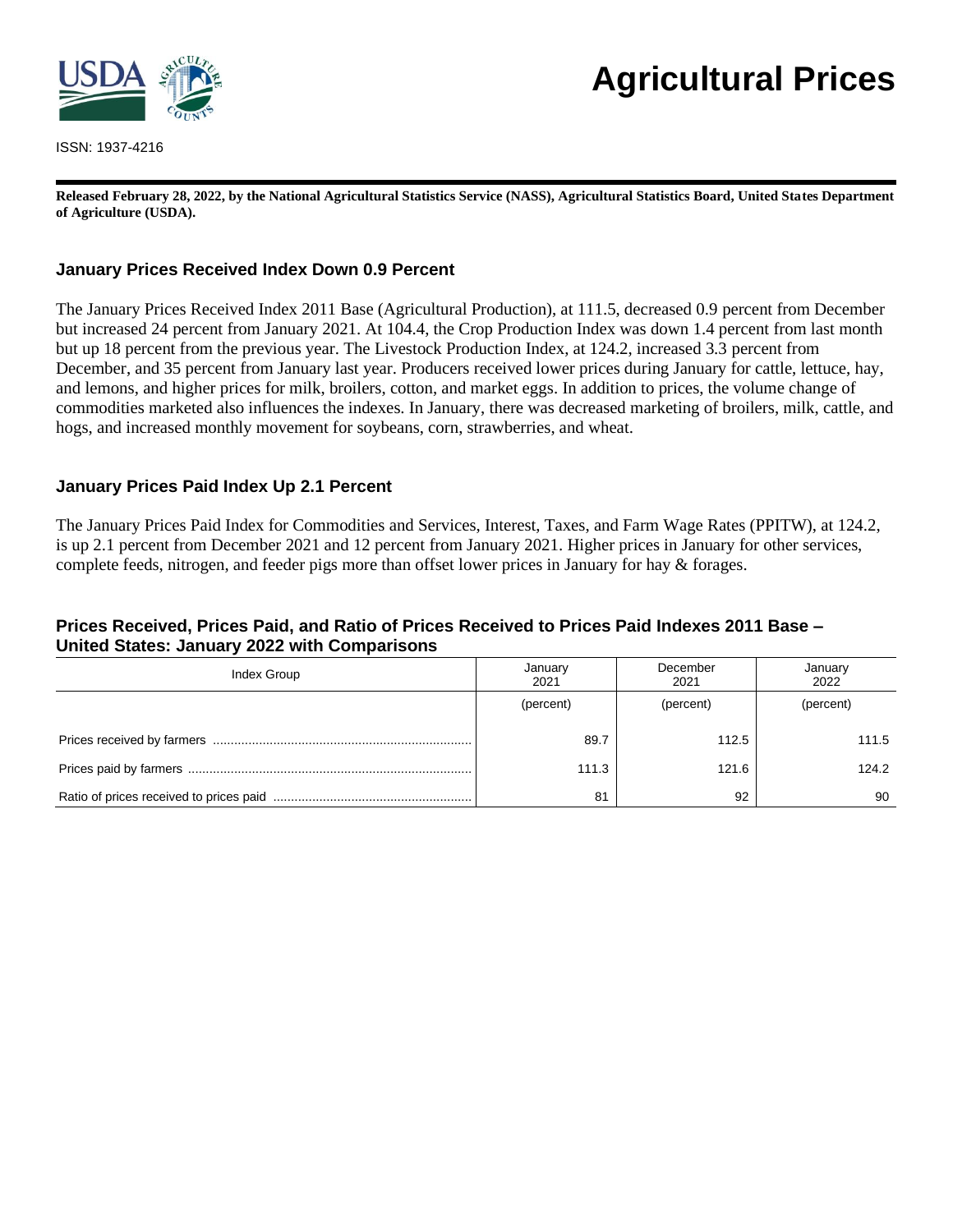# **Contents**

| Prices Received for Peanuts (in shell) - States and United States: January 2022 with Comparisons 15            |  |
|----------------------------------------------------------------------------------------------------------------|--|
|                                                                                                                |  |
| Prices Received for Upland Cotton and Cottonseed - States and United States: January 2022 with Comparisons  16 |  |
| Prices Received and Marketings for Upland Cotton and Rice - United States: January 2022 with Comparisons  16   |  |
|                                                                                                                |  |
| Prices Received for Premium and Supreme Alfalfa Hay - States and 5-State Total: January 202217                 |  |
|                                                                                                                |  |
|                                                                                                                |  |
|                                                                                                                |  |
|                                                                                                                |  |
|                                                                                                                |  |
|                                                                                                                |  |
| Commodity Parity Prices and Price as Percent of Parity Price - United States: January 2022 with Comparisons 21 |  |
|                                                                                                                |  |
|                                                                                                                |  |
|                                                                                                                |  |
|                                                                                                                |  |
| Milk Cow Market Year Average Prices Received - States and United States: Marketing Years 2020 and 2021 25      |  |
| Prices Received for Cows, Steers and Heifers, Calves, Beef Cattle, and Milk Cows by Month - United States:     |  |
| Prices Received for Barrows and Gilts, Sows, and All Hogs by Month - United States: Marketing Years            |  |
|                                                                                                                |  |
|                                                                                                                |  |
| Prices Received Value per Head and Total Value for All Cattle and Calves - States and United States:           |  |
|                                                                                                                |  |
| Prices Received Value per Head and Total Value for Hogs - States and United States: December 1, 2020           |  |
|                                                                                                                |  |
| Prices Received Value per Head and Total Value for Sheep and Lambs - States and United States:                 |  |
|                                                                                                                |  |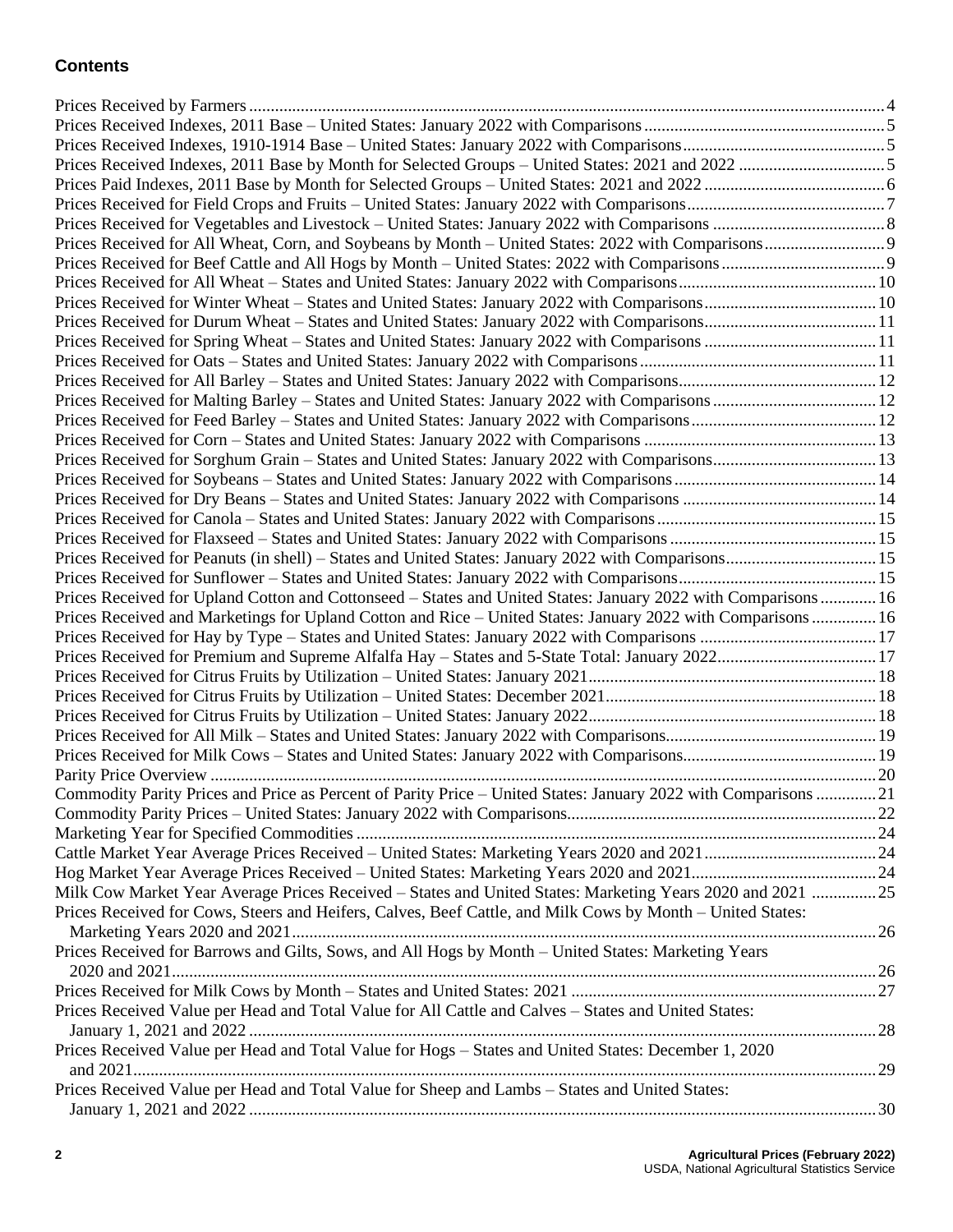| Prices Received Value per Head and Total Value for Angora Goats - States and United States: January 1, 2021 |  |
|-------------------------------------------------------------------------------------------------------------|--|
|                                                                                                             |  |
| Other Hay Baled Market Year Average Prices Received - Selected Regions: 2017-2019, 2018-2020, and           |  |
|                                                                                                             |  |
|                                                                                                             |  |
|                                                                                                             |  |
|                                                                                                             |  |
| Prices Paid Indexes and Annual Weights for Input Components and Sub-components – United States:             |  |
|                                                                                                             |  |
|                                                                                                             |  |
|                                                                                                             |  |
|                                                                                                             |  |
|                                                                                                             |  |
|                                                                                                             |  |
|                                                                                                             |  |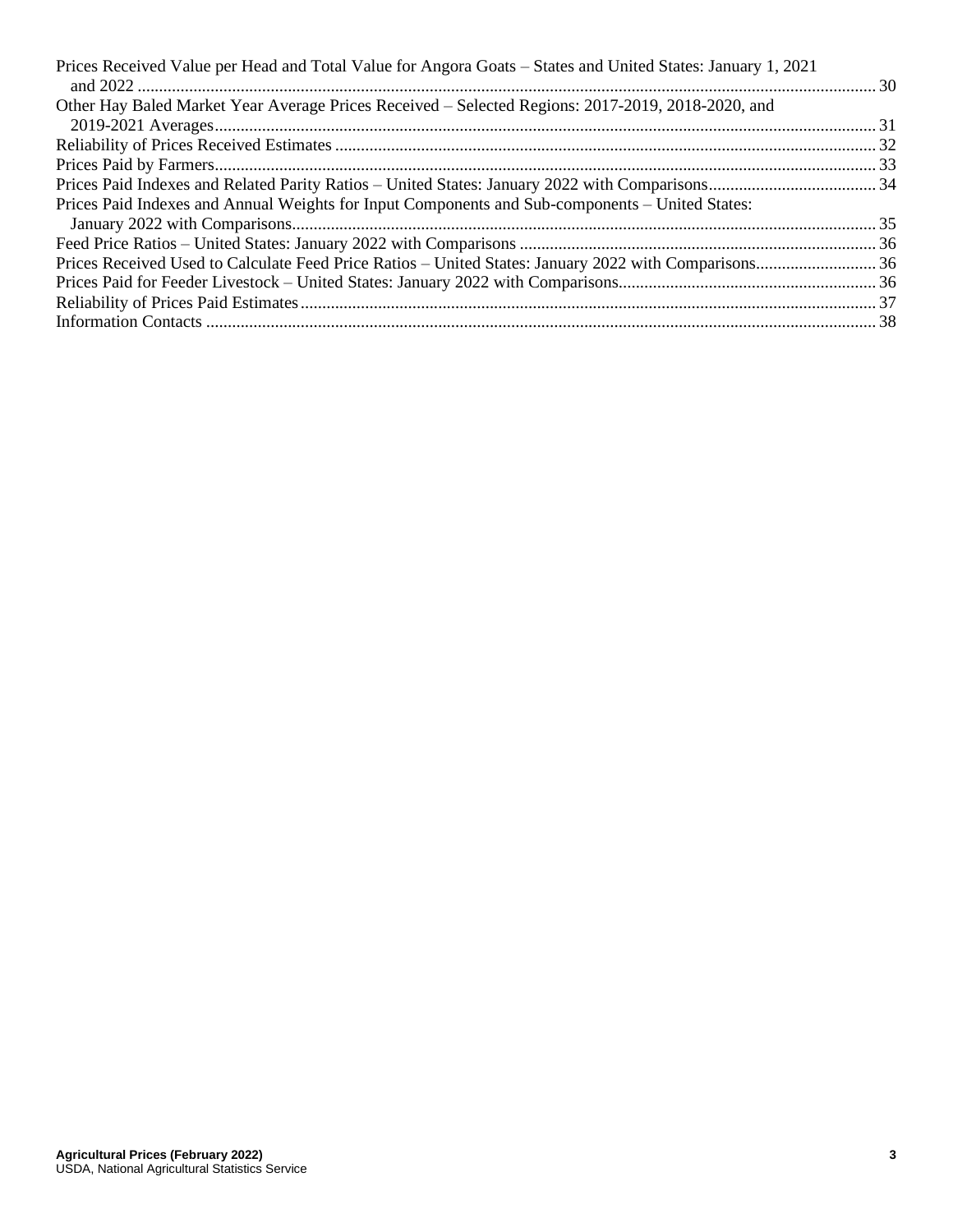## **January Prices Received by Farmers**

**Crop production:** The January index, at 104.4, is 1.4 percent lower than December but 18 percent higher than January 2021.

**Grain and oilseed:** The January index, at 99.0, is up 1.5 percent from December and 26 percent from January 2021. Oilseed and feed grain index increases more than offset the decline in the food grain index.

**Feed grain:** The January index, at 93.0, increased 1.6 percent from last month and 31 percent from a year ago. The corn price, at \$5.57 per bushel, is up 10 cents from last month and \$1.33 from January 2021.

**Food grain:** At 114.9, the index for January decreased 1.0 percent from the previous month but increased 37 percent from a year ago. The January price for all wheat, at \$8.48 per bushel, is 10 cents lower than December but \$3.00 higher than January 2021. The January price for rice, at \$15.60 per cwt, is 30 cents lower than December but \$1.00 higher than January 2021.

**Oilseed:** At 103.7, the index for January increased 3.0 percent from December and 19 percent from January 2021. The soybean price, at \$12.90 per bushel, is 40 cents higher than December and \$2.00 higher than January a year earlier.

**Fruit and tree nut:** The January index, at 133.9, is up 2.2 percent from December and 4.7 percent from a year earlier. Price increases during January for apples, oranges, and pears more than offset price decreases for lemons, grapefruit, and strawberries.

**Vegetable and melon:** At 129.1, the index for January increased 8.1 percent from the previous month and 9.1 percent from January 2021. Price increases during January for onions, cauliflower, celery, and carrots more than offset price declines for lettuce and sweet corn.

**Other crop:** The January index, at 106.9, is up 2.4 percent from the previous month and 23 percent from January 2021. The all hay price, at \$182.00 per ton, is \$5.00 higher than December and \$30.00 higher than January 2021. At 95.9 cents per pound, the price for upland cotton is 8.3 cents higher than December and 26.6 cents higher than January 2021.

**Livestock production:** The index for January, at 124.2, increased 3.3 percent from the previous month and 35 percent from January a year earlier.

**Meat animal:** At 111.1, the January index increased 0.9 percent from the previous month and 21 percent from a year earlier. At \$58.80 per cwt, the January hog price is \$2.30 higher than December and \$8.60 higher than a year earlier. The January beef cattle price of \$135.00 per cwt is \$2.00 lower than the previous month but \$25.00 higher than January 2021.

**Dairy:** The index for January, at 120.4, is up 11 percent from the previous month and 38 percent from January a year ago. The January all milk price of \$24.20 per cwt is \$2.40 higher than December and \$6.70 higher than January 2021.

**Poultry and egg:** At 160.4, the January index increased 6.2 percent from December and 67 percent from January 2021. The January market egg price, at \$1.27 per dozen, is 11.0 cents higher than December and 60.0 cents higher than January 2021. The January broiler price, at 79.0 cents per pound, is 5.5 cents higher than December and 35.8 cents higher than a year ago. At 86.7 cents per pound, the January turkey price is 2.8 cents higher than the previous month and 14.4 cents higher than January 2021.

**Food Commodities:** The index, at 118.7, increased 0.4 percent from the previous month and 26 percent from January 2021.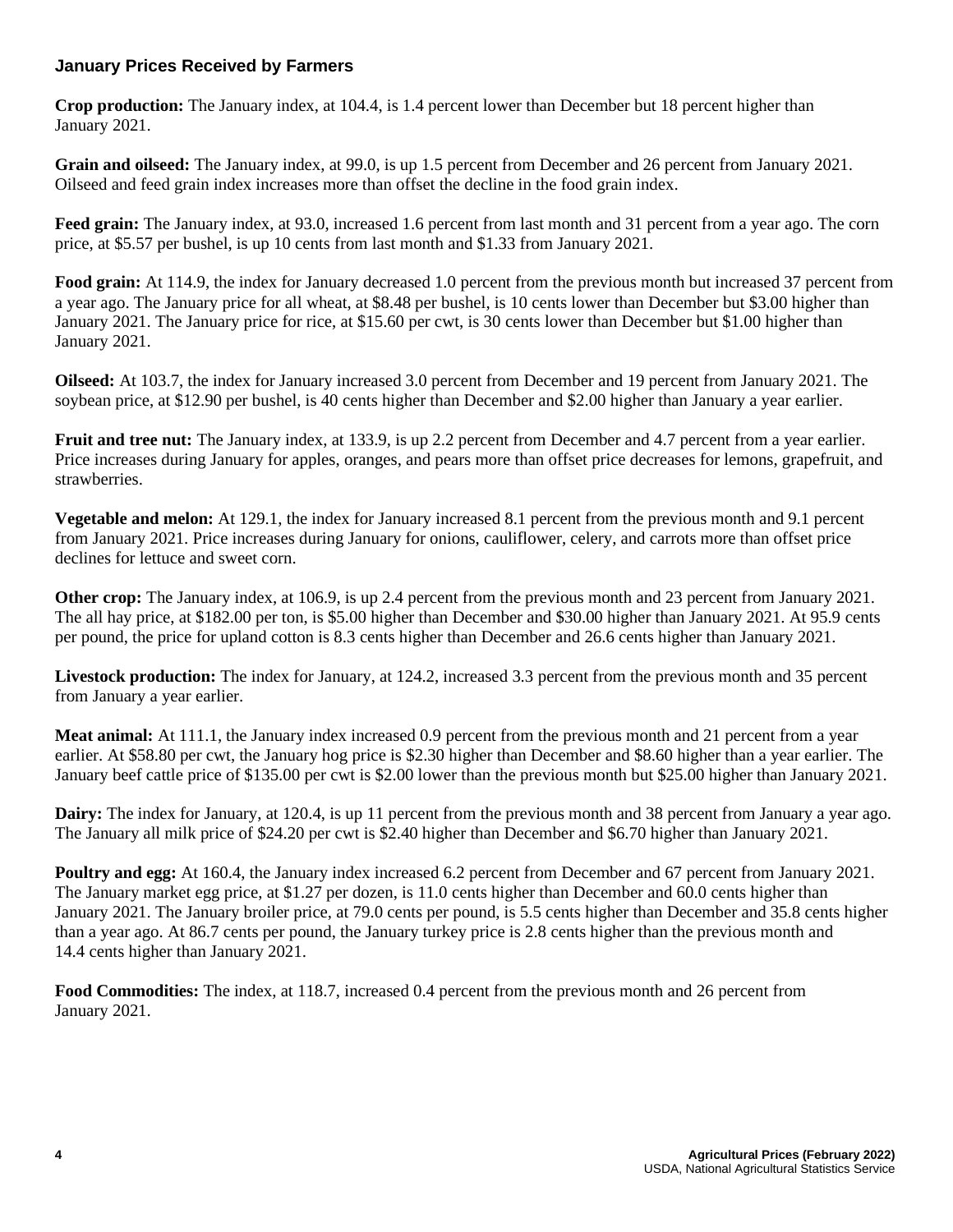# **Prices Received Indexes, 2011 Base – United States: January 2022 with Comparisons**

[Revised historical price indexes for months not shown are available at www.nass.usda.gov]

|             | 2011 Base |           |           |  |  |
|-------------|-----------|-----------|-----------|--|--|
| Index Group | January   | December  | January   |  |  |
|             | 2021      | 2021      | 2022      |  |  |
|             | (percent) | (percent) | (percent) |  |  |
|             | 89.7      | 112.5     | 111.5     |  |  |
|             | 88.4      | 105.9     | 104.4     |  |  |
|             | 78.5      | 97.5      | 99.0      |  |  |
|             | 71.2      | 91.5      | 93.0      |  |  |
|             | 84.2      | 115.9     | 114.9     |  |  |
|             | 86.8      | 100.7     | 103.7     |  |  |
|             | 127.9     | 131.0     | 133.9     |  |  |
|             | 118.3     | 119.4     | 129.1     |  |  |
|             | 86.7      | 104.4     | 106.9     |  |  |
|             | 91.8      | 120.2     | 124.2     |  |  |
|             | 91.7      | 110.1     | 111.1     |  |  |
|             | 97.2      | 119.8     | 118.5     |  |  |
|             | 75.5      | 85.0      | 88.4      |  |  |
|             | 87.1      | 108.5     | 120.4     |  |  |
|             | 96.1      | 151.1     | 160.4     |  |  |
|             | 94.4      | 118.2     | 118.7     |  |  |

#### **Prices Received Indexes, 1910-1914 Base – United States: January 2022 with Comparisons**

[Revised historical price indexes for months not shown are available at www.nass.usda.gov]

|             | 1910 - 1914 Base |           |           |  |  |
|-------------|------------------|-----------|-----------|--|--|
| Index Group | January          | December  | January   |  |  |
|             | 2021             | 2021      | 2022      |  |  |
|             | (percent)        | (percent) | (percent) |  |  |
|             | 926              | 1160      | 1150      |  |  |
|             | 77               | 923       | 910       |  |  |
|             | 1065             | 1395      | 1442      |  |  |

#### **Prices Received Indexes, 2011 Base by Month for Selected Groups – United States: 2021 and 2022**

[Revised historical price indexes for months not shown are available at www.nass.usda.gov. Blank data cells indicate estimation period has not yet begun]

|                                                        | 2011 Base                                          |           |                                                    |           |                                                    |           |                                                    |           |
|--------------------------------------------------------|----------------------------------------------------|-----------|----------------------------------------------------|-----------|----------------------------------------------------|-----------|----------------------------------------------------|-----------|
| Month                                                  | Agricultural<br>production                         |           | Crop<br>production                                 |           | Livestock<br>production                            |           | Food<br>commodities                                |           |
|                                                        | 2021                                               | 2022      | 2021                                               | 2022      | 2021                                               | 2022      | 2021                                               | 2022      |
|                                                        | (percent)                                          | (percent) | (percent)                                          | (percent) | (percent)                                          | (percent) | (percent)                                          | (percent) |
| January<br>February<br>March                           | 89.7<br>95.3<br>97.9<br>104.5<br>106.4<br>107.5    | 111.5     | 88.4<br>97.2<br>98.4<br>105.1<br>105.8<br>107.2    | 104.4     | 91.8<br>93.6<br>97.4<br>104.0<br>106.9<br>107.7    | 124.2     | 94.4<br>97.5<br>100.4<br>107.2<br>108.0<br>109.0   | 118.7     |
| August<br>September<br>October<br>November<br>December | 107.0<br>109.5<br>108.7<br>106.8<br>108.7<br>112.5 |           | 106.8<br>109.9<br>108.4<br>106.0<br>107.3<br>105.9 |           | 107.2<br>109.0<br>109.0<br>108.1<br>110.6<br>120.2 |           | 108.0<br>110.8<br>111.4<br>111.7<br>114.8<br>118.2 |           |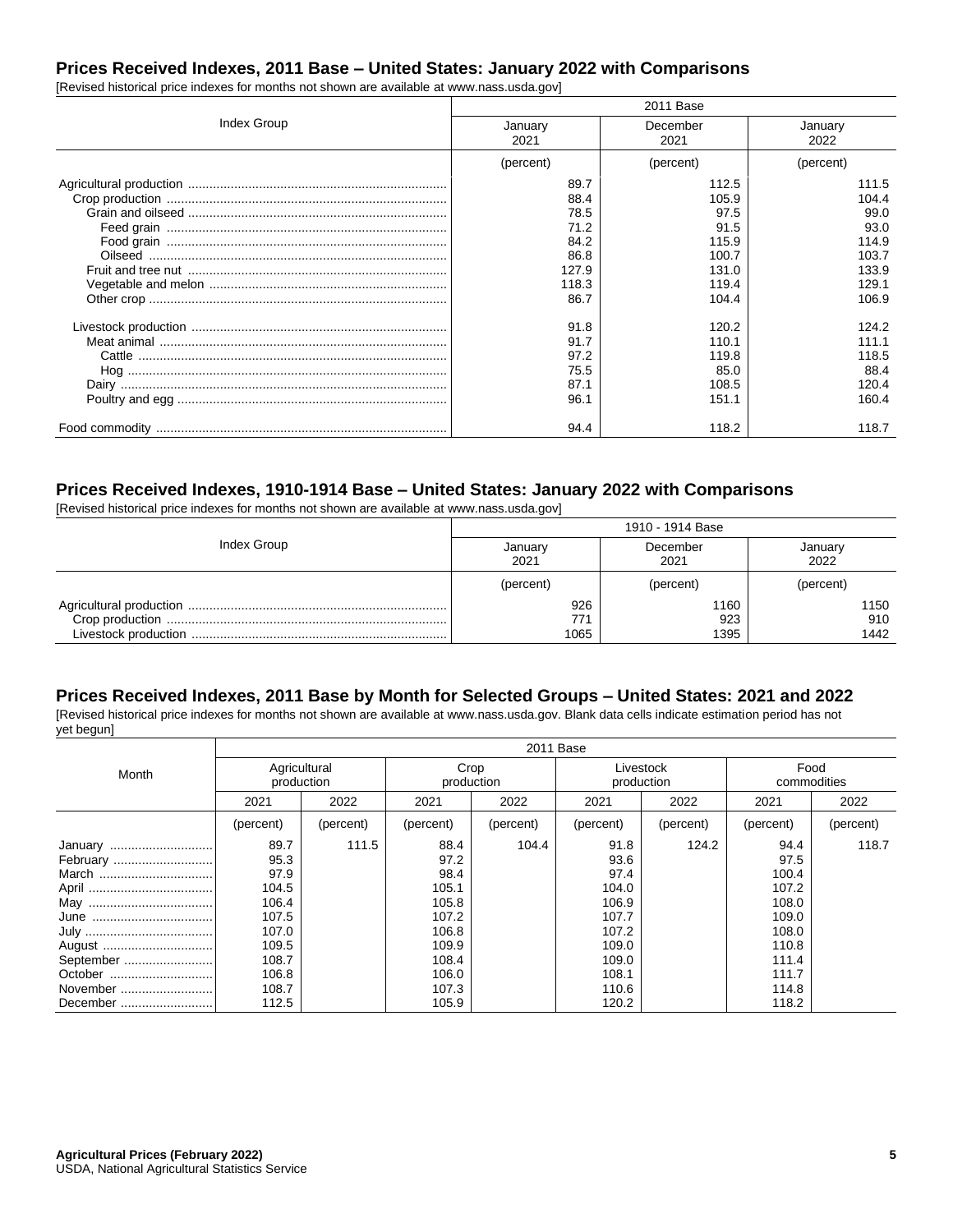#### **Prices Paid Indexes, 2011 Base by Month for Selected Groups – United States: 2021 and 2022**

[Revised historical price indexes for months not shown are available at www.nass.usda.gov. Blank data cells indicate estimation period has not yet begun]  $2011B$ 

|           | 2011 Base            |           |            |           |                |           |                     |           |
|-----------|----------------------|-----------|------------|-----------|----------------|-----------|---------------------|-----------|
| Month     | All items<br>(PPITW) |           | Production |           | Crop<br>sector |           | Livestock<br>sector |           |
|           | 2021                 | 2022      | 2021       | 2022      | 2021           | 2022      | 2021                | 2022      |
|           | (percent)            | (percent) | (percent)  | (percent) | (percent)      | (percent) | (percent)           | (percent) |
| January   | 111.3                | 124.2     | 106.1      | 121.2     | 111.7          | 124.0     | 110.8               | 124.4     |
| February  | 112.2                |           | 107.2      |           | 112.0          |           | 112.4               |           |
| March     | 113.1                |           | 108.3      |           | 112.7          |           | 113.5               |           |
|           | 114.0                |           | 109.6      |           | 113.3          |           | 114.8               |           |
|           | 114.8                |           | 110.4      |           | 114.1          |           | 115.5               |           |
|           | 116.1                |           | 112.0      |           | 115.5          |           | 116.7               |           |
|           | 117.3                |           | 113.0      |           | 116.7          |           | 117.9               |           |
| August    | 117.8                |           | 113.6      |           | 117.2          |           | 118.4               |           |
| September | 118.1                |           | 113.9      |           | 118.0          |           | 118.1               |           |
| October   | 119.2                |           | 115.3      |           | 119.3          |           | 119.1               |           |
| November  | 120.2                |           | 116.6      |           | 120.5          |           | 120.0               |           |
| December  | 121.6                |           | 118.3      |           | 121.4          |           | 121.7               |           |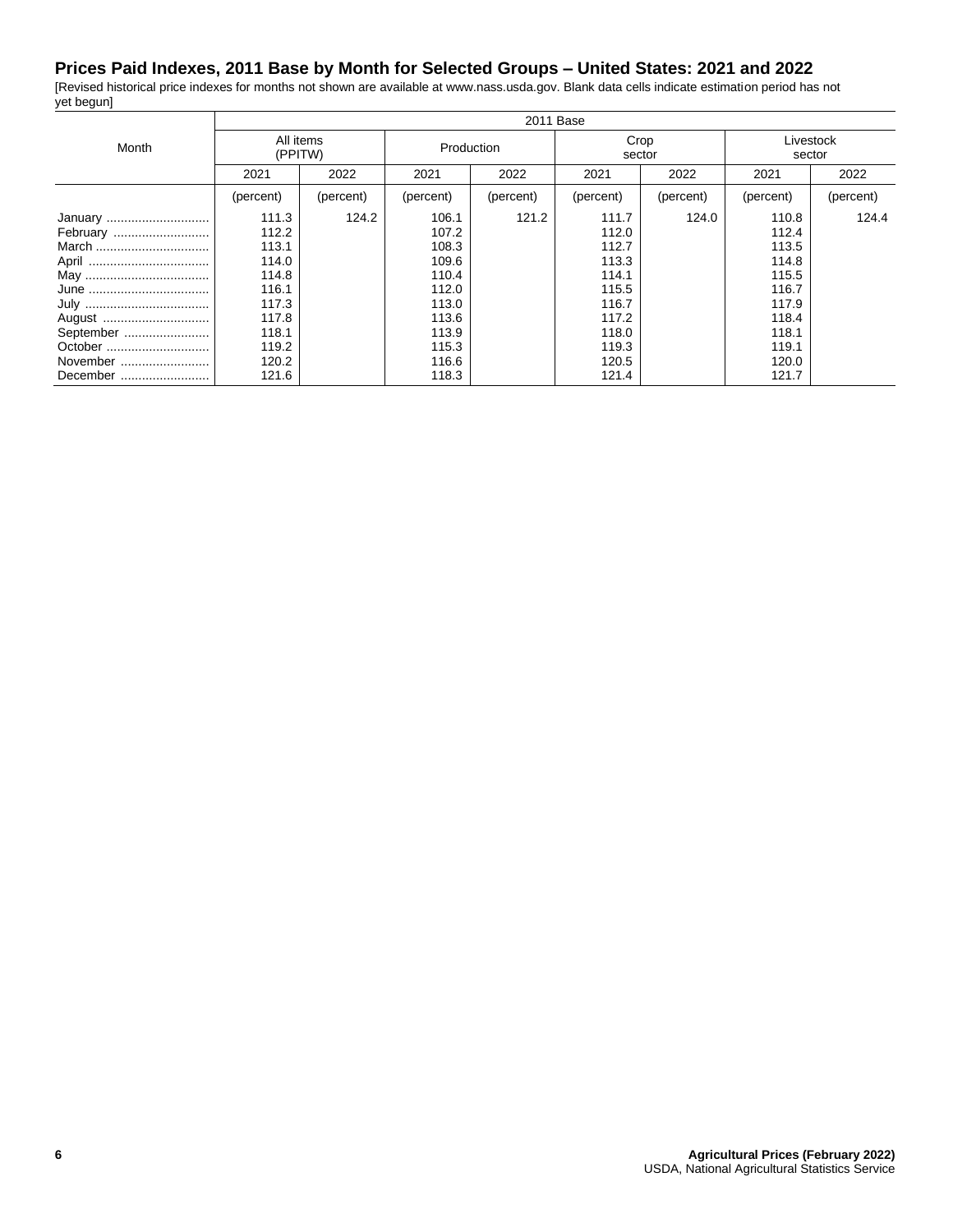## **Prices Received for Field Crops and Fruits – United States: January 2022 with Comparisons**

[Price data source for non-citrus fruit commodities is United States Department of Agriculture's Agricultural Marketing Service]

| Commodity                      | 2011<br><b>Base Price</b> | January 2021 | December 2021 | January 2022 |
|--------------------------------|---------------------------|--------------|---------------|--------------|
|                                |                           |              |               |              |
| Field crops                    |                           |              |               |              |
|                                | 4.79                      | 4.67         | 5.40          | 5.59         |
|                                | 4.59                      | 3.20         | 5.51          | 5.76         |
|                                | 4.83                      | 4.82         | 5.39          | 5.54         |
|                                | 34.60                     | 29.60        | 41.30         | 43.20        |
|                                | 23.10                     | 18.80        | 32.50         | 33.70        |
|                                | 35.70                     | 19.00        | 41.40         | 34.50        |
|                                | 39.20                     | 19.60        | 42.60         | 34.70        |
|                                | 23.40                     | 18.10        | 20.20         | 25.60        |
|                                | 6.02                      | 4.24         | 5.47          | 5.57         |
|                                | 0.880                     | 0.693        | 0.876         | 0.959        |
|                                | 131.00                    | 209.00       | 239.00        | 241.00       |
|                                | 14.20                     | 12.00        | 31.40         | 31.00        |
|                                | 159.00                    | 152.00       | 187.00        | 182.00       |
|                                | 176.00                    | 168.00       | 213.00        | 211.00       |
|                                | 119.00                    | 133.00       | 146.00        | 144.00       |
|                                | 27.50                     | 18.80        | 36.20         | 39.40        |
|                                | 3.42                      | 3.00         | 5.67          | 5.68         |
|                                | 0.252                     | 0.205        | 0.240         | 0.261        |
|                                | 13.60                     | 10.10        | 20.50         | 13.60        |
|                                | 13.70                     | 14.60        | 15.90         | 15.60        |
|                                | 12.30                     | 12.40        | 13.30         | 13.50        |
|                                | 18.40                     | 21.50        | 21.70         | 20.80        |
|                                | 10.70                     | 9.40         | 10.50         | 10.80        |
|                                | 12.50                     | 10.90        | 12.50         | 12.90        |
|                                | 29.00                     | 19.50        | 31.70         | 31.00        |
|                                | 7.44                      | 5.48         | 8.58          | 8.48         |
|                                | 6.93                      | 5.55         | 7.80          | 7.69         |
|                                | 9.22                      | 5.88         | 12.80         | 14.90        |
|                                | 8.33                      | 5.34         | 8.72          | 8.53         |
|                                | 7.07                      | 5.41         | 7.65          | 7.47         |
|                                | 6.77                      | 5.93         | 7.54          | 7.10         |
|                                | 8.38                      | 5.33         | 8.75          | 8.54         |
|                                | 6.58                      | 5.71         | 8.30          | 8.65         |
| Fruits                         |                           |              |               |              |
| Citrus, equivalent on-tree     |                           |              |               |              |
|                                | 7.47                      | 17.88        | 15.63         | 14.04        |
|                                | 12.30                     | 21.99        | 21.08         | 17.96        |
|                                | 8.16                      | 10.95        | 11.62         | 12.20        |
| Non-citrus, fresh <sup>1</sup> |                           |              |               |              |
|                                | 0.325                     | 0.723        | 0.716         | 0.746        |
|                                | 628.00                    | 2,280.00     | 2,440.00      | 3,290.00     |
|                                | 507.00                    | (S)          | (S)           | (S)          |
|                                | 559.00                    | 1,290.00     | 1,220.00      | 1,230.00     |
|                                | 104.00                    | 245.00       | 247.00        | 231.00       |

(S) Insufficient number of reports to establish an estimate.

<sup>1</sup> Beginning February 2020, price reflects FOB shipping point basis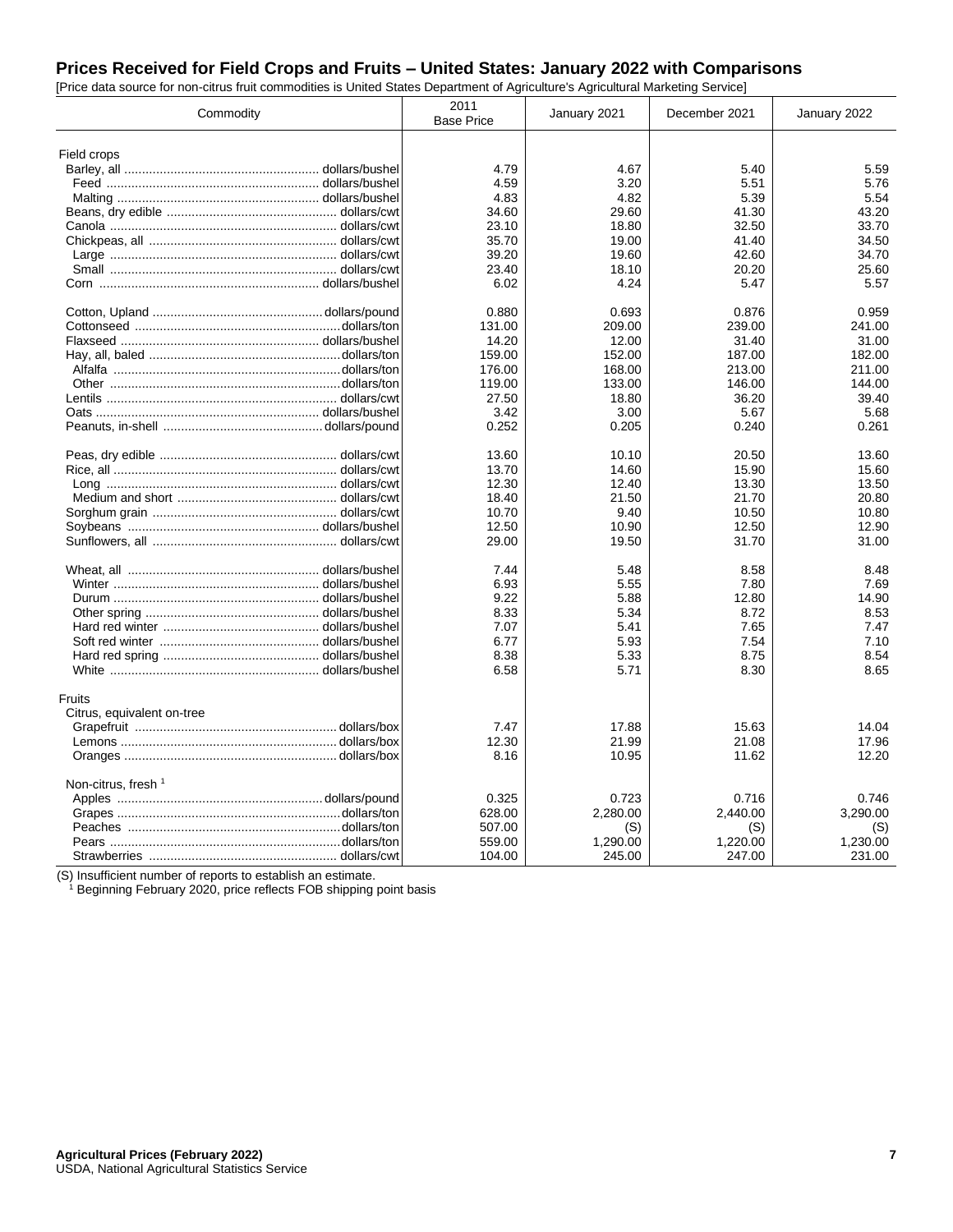## **Prices Received for Vegetables and Livestock – United States: January 2022 with Comparisons**

[Price data source for vegetables, livestock, and poultry commodities is United States Department of Agriculture's Agricultural Marketing Service]

| Commodity                       | 2011<br><b>Base Price</b> | January 2021 | December 2021 | January 2022 |
|---------------------------------|---------------------------|--------------|---------------|--------------|
| Vegetables, fresh $1$           |                           |              |               |              |
|                                 | 37.50                     | (S)          | (S)           | (S)          |
|                                 | 69.00                     | 75.70        | 43.40         | 70.00        |
|                                 | 41.60                     | 56.10        | 90.70         | 91.00        |
|                                 | 16.50                     | (S)          | (S)           | (S)          |
|                                 | 30.80                     | 43.10        | 40.50         | 44.50        |
|                                 | 47.00                     | 43.20        | 50.80         | 99.10        |
|                                 | 22.50                     | 112.00       | 44.30         | 51.70        |
|                                 | 30.70                     | 97.40        | 48.20         | 43.50        |
|                                 | 18.70                     | (S)          | 21.80         | (S)          |
|                                 | 24.30                     | 21.80        | 22.50         | 21.10        |
|                                 | 11.90                     | 19.50        | 35.10         | 39.80        |
|                                 | 14.30                     | 9.70         | 13.50         | 13.50        |
|                                 | 51.20                     | 95.40        | 48.60         | 52.20        |
| Livestock                       |                           |              |               |              |
|                                 | 142.00                    | 165.00       | 181.00        | 185.00       |
|                                 | 115.00                    | 110.00       | 137.00        | 135.00       |
|                                 | 71.60                     | 59.70        | 69.10         | 71.60        |
|                                 | 117.00                    | 112.00       | 141.00        | 139.00       |
|                                 | 1,420.00                  | 1,360.00     | (NA)          | 1,380.00     |
|                                 | 66.50                     | 50.20        | 56.50         | 58.80        |
|                                 | 66.80                     | 50.50        | 56.20         | 59.30        |
|                                 | 57.90                     | 42.50        | 64.30         | 45.90        |
| Dairy and poultry               |                           |              |               |              |
|                                 | 20.10                     | 17.50        | 21.80         | 24.20        |
|                                 | 3.71                      | 4.10         | 4.20          | 4.21         |
|                                 | 0.459                     | 0.432        | 0.735         | 0.790        |
|                                 | 0.969                     | 0.935        | 1.36          | 1.47         |
|                                 | 0.796                     | 0.670        | 1.16          | 1.27         |
|                                 | 0.680                     | 0.723        | 0.839         | 0.867        |
| Adjusted for seasonal variation |                           |              |               |              |
|                                 | 0.979                     | 0.847        | 1.20          | 1.32         |
|                                 | 101                       | 110          | 114           | 111          |
|                                 | 20.20                     | 17.60        | 20.90         | 24.40        |
|                                 | 100                       | 99           | 104           | 99           |

(NA) Not available.

(S) Insufficient number of reports to establish an estimate.

<sup>1</sup> Beginning February 2020, price reflects FOB shipping point basis

<sup>2</sup> Includes some processing.

<sup>3</sup> Beef cows and cull dairy cows sold for slaughter.

<sup>4</sup> Animals sold for dairy herd replacement only. Prices available for January, April, July, and October.

<sup>5</sup> Before deductions for hauling. Includes quality, quantity, and other premiums. Excludes hauling subsidies.

<sup>6</sup> Live weight equivalent price.

<sup>7</sup> Also referred to as table eggs.

<sup>8</sup> Live weight equivalent price is used when actual live weight price is not available. Beginning January 2011, price reflects FOB shipping point basis. Prior year price reflects delivered basis.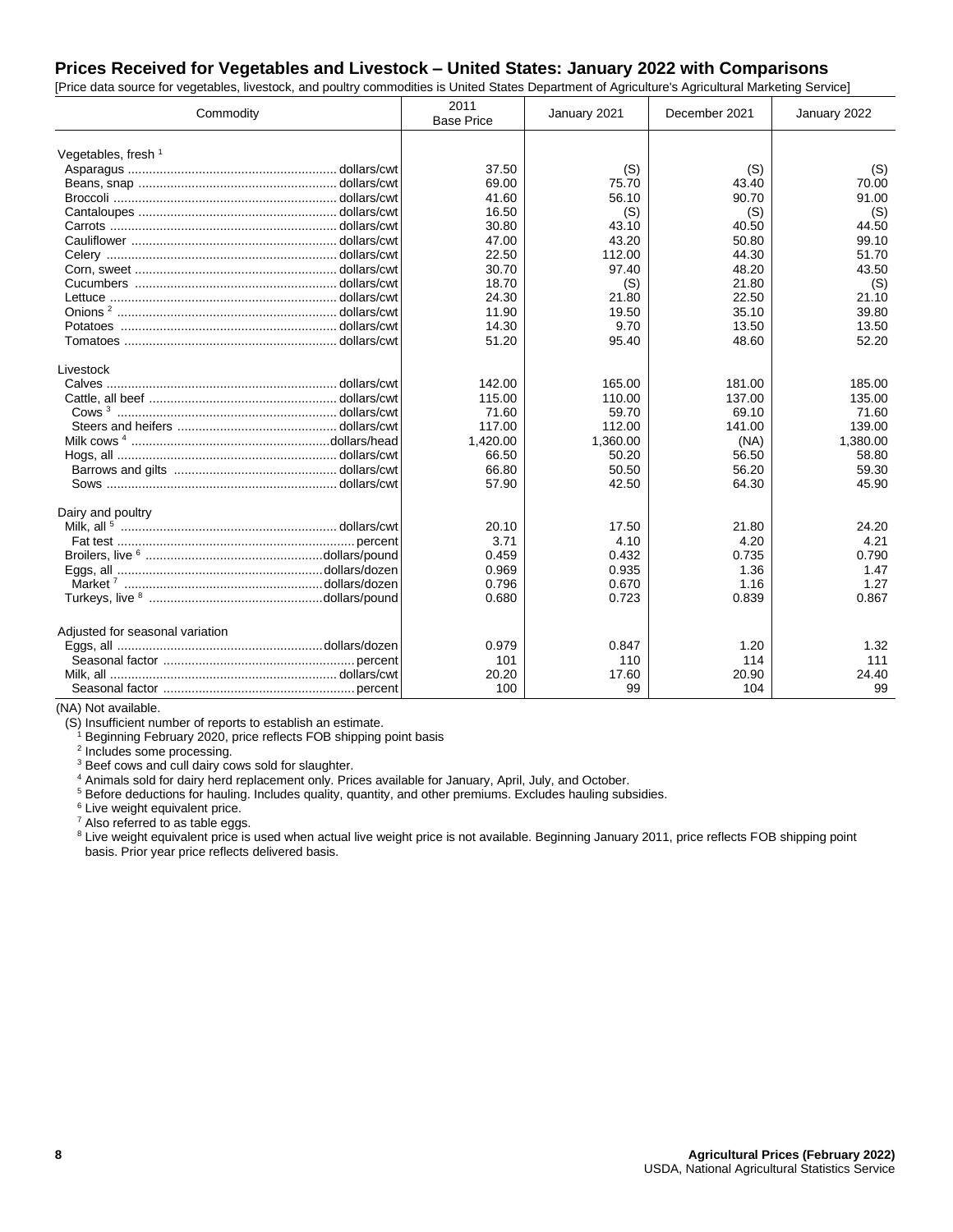#### **Prices Received for All Wheat, Corn, and Soybeans by Month – United States: 2022 with Comparisons** [Blank data cells indicate estimation period has not yet begun]

| <u>Province active compare sourcidition</u> possourcide not you so gaing |                         |                         |                         |                         |                         |                         |                         |                         |                         |
|--------------------------------------------------------------------------|-------------------------|-------------------------|-------------------------|-------------------------|-------------------------|-------------------------|-------------------------|-------------------------|-------------------------|
| Month                                                                    |                         | All wheat               |                         | Corn                    |                         |                         | Soybeans                |                         |                         |
|                                                                          | 2020                    | 2021                    | 2022                    | 2020                    | 2021                    | 2022                    | 2020                    | 2021                    | 2022                    |
|                                                                          | (dollars per<br>bushel) | (dollars per<br>bushel) | (dollars per<br>bushel) | (dollars per<br>bushel) | (dollars per<br>bushel) | (dollars per<br>bushel) | (dollars per<br>bushel) | (dollars per<br>bushel) | (dollars per<br>bushel) |
| January                                                                  | 4.88                    | 5.48                    | 8.48                    | 3.79                    | 4.24                    | 5.57                    | 8.84                    | 10.90                   | 12.90                   |
| February                                                                 | 4.88                    | 5.83                    |                         | 3.78                    | 4.75                    |                         | 8.60                    | 12.70                   |                         |
| March                                                                    | 4.86                    | 5.86                    |                         | 3.68                    | 4.89                    |                         | 8.47                    | 13.20                   |                         |
| April                                                                    | 4.85                    | 6.04                    |                         | 3.29                    | 5.31                    |                         | 8.35                    | 13.90                   |                         |
| May                                                                      | 4.76                    | 6.46                    |                         | 3.20                    | 5.91                    |                         | 8.28                    | 14.80                   |                         |
| June                                                                     | 4.57                    | 6.24                    |                         | 3.16                    | 6.00                    |                         | 8.34                    | 14.50                   |                         |
| July                                                                     | 4.54                    | 6.26                    |                         | 3.21                    | 6.12                    |                         | 8.50                    | 14.10                   |                         |
| August                                                                   | 4.54                    | 7.13                    |                         | 3.12                    | 6.32                    |                         | 8.66                    | 13.70                   |                         |
| September                                                                | 4.73                    | 7.75                    |                         | 3.41                    | 5.47                    |                         | 9.24                    | 12.20                   |                         |
| October                                                                  | 4.98                    | 7.90                    |                         | 3.61                    | 5.02                    |                         | 9.63                    | 11.90                   |                         |
| November                                                                 | 5.24                    | 8.51                    |                         | 3.79                    | 5.27                    |                         | 10.30                   | 12.20                   |                         |
| December                                                                 | 5.46                    | 8.58                    |                         | 3.97                    | 5.47                    |                         | 10.60                   | 12.50                   |                         |

## **Prices Received for Beef Cattle and All Hogs by Month – United States: 2022 with Comparisons**

[Price data source for livestock commodities is United States Department of Agriculture's Agricultural Marketing Service. Blank data cells indicate estimation period has not yet begun]

| Month     |                   | Beef cattle       |                   | All hogs $2$      |                   |                   |  |
|-----------|-------------------|-------------------|-------------------|-------------------|-------------------|-------------------|--|
|           | 2020              | 2021              | 2022              | 2020              | 2021              | 2022              |  |
|           | (dollars per cwt) | (dollars per cwt) | (dollars per cwt) | (dollars per cwt) | (dollars per cwt) | (dollars per cwt) |  |
| January   | 122.00            | 110.00            | 135.00            | 47.80             | 50.20             | 58.80             |  |
| February  | 120.00            | 112.00            |                   | 45.50             | 56.40             |                   |  |
| March     | 113.00            | 113.00            |                   | 47.70             | 67.20             |                   |  |
| April     | 108.00            | 118.00            |                   | 42.30             | 75.60             |                   |  |
| May !     | 109.00            | 118.00            |                   | 51.00             | 79.30             |                   |  |
| June      | 109.00            | 121.00            |                   | 41.30             | 82.70             |                   |  |
| July      | 97.10             | 122.00            |                   | 39.90             | 80.00             |                   |  |
| August    | 103.00            | 123.00            |                   | 42.90             | 79.00             |                   |  |
| September | 104.00            | 124.00            |                   | 49.70             | 70.80             |                   |  |
| October   | 106.00            | 123.00            |                   | 56.30             | 65.50             |                   |  |
| November  | 107.00            | 129.00            |                   | 51.90             | 58.60             |                   |  |
| December  | 108.00            | 137.00            |                   | 49.10             | 56.50             |                   |  |

<sup>1</sup> Cows and steers & heifers.

<sup>2</sup> Barrows & gilts and sows.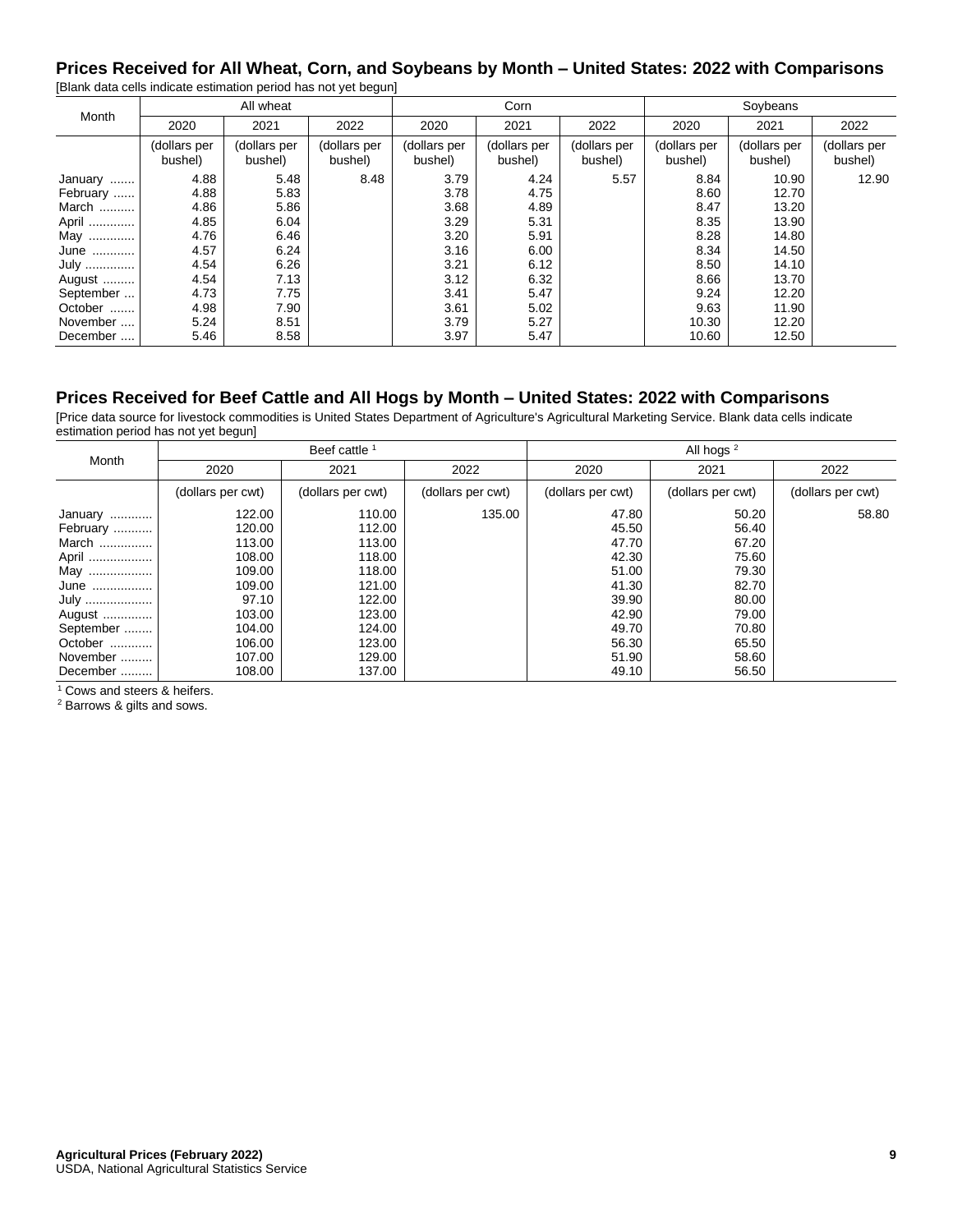#### **Prices Received for All Wheat – States and United States: January 2022 with Comparisons**

| <b>State</b> | January 2021                                                                                 | December 2021                                                                                | January 2022                                                                         |  |
|--------------|----------------------------------------------------------------------------------------------|----------------------------------------------------------------------------------------------|--------------------------------------------------------------------------------------|--|
|              | (dollars per bushel)                                                                         | (dollars per bushel)                                                                         | (dollars per bushel)                                                                 |  |
|              | (S)<br>(D)<br>(D)<br>4.85<br>5.22<br>5.95<br>5.75<br>5.61<br>5.73                            | (S)<br>(D)<br>(D)<br>7.06<br>7.29<br>7.53<br>6.84<br>7.93<br>6.66                            | (S)<br>(D)<br>(D)<br>6.83<br>7.31<br>7.18<br>6.84<br>7.43<br>6.36<br>8.45            |  |
|              | 5.43<br>6.30<br>5.31<br>5.23<br>6.46<br>5.38<br>5.77<br>5.57<br>6.71<br>5.33<br>5.91<br>5.91 | 8.59<br>7.90<br>8.52<br>7.02<br>8.32<br>9.56<br>6.67<br>7.78<br>9.30<br>8.62<br>7.82<br>8.69 | 7.52<br>8.87<br>7.35<br>8.05<br>9.42<br>6.75<br>7.39<br>9.40<br>7.91<br>8.15<br>9.32 |  |
|              | 5.48                                                                                         | 8.58                                                                                         | 8.48                                                                                 |  |

(D) Withheld to avoid disclosing data for individual operations.

(S) Insufficient number of reports to establish an estimate.

#### **Prices Received for Winter Wheat – States and United States: January 2022 with Comparisons**

| State | January 2021         | December 2021        | January 2022         |
|-------|----------------------|----------------------|----------------------|
|       | (dollars per bushel) | (dollars per bushel) | (dollars per bushel) |
|       | (D)                  | (D)                  | (D)                  |
|       | (D)                  | (D)                  | (D)                  |
|       | 4.85                 | 7.06                 | 6.83                 |
|       | 5.18                 | 7.25                 | 7.26                 |
|       | 5.95                 | 7.53                 | 7.18                 |
|       | 5.75                 | 6.84                 | 6.84                 |
|       | 5.61                 | 7.93                 | 7.43                 |
|       | 5.73                 | 6.66                 | 6.36                 |
|       | 6.30                 | 7.90                 | 7.52                 |
|       | 5.30                 | 7.23                 | 7.43                 |
|       | 5.23                 | 7.02                 | 7.35                 |
|       | 6.46                 | 8.32                 | 8.05                 |
|       | 5.00                 | 8.90                 | 8.58                 |
|       | 5.77                 | 6.67                 | 6.75                 |
|       | 5.57                 | 7.78                 | 7.39                 |
|       | 6.71                 | 9.30                 | 9.40                 |
|       | 5.33                 | 8.50                 | 7.68                 |
|       | 5.91                 | 7.82                 | 8.15                 |
|       | 5.90                 | 8.65                 | 9.33                 |
|       | 5.55                 | 7.80                 | 7.69                 |

(D) Withheld to avoid disclosing data for individual operations.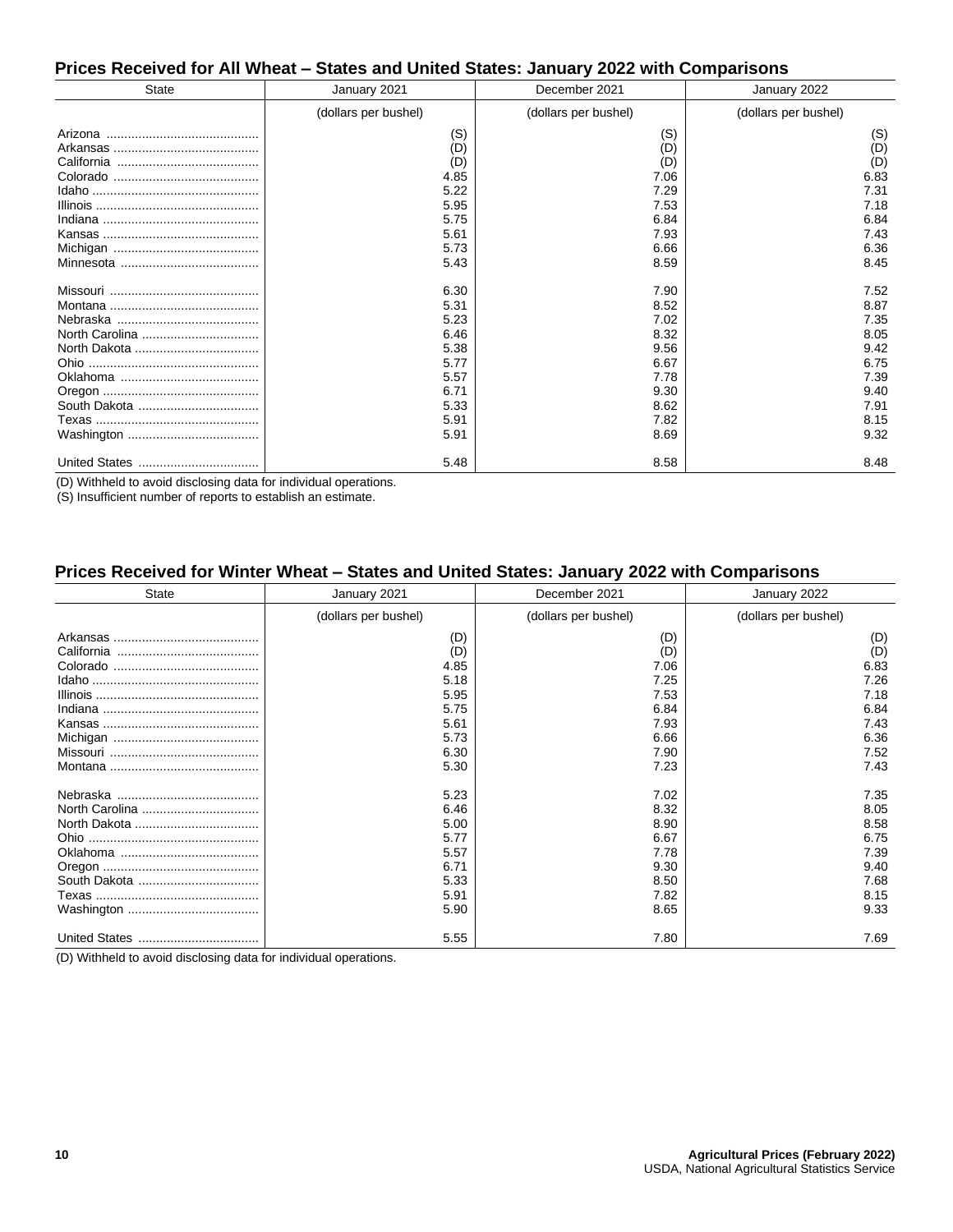#### **Prices Received for Durum Wheat – States and United States: January 2022 with Comparisons**

| State | January 2021                      | December 2021                 | January 2022                      |
|-------|-----------------------------------|-------------------------------|-----------------------------------|
|       | (dollars per bushel)              | (dollars per bushel)          | (dollars per bushel)              |
|       | (S)<br>(D)<br>(D)<br>5.75<br>5.87 | (S<br>(S<br>(S<br>(D<br>15.10 | (S)<br>(D)<br>(S)<br>(D)<br>14.20 |
|       | 5.88                              | 12.80                         | 14.90                             |

(D) Withheld to avoid disclosing data for individual operations.

(S) Insufficient number of reports to establish an estimate.

#### **Prices Received for Spring Wheat – States and United States: January 2022 with Comparisons**

| State | January 2021                                 | December 2021                                | January 2022                                 |
|-------|----------------------------------------------|----------------------------------------------|----------------------------------------------|
|       | (dollars per bushel)                         | (dollars per bushel)                         | (dollars per bushel)                         |
|       | 5.25<br>5.43<br>5.24<br>5.32<br>5.33<br>5.98 | 7.39<br>8.59<br>8.74<br>8.84<br>8.72<br>8.96 | 7.46<br>8.45<br>8.81<br>8.50<br>8.33<br>9.31 |
|       | 5.34                                         | 8.72                                         | 8.53                                         |

# **Prices Received for Oats – States and United States: January 2022 with Comparisons**

| State | January 2021                                                                          | December 2021                                                                         | January 2022                                                                           |
|-------|---------------------------------------------------------------------------------------|---------------------------------------------------------------------------------------|----------------------------------------------------------------------------------------|
|       | (dollars per bushel)                                                                  | (dollars per bushel)                                                                  | (dollars per bushel)                                                                   |
|       | (S)<br>3.75<br>(D)<br>2.42<br>(D)<br>3.75<br>(D)<br>2.43<br>(D)<br>(D)<br>2.75<br>(S) | (D)<br>5.75<br>5.40<br>5.66<br>(D)<br>(S)<br>(S)<br>5.67<br>(S)<br>(S)<br>6.24<br>(S) | (D)<br>4.59<br>5.02<br>5.27<br>(D)<br>6.43<br>(S)<br>5.24<br>(S)<br>(S)<br>6.30<br>(S) |
|       | 4.07                                                                                  | 5.15                                                                                  | 5.38                                                                                   |
|       | 3.00                                                                                  | 5.67                                                                                  | 5.68                                                                                   |

(D) Withheld to avoid disclosing data for individual operations.

(S) Insufficient number of reports to establish an estimate.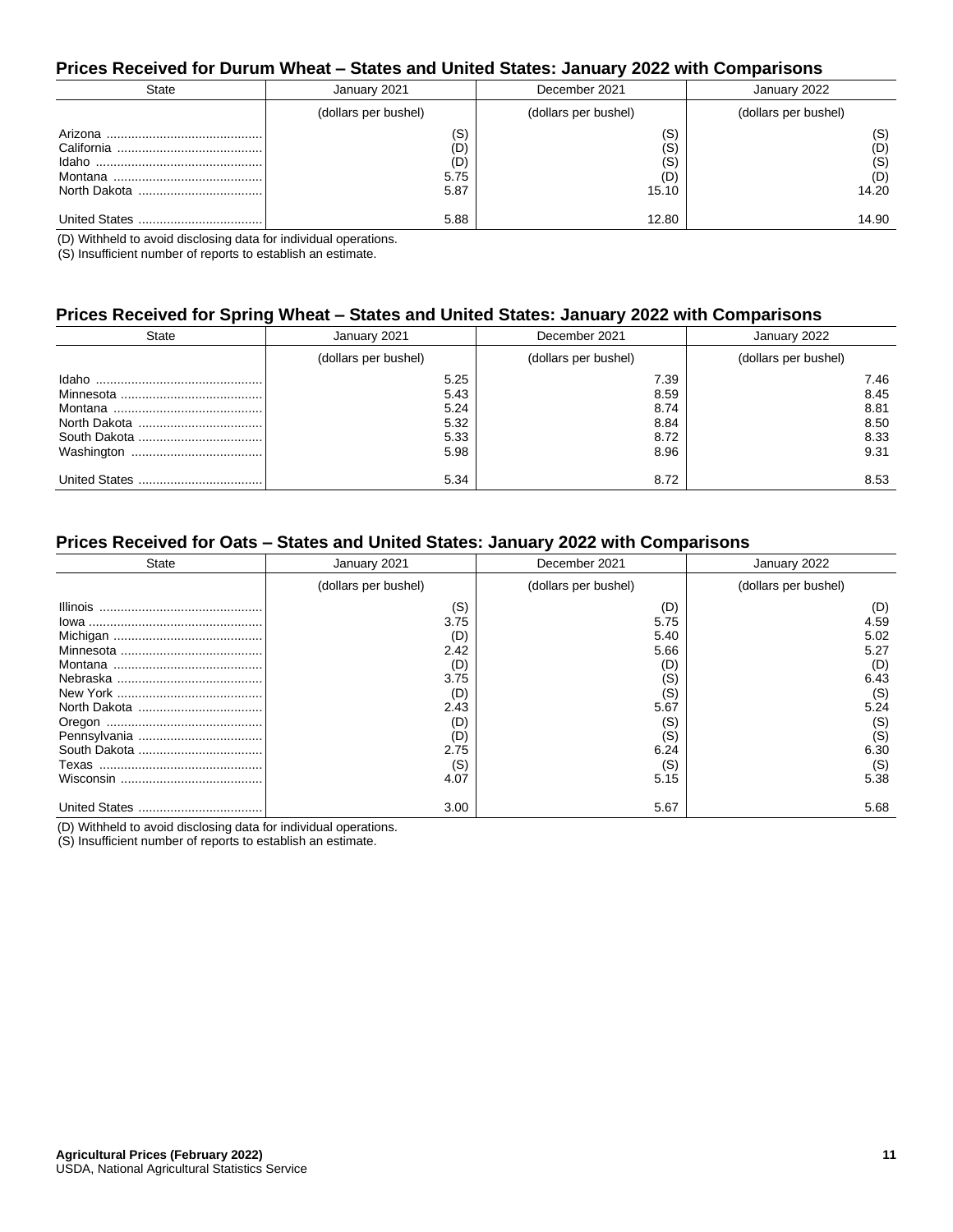#### **Prices Received for All Barley – States and United States: January 2022 with Comparisons**

| State | January 2021                                               | December 2021                                              | January 2022                                              |
|-------|------------------------------------------------------------|------------------------------------------------------------|-----------------------------------------------------------|
|       | (dollars per bushel)                                       | (dollars per bushel)                                       | (dollars per bushel)                                      |
|       | (D)<br>4.89<br>4.71<br>4.31<br>4.30<br>4.54<br>5.37<br>(D) | (S)<br>5.02<br>5.33<br>5.31<br>5.58<br>5.43<br>5.77<br>(D) | (S)<br>5.15<br>5.48<br>(D)<br>6.15<br>5.43<br>5.91<br>(D) |
|       | 4.67                                                       | 5.40                                                       | 5.59                                                      |

(D) Withheld to avoid disclosing data for individual operations.

(S) Insufficient number of reports to establish an estimate.

#### **Prices Received for Malting Barley – States and United States: January 2022 with Comparisons**

| State                    | January 2021                                             | December 2021                                             | January 2022                                              |
|--------------------------|----------------------------------------------------------|-----------------------------------------------------------|-----------------------------------------------------------|
|                          | (dollars per bushel)                                     | (dollars per bushel)                                      | (dollars per bushel)                                      |
| California               | (D)<br>4.89<br>4.75<br>(D)<br>4.54<br>4.89<br>(D)<br>(D) | (S)<br>5.02<br>5.32<br>5.31<br>5.45<br>5.58<br>(D)<br>(D) | (S)<br>5.13<br>5.50<br>(D)<br>5.79<br>5.50<br>5.92<br>(D) |
| <b>United States</b><br> | 4.82                                                     | 5.39                                                      | 5.54                                                      |

(D) Withheld to avoid disclosing data for individual operations.

(S) Insufficient number of reports to establish an estimate.

#### **Prices Received for Feed Barley – States and United States: January 2022 with Comparisons**

| State                | January 2021                                             | December 2021                                            | January 2022                                             |
|----------------------|----------------------------------------------------------|----------------------------------------------------------|----------------------------------------------------------|
|                      | (dollars per bushel)                                     | (dollars per bushel)                                     | (dollars per bushel)                                     |
| California           | (S)<br>(S)<br>2.79<br>(D)<br>2.92<br>3.32<br>3.36<br>(S) | (S)<br>(S)<br>5.74<br>(S)<br>6.60<br>5.13<br>5.82<br>(S) | (S)<br>(D)<br>5.30<br>(S)<br>6.48<br>5.37<br>5.72<br>(S) |
| <b>United States</b> | 3.20                                                     | 5.51                                                     | 5.76                                                     |

(D) Withheld to avoid disclosing data for individual operations.

(S) Insufficient number of reports to establish an estimate.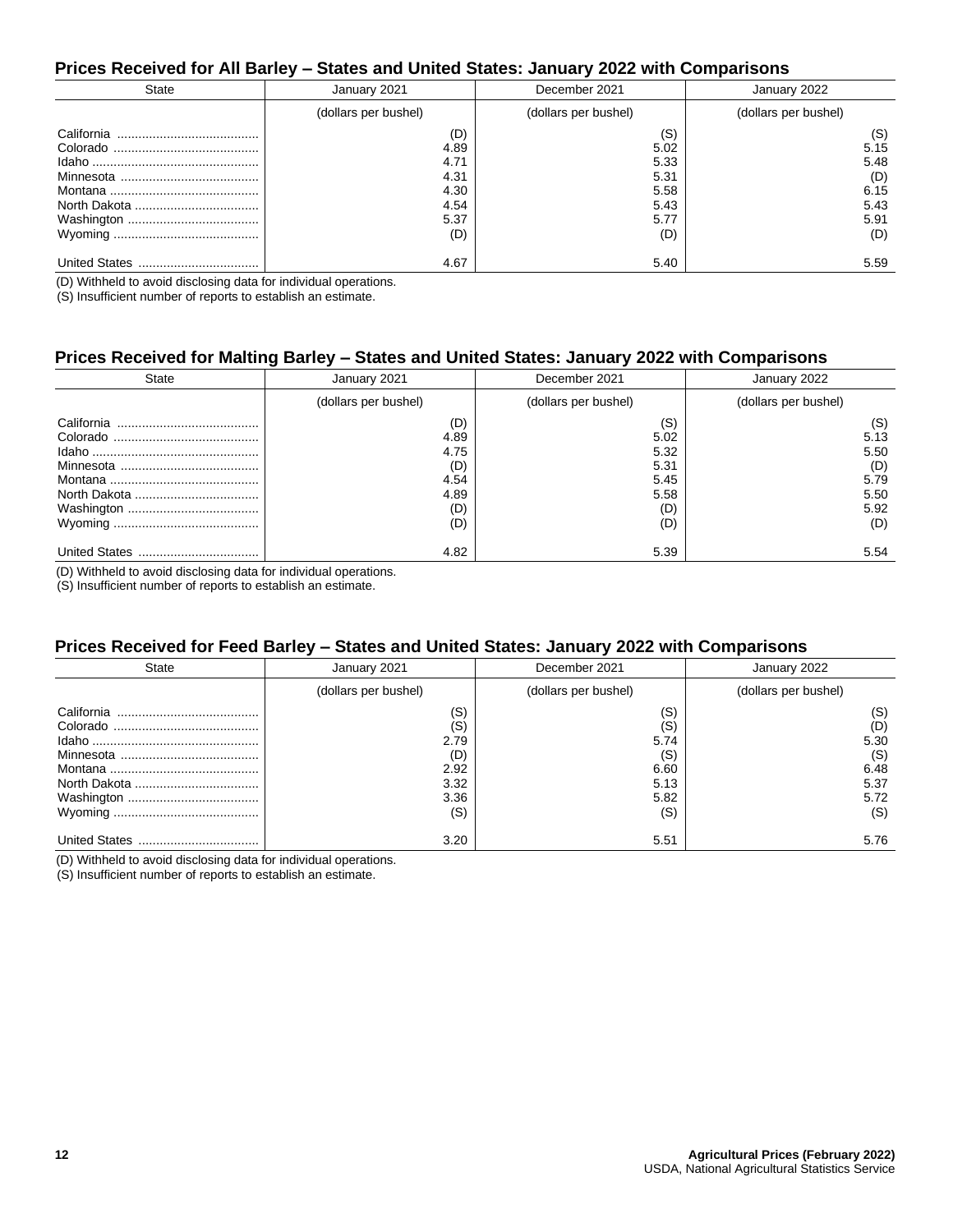# **Prices Received for Corn – States and United States: January 2022 with Comparisons**

| <b>State</b> | January 2021         | December 2021        | January 2022         |
|--------------|----------------------|----------------------|----------------------|
|              | (dollars per bushel) | (dollars per bushel) | (dollars per bushel) |
|              | 4.54                 | 5.55                 | 5.90                 |
|              | 4.10                 | 5.41                 | 5.48                 |
|              | 4.32                 | 5.58                 | 5.58                 |
|              | 4.40                 | 5.54                 | 5.70                 |
|              | 4.59                 | 5.78                 | 5.96                 |
|              | 4.23                 | 5.30                 | 5.49                 |
|              | 4.29                 | 5.36                 | 5.47                 |
|              | 3.92                 | 5.22                 | 5.23                 |
|              | 4.39                 | 5.50                 | 5.75                 |
|              | 4.26                 | 5.38                 | 5.57                 |
|              | 5.45                 | 6.51                 | 6.65                 |
|              | 3.99                 | 5.22                 | 5.39                 |
|              | 4.39                 | 5.41                 | 5.56                 |
|              | 5.37                 | 5.93                 | 6.18                 |
|              | 4.01                 | 5.58                 | 5.69                 |
|              | 4.58                 | 5.86                 | 5.81                 |
|              | 4.85                 | 6.13                 | 6.36                 |
|              | 4.12                 | 5.33                 | 5.39                 |
|              | 4.24                 | 5.47                 | 5.57                 |

#### **Prices Received for Sorghum Grain – States and United States: January 2022 with Comparisons**

| State  | January 2021                 | December 2021                    | January 2022                    |
|--------|------------------------------|----------------------------------|---------------------------------|
|        | (dollars per cwt)            | (dollars per cwt)                | (dollars per cwt)               |
| Kansas | 9.82<br>8.65<br>9.17<br>8.15 | 10.60<br>10.70<br>10.10<br>10.30 | 10.90<br>10.40<br>8.85<br>10.80 |
|        | 9.40                         | 10.50                            | 10.80                           |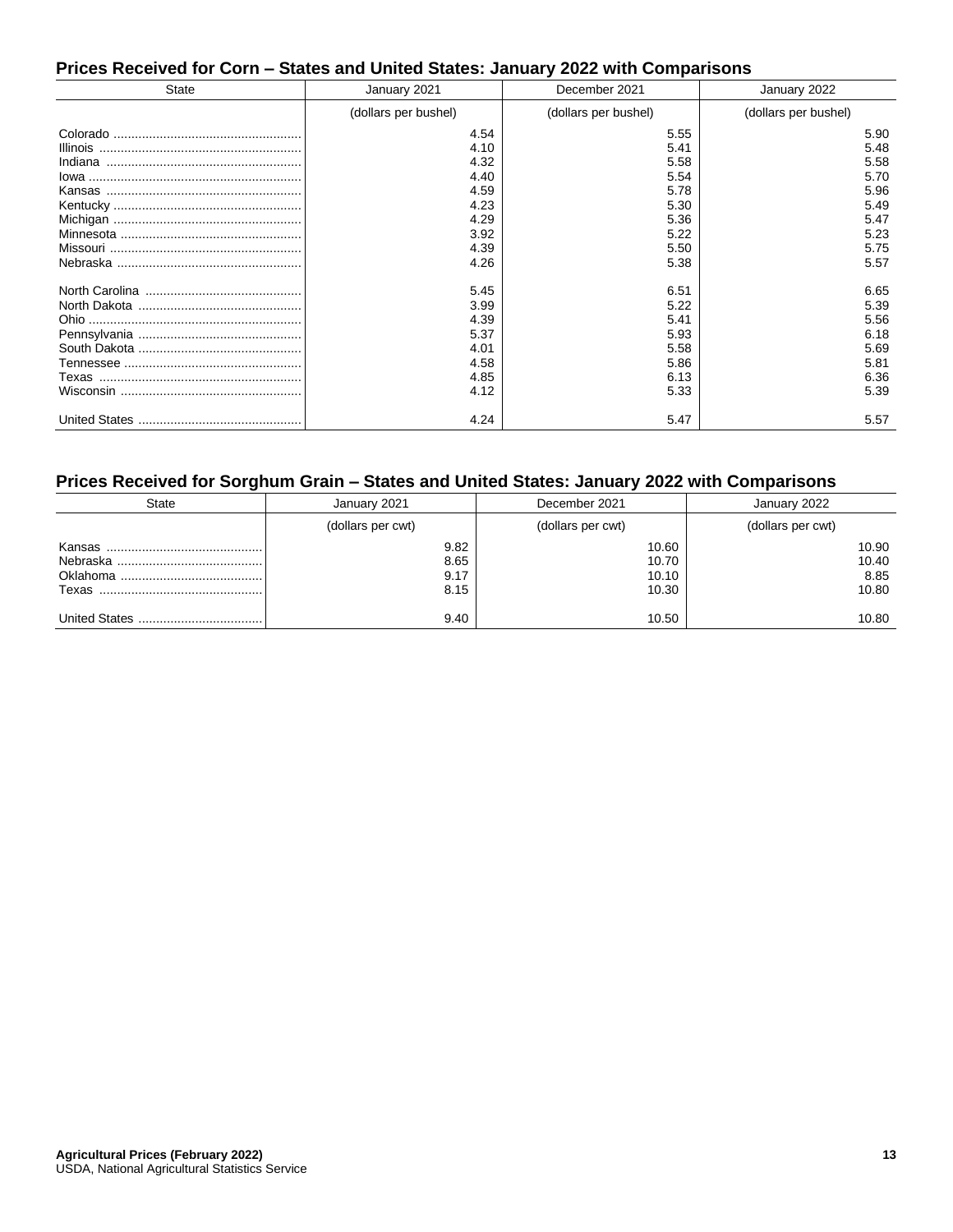# **Prices Received for Soybeans – States and United States: January 2022 with Comparisons**

| <b>State</b> | January 2021         | December 2021        | January 2022         |
|--------------|----------------------|----------------------|----------------------|
|              | (dollars per bushel) | (dollars per bushel) | (dollars per bushel) |
|              | 11.20                | 12.40                | 13.50                |
|              | 10.60                | 12.50                | 12.80                |
|              | 10.90                | 12.70                | 12.80                |
|              | 11.30                | 12.50                | 12.90                |
|              | 12.10                | 12.40                | 13.30                |
|              | 10.80                | 12.30                | 12.70                |
|              | 10.50                | 12.70                | 13.40                |
|              | 11.80                | 12.50                | 13.50                |
|              | 11.30                | 12.50                | 12.70                |
|              | 10.80                | 12.40                | 12.30                |
|              | 10.80                | 12.70                | 13.20                |
|              | 10.70                | 12.30                | 12.80                |
|              | 11.80                | 12.90                | 13.30                |
|              | 10.40                | 12.20                | 12.80                |
|              | 11.20                | 12.70                | 13.30                |
|              | 10.70                | 12.40                | 13.00                |
|              | 10.90                | 12.40                | 12.90                |
|              | 10.80                | 12.40                | 12.50                |
|              | 10.90                | 12.50                | 12.90                |

#### **Prices Received for Dry Beans – States and United States: January 2022 with Comparisons**

| State                | January 2021                                        | December 2021                                         | January 2022                                          |
|----------------------|-----------------------------------------------------|-------------------------------------------------------|-------------------------------------------------------|
|                      | (dollars per cwt)                                   | (dollars per cwt)                                     | (dollars per cwt)                                     |
|                      | (D)<br>(D)<br>(D)<br>34.10<br>30.50<br>(D)<br>27.80 | (D)<br>39.90<br>(D)<br>40.50<br>39.80<br>(D)<br>42.10 | 66.90<br>(D)<br>(D)<br>40.90<br>43.60<br>(D)<br>42.90 |
| <b>United States</b> | 29.60                                               | 41.30                                                 | 43.20                                                 |

(D) Withheld to avoid disclosing data for individual operations.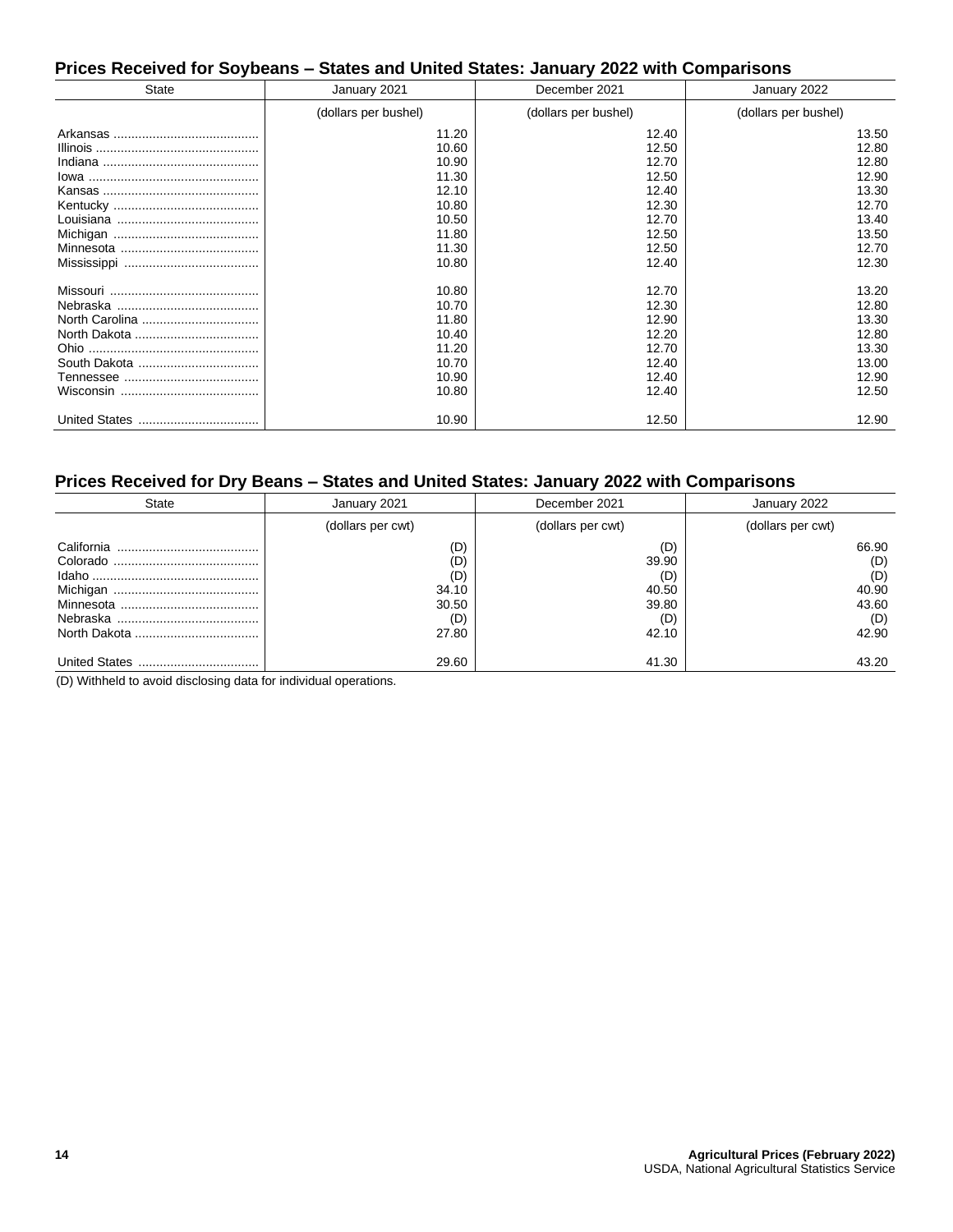#### **Prices Received for Canola – States and United States: January 2022 with Comparisons**

| State | January 2021                 | December 2021              | January 2022                 |
|-------|------------------------------|----------------------------|------------------------------|
|       | (dollars per cwt)            | (dollars per cwt)          | (dollars per cwt)            |
|       | (D)<br>17.50<br>18.80<br>(S) | (D)<br>(D)<br>32.70<br>(S) | (D)<br>30.20<br>33.70<br>(S) |
|       | 18.80                        | 32.50                      | 33.70                        |

(D) Withheld to avoid disclosing data for individual operations.

(S) Insufficient number of reports to establish an estimate.

# **Prices Received for Flaxseed – States and United States: January 2022 with Comparisons**

| <b>State</b> | January 2021         | December 2021        | January 2022         |  |
|--------------|----------------------|----------------------|----------------------|--|
|              | (dollars per bushel) | (dollars per bushel) | (dollars per bushel) |  |
|              | 12.00                | 31.40                | 31.00                |  |
|              | 12.00                | 31.40                | 31.00                |  |

#### **Prices Received for Peanuts (in shell) – States and United States: January 2022 with Comparisons**

| State                | January 2021        | December 2021       | January 2022        |  |
|----------------------|---------------------|---------------------|---------------------|--|
|                      | (dollars per pound) | (dollars per pound) | (dollars per pound) |  |
| Alabama              | 0.190               | 0.225               | 0.249               |  |
|                      | (S)                 | 0.225               | 0.127               |  |
|                      | 0.199               | 0.268               | 0.261               |  |
|                      | 0.201               | 0.232               | 0.249               |  |
|                      | 0.185               | 0.214               | 0.206               |  |
|                      | (S)                 | (S)                 | (S)                 |  |
|                      | 0.222               | 0.259               | 0.304               |  |
|                      | 0.234               | (S)                 | 0.290               |  |
| South Carolina       | 0.225               | 0.232               | 0.254               |  |
|                      | 0.242               | 0.331               | 0.288               |  |
| Virginia             | 0.216               | 0.241               | 0.256               |  |
| <b>United States</b> | 0.205               | 0.240               | 0.261               |  |

(S) Insufficient number of reports to establish an estimate.

#### **Prices Received for Sunflower – States and United States: January 2022 with Comparisons**

| State | January 2021                   | December 2021                  | January 2022                   |  |
|-------|--------------------------------|--------------------------------|--------------------------------|--|
|       | (dollars per cwt)              | (dollars per cwt)              | (dollars per cwt)              |  |
|       | 20.80<br>(D)<br>19.60<br>19.00 | (D)<br>24.60<br>31.80<br>32.00 | (D)<br>29.30<br>30.80<br>31.60 |  |
|       | 19.50                          | 31.70                          | 31.00                          |  |

(D) Withheld to avoid disclosing data for individual operations.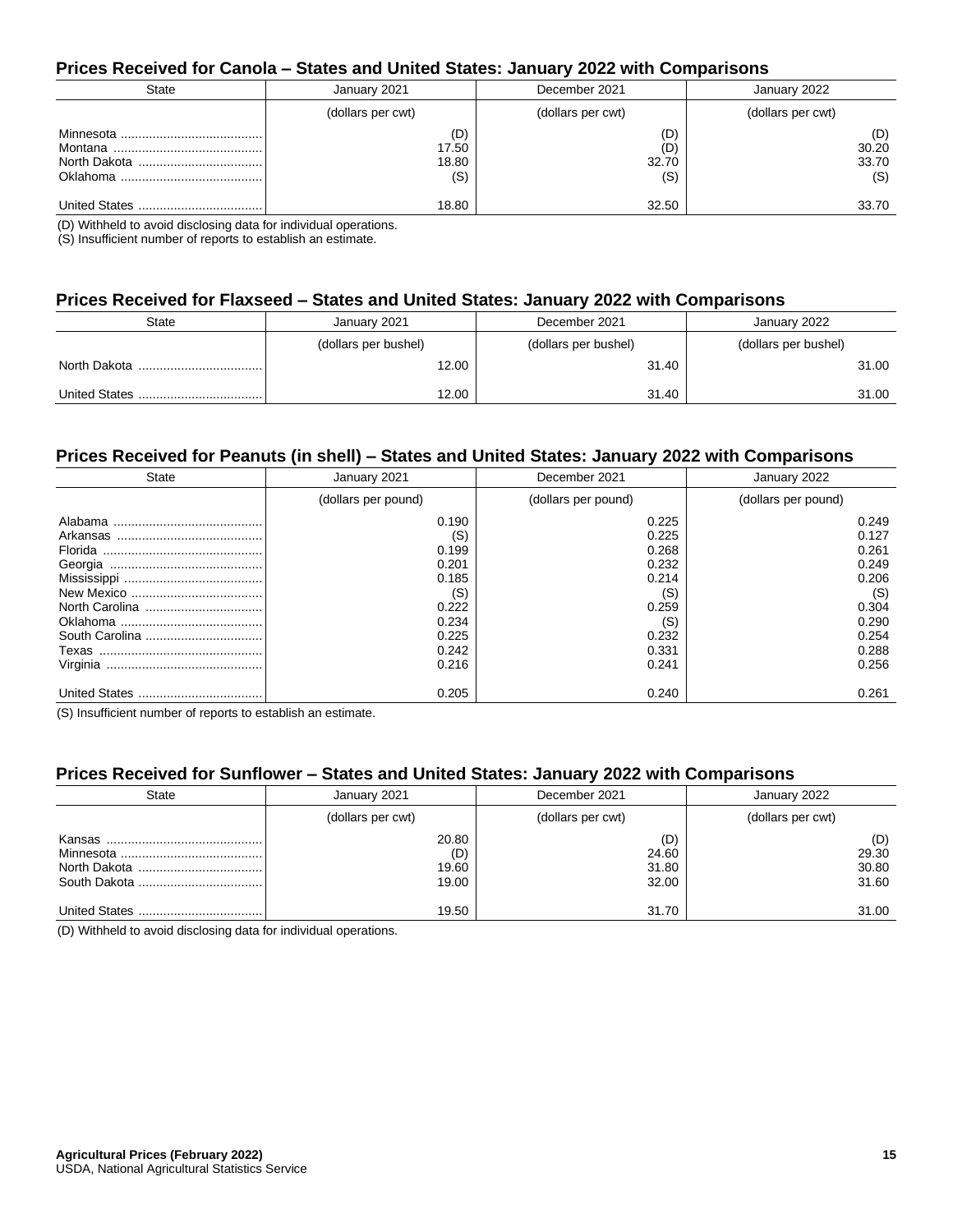## **Prices Received for Upland Cotton and Cottonseed – States and United States: January 2022 with Comparisons**

[Cottonseed marketing year August - February]

|                | Cotton, Upland  |                                                                 |                 | Cottonseed        |                   |                   |  |
|----------------|-----------------|-----------------------------------------------------------------|-----------------|-------------------|-------------------|-------------------|--|
| <b>State</b>   | January<br>2021 | December<br>2021                                                | January<br>2022 | January<br>2021   | December<br>2021  | January<br>2022   |  |
|                |                 | (dollars per pound)   (dollars per pound)   (dollars per pound) |                 | (dollars per ton) | (dollars per ton) | (dollars per ton) |  |
| Alabama        | (D)             | (D)                                                             | 0.936           | 143.00            | 189.00            | 152.00            |  |
| Arizona        | (D)             | (D                                                              | (S)             | 283.00            | (NA)              | 381.00            |  |
| Arkansas       | (D)             | (D)                                                             | (D)             | (NA)              | (NA)              | (NA)              |  |
| California     | (D)             | (D)                                                             | (S)             | 370.00            | 460.00            | (NA)              |  |
| Georgia        | 0.746           | 0.924                                                           | 1.010           | 157.00            | 190.00            | 185.00            |  |
| Louisiana      | (D)             | 0.916                                                           | (D)             | (NA)              | (NA)              | (NA)              |  |
| Mississippi    | (D)             | 0.820                                                           | 0.888           | (NA)              | 250.00            | (NA)              |  |
| North Carolina | (D)             | 0.932                                                           | 0.994           | 192.00            | 226.00            | 208.00            |  |
| Tennessee      | (D)             | 0.918                                                           | 0.964           | (NA)              | 256.00            | (NA)              |  |
| Texas          | 0.650           | 0.883                                                           | 0.955           | 186.00            | 253.00            | 252.00            |  |
| United States  | 0.693           | 0.876                                                           | 0.959           | 209.00            | 239.00            | 241.00            |  |

(D) Withheld to avoid disclosing data for individual operations.

(NA) Not available.

(S) Insufficient number of reports to establish an estimate.

#### **Prices Received and Marketings for Upland Cotton and Rice – United States: January 2022 with Comparisons**

| Item                                 | January 2021                    | December 2021   | January 2022    |
|--------------------------------------|---------------------------------|-----------------|-----------------|
| Cotton, Upland                       | 0.693<br>1,458                  | 0.876<br>2,557  | 0.959<br>3,356  |
| Rice, all                            | 14.60<br>23,715                 | 15.90<br>16,979 | 15.60<br>17,403 |
| Rice, long                           | 12.40<br>18,022                 | 13.30<br>11,696 | 13.50<br>12,416 |
| Rice, medium and short<br>California | 22.80                           | 24.00           | 21.80           |
| Other States <sup>3</sup>            | 12.90                           | 13.70           | 13.80           |
| <b>United States</b>                 | 21.50<br>5,693<br>$\sim$ $\sim$ | 21.70<br>5,283  | 20.80<br>4,987  |

<sup>1</sup> Marketings based on a survey of cotton buyers in the major producing States - Alabama, Arizona, Arkansas, California, Georgia, Louisiana,

Mississippi, North Carolina, Tennessee, and Texas.

<sup>2</sup> Purchases by private firms and rice (rough equivalent) shipped by cooperatives.

<sup>3</sup> Other States include Arkansas, Louisiana, Mississippi, Missouri, and Texas.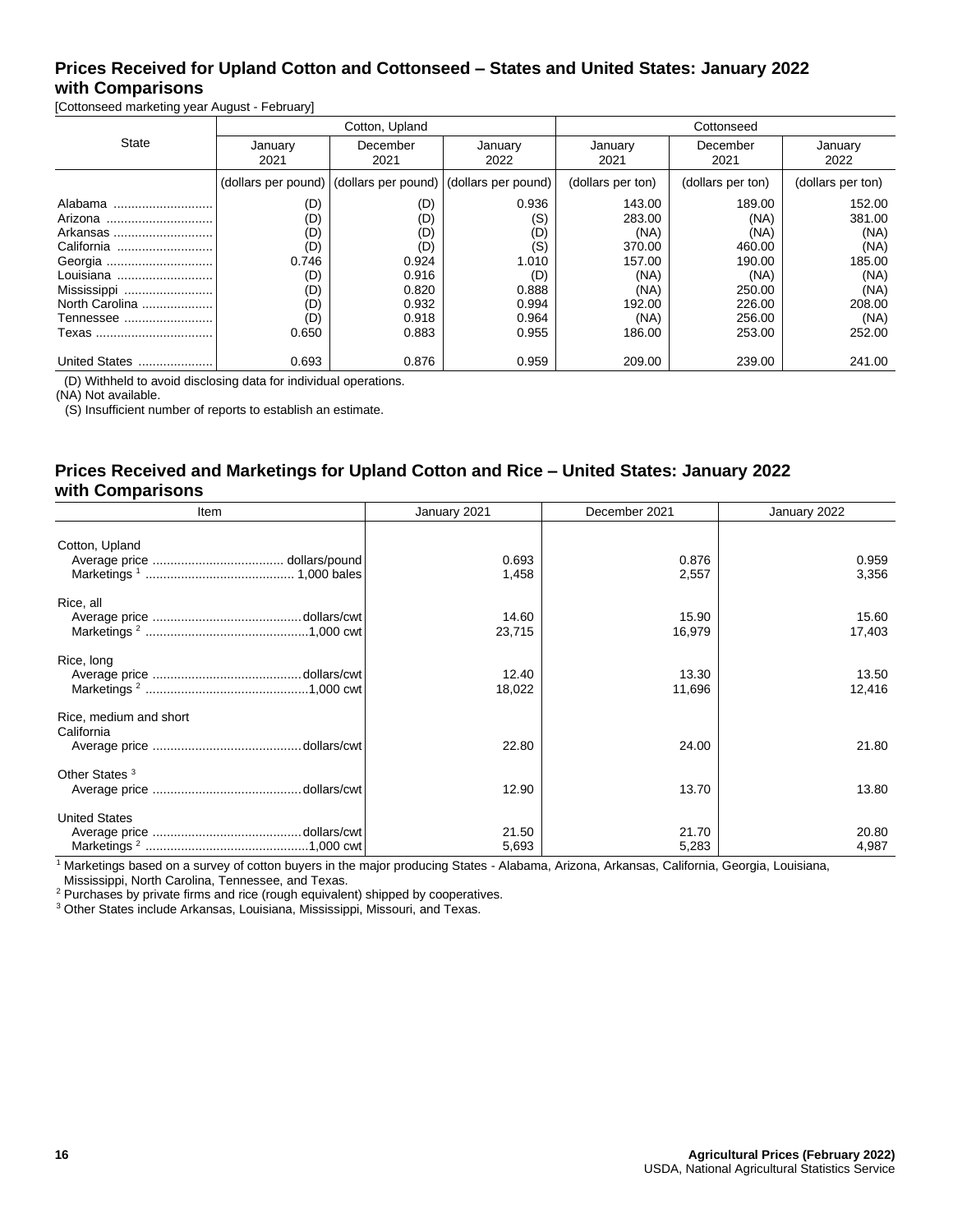#### **Prices Received for Hay by Type – States and United States: January 2022 with Comparisons**

|               |                 | All hay          |                 |                 | Alfalfa hay      |                 |                 | Other hay        |                 |
|---------------|-----------------|------------------|-----------------|-----------------|------------------|-----------------|-----------------|------------------|-----------------|
| <b>State</b>  | January<br>2021 | December<br>2021 | January<br>2022 | January<br>2021 | December<br>2021 | January<br>2022 | January<br>2021 | December<br>2021 | January<br>2022 |
|               | (dollars per    | (dollars per     | (dollars per    | (dollars per    | (dollars per     | (dollars per    | (dollars per    | (dollars per     | (dollars per    |
|               | ton)            | ton)             | ton)            | ton)            | ton)             | ton)            | ton)            | ton)             | ton)            |
| Arizona       | 185.00          | 225.00           | 235.00          | 185.00          | 225.00           | 235.00          | 190.00          | 200.00           | 200.00          |
| California    | 179.00          | 202.00           | 206.00          | 190.00          | 215.00           | 220.00          | 150.00          | 160.00           | 170.00          |
| Colorado      | 210.00          | 218.00           | 213.00          | 205.00          | 215.00           | 210.00          | 225.00          | 240.00           | 235.00          |
| Idaho         | 162.00          | 222.00           | 229.00          | 165.00          | 225.00           | 235.00          | 140.00          | 180.00           | 180.00          |
| Illinois      | 152.00          | 161.00           | 164.00          | 165.00          | 170.00           | 175.00          | 115.00          | 140.00           | 135.00          |
| lowa          | 115.00          | 162.00           | 155.00          | 121.00          | 172.00           | 165.00          | 101.00          | 148.00           | 138.00          |
| Kansas        | 141.00          | 149.00           | 161.00          | 162.00          | 176.00           | 184.00          | 101.00          | 98.00            | 108.00          |
| Kentucky      | 155.00          | 166.00           | 166.00          | 215.00          | 220.00           | 220.00          | 140.00          | 150.00           | 150.00          |
| Michigan      | 182.00          | 175.00           | 179.00          | 195.00          | 200.00           | 200.00          | 155.00          | 130.00           | 140.00          |
| Minnesota     | 118.00          | 173.00           | 181.00          | 130.00          | 190.00           | 197.00          | 81.00           | 143.00           | 153.00          |
|               |                 |                  |                 |                 |                  |                 |                 |                  |                 |
| Missouri      | 108.00          | 117.00           | 116.00          | 155.00          | 165.00           | 165.00          | 100.00          | 105.00           | 105.00          |
| Montana       | 131.00          | 244.00           | 244.00          | 135.00          | 250.00           | 250.00          | 120.00          | 215.00           | 215.00          |
| Nebraska      | 111.00          | 141.00           | 146.00          | 121.00          | 158.00           | 162.00          | 88.00           | 100.00           | 102.00          |
| Nevada        | 184.00          | 199.00           | 199.00          | 185.00          | 200.00           | 200.00          | 175.00          | 180.00           | 175.00          |
| New Mexico    | 218.00          | 227.00           | 227.00          | 225.00          | 230.00           | 230.00          | 180.00          | 210.00           | 210.00          |
| New York      | 166.00          | 161.00           | 151.00          | 209.00          | 225.00           | 210.00          | 161.00          | 137.00           | 133.00          |
| North Dakota  | 94.00           | 157.00           | 165.00          | 98.00           | 169.00           | 176.00          | 71.00           | 96.00            | 111.00          |
| Ohio          | 169.00          | 165.00           | 167.00          | 210.00          | 200.00           | 190.00          | 150.00          | 140.00           | 150.00          |
| Oklahoma      | 99.00           | 105.00           | 108.00          | 169.00          | 174.00           | 174.00          | 92.00           | 101.00           | 100.00          |
| Oregon        | 194.00          | 252.00           | 246.00          | 210.00          | 260.00           | 250.00          | 170.00          | 240.00           | 240.00          |
| Pennsylvania  | 202.00          | 170.00           | 158.00          | 276.00          | 252.00           | 230.00          | 187.00          | 150.00           | 141.00          |
| South Dakota  | 101.00          | 156.00           | 147.00          | 114.00          | 170.00           | 165.00          | 76.00           | 130.00           | 117.00          |
| Texas         | 149.00          | 154.00           | 154.00          | 214.00          | 201.00           | 206.00          | 144.00          | 148.00           | 148.00          |
| Utah          | 189.00          | 254.00           | 254.00          | 195.00          | 255.00           | 255.00          | 135.00          | 195.00           | 195.00          |
| Washington    | 174.00          | 249.00           | 244.00          | 175.00          | 240.00           | 230.00          | 170.00          | 265.00           | 270.00          |
| Wisconsin     | 153.00          | 164.00           | 155.00          | 161.00          | 171.00           | 160.00          | 115.00          | 136.00           | 134.00          |
|               | 175.00          | 216.00           | 222.00          | 175.00          | 225.00           | 230.00          | 175.00          | 195.00           | 195.00          |
| United States | 152.00          | 187.00           | 182.00          | 168.00          | 213.00           | 211.00          | 133.00          | 146.00           | 144.00          |

#### **Prices Received for Premium and Supreme Alfalfa Hay – States and 5-State Total: January 2022**

| State            | January 2021      | December 2021     | January 2022      |
|------------------|-------------------|-------------------|-------------------|
|                  | (dollars per ton) | (dollars per ton) | (dollars per ton) |
|                  | 215.00            | 250.00            | 255.00            |
|                  | 185.00<br>220.00  | 250.00<br>220.00  | 270.00<br>220.00  |
|                  | 181.00<br>245.00  | 235.00<br>293.00  | 239.00<br>280.00  |
|                  | 321.00            | 290.00            | 265.00            |
|                  | 225.00<br>218.00  | 243.00<br>260.00  | 243.00<br>250.00  |
|                  |                   |                   |                   |
| 5-State Total 12 | 206.00            | 253.00            | 262.00            |

 $15$ -State total represents a weighted (hay purchases) average price for the five largest milk producing States (based on the pounds of milk produced during the previous month).

2 For January 2021, includes California, Idaho, New York, Texas, and Wisconsin. For December 2021, includes California, Idaho, New York, Texas, and Wisconsin. For January 2022, includes California, Idaho, New York, Texas, and Wisconsin.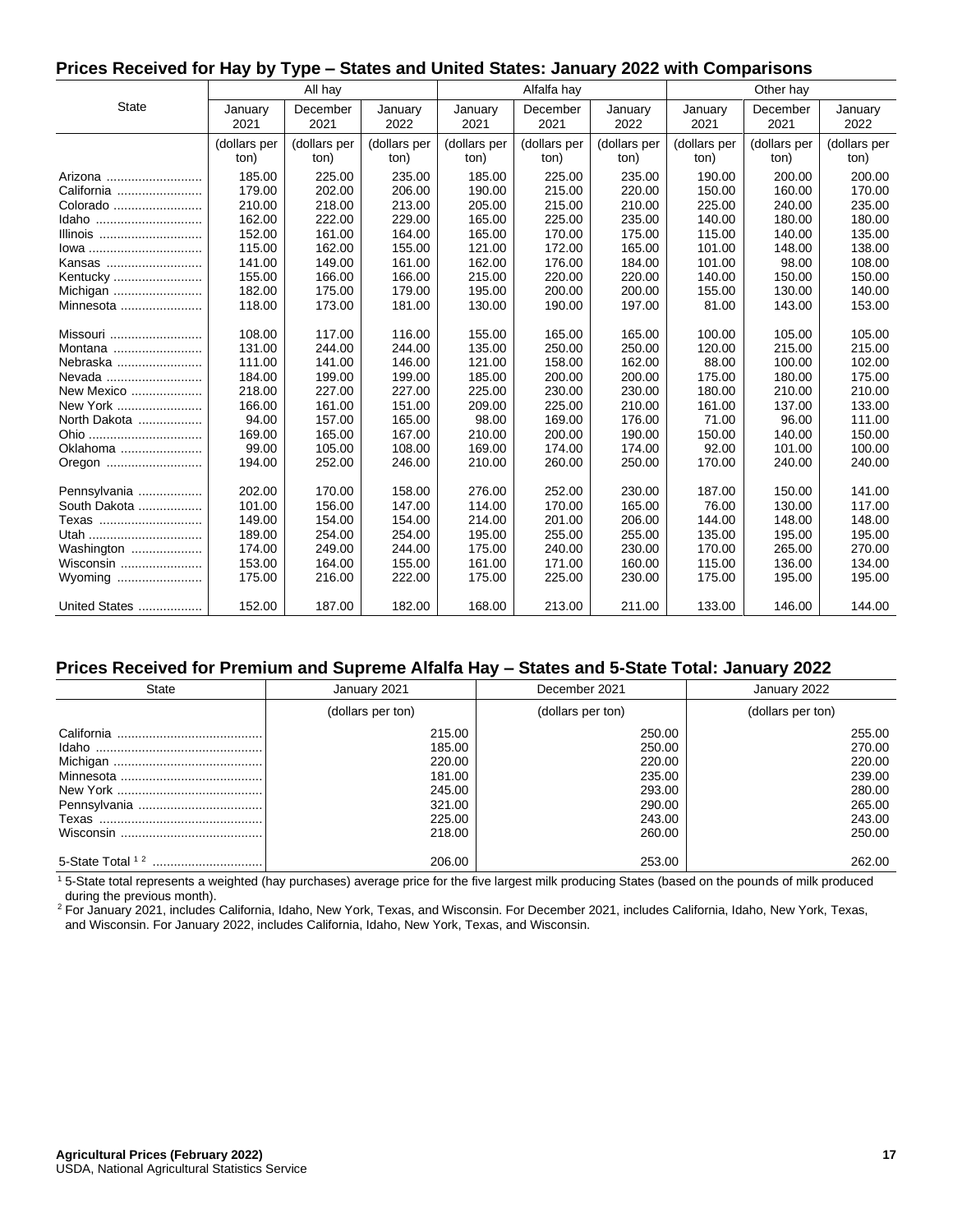# **Prices Received for Citrus Fruits by Utilization – United States: January 2021**

|           | <b>FOB</b>           | Equivalent returns   |                      |                      |                      |                      |                      |  |
|-----------|----------------------|----------------------|----------------------|----------------------|----------------------|----------------------|----------------------|--|
| Commodity | packed               |                      | Packinghouse door    |                      |                      | On-tree              |                      |  |
|           | fresh                | All                  | Fresh                | <b>Process</b>       | All                  | Fresh                | Process              |  |
|           | (dollars per<br>box) | (dollars per<br>box) | (dollars per<br>box) | (dollars per<br>box) | (dollars per<br>box) | (dollars per<br>(box | (dollars per<br>box) |  |
|           | 35.50                | 20.57                | 25.18                | 10.30                | 17.88                | 22.86                | 6.80                 |  |
|           | 45.30                | 28.64                | 34.68                | (D)                  | 21.99                | 27.76                | (D)                  |  |
|           | 33.60                | 13.96                | 22.87                | 9.76                 | 10.95                | 19.95                | 6.70                 |  |

(D) Withheld to avoid disclosing data for individual operations.

#### **Prices Received for Citrus Fruits by Utilization – United States: December 2021**

|           | <b>FOB</b>           | Equivalent returns   |                      |                      |                      |                      |                      |  |
|-----------|----------------------|----------------------|----------------------|----------------------|----------------------|----------------------|----------------------|--|
| Commodity | packed               |                      | Packinghouse door    |                      |                      | On-tree              |                      |  |
|           | fresh                | All                  | Fresh                | <b>Process</b>       | All                  | Fresh                | Process              |  |
|           | (dollars per<br>box) | (dollars per<br>box) | (dollars per<br>(box | (dollars per<br>box) | (dollars per<br>box) | (dollars per<br>box) | (dollars per<br>box) |  |
|           | 44.30                | 18.51                | 33.08                | 4.14                 | 15.63                | 30.68                | 0.79                 |  |
|           | 46.30                | 27.66                | 35.68                | (D)                  | 21.08                | 28.76                | (D)                  |  |
|           | 36.30                | 14.68                | 25.50                | 9.50                 | 11.62                | 22.52                | 6.40                 |  |

(D) Withheld to avoid disclosing data for individual operations.

#### **Prices Received for Citrus Fruits by Utilization – United States: January 2022**

|           | <b>FOB</b>           | Equivalent returns   |                      |                      |                      |                      |                      |  |
|-----------|----------------------|----------------------|----------------------|----------------------|----------------------|----------------------|----------------------|--|
| Commodity | packed               |                      | Packinghouse door    |                      |                      | On-tree              |                      |  |
|           | fresh                | All                  | Fresh                | Process              | All                  | Fresh                | Process              |  |
|           | (dollars per<br>box) | (dollars per<br>box) | (dollars per<br>box) | (dollars per<br>box) | (dollars per<br>box) | (dollars per<br>box) | (dollars per<br>box) |  |
|           | 43.80                | 16.86                | 32.48                | 5.96                 | 14.04                | 30.16                | 2.78                 |  |
|           | 44.00                | 24.46                | 33.33                | (D)                  | 17.96                | 26.41                | (D)                  |  |
|           | 37.50                | 15.26                | 26.83                | 9.83                 | 12.20                | 23.85                | 6.73                 |  |

(D) Withheld to avoid disclosing data for individual operations.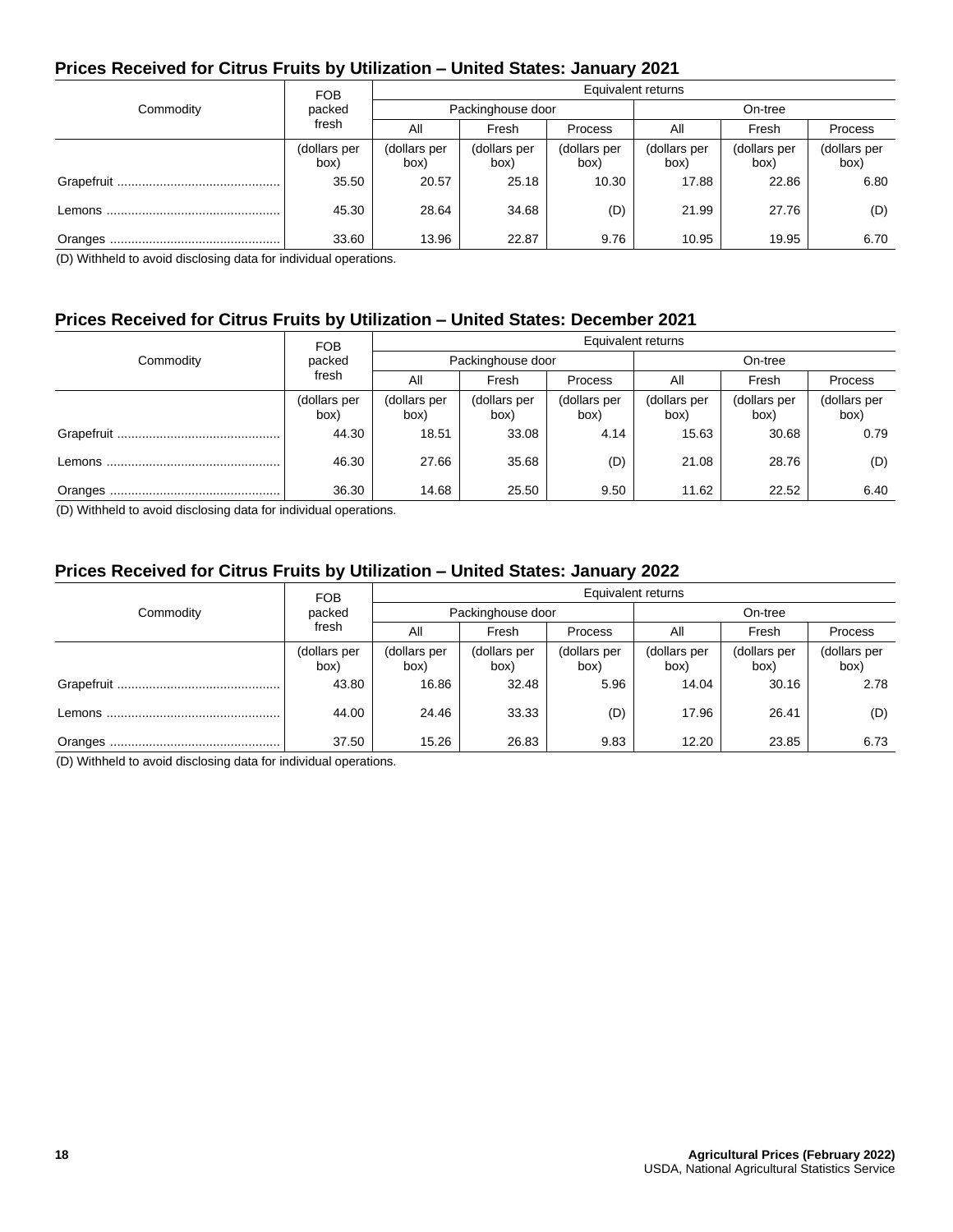#### **Prices Received for All Milk – States and United States: January 2022 with Comparisons** [Before deduction for hauling. Includes quality, quantity, and other premiums. Excludes hauling subsidies]

|               | January 2021      |           | December 2021     |           | January 2022      |           |
|---------------|-------------------|-----------|-------------------|-----------|-------------------|-----------|
| <b>State</b>  | Price             | Fat test  | Price             | Fat test  | Price             | Fat test  |
|               | (dollars per cwt) | (percent) | (dollars per cwt) | (percent) | (dollars per cwt) | (percent) |
| Arizona       | 15.40             | 3.78      | 20.90             | 3.91      | 23.30             | 3.92      |
| California    | 18.40             | 4.02      | 22.20             | 4.20      | 24.40             | 4.19      |
| Colorado      | 17.00             | 4.00      | 21.80             | 4.00      | 24.00             | 4.03      |
| Florida       | 19.70             | 3.74      | 24.50             | 3.68      | 26.10             | 3.71      |
|               | 18.80             | 3.82      | 23.40             | 3.71      | 25.60             | 3.78      |
|               | 17.60             | 4.23      | 21.90             | 4.29      | 24.30             | 4.31      |
|               | 16.70             | 4.10      | 21.40             | 4.19      | 23.80             | 4.22      |
| Indiana       | 17.20             | 4.09      | 21.70             | 4.12      | 23.90             | 4.15      |
|               | 17.80             | 4.16      | 21.50             | 4.32      | 23.40             | 4.35      |
| Kansas        | 15.60             | 4.18      | 20.50             | 4.28      | 23.20             | 4.28      |
| Michigan      | 15.90             | 3.99      | 20.70             | 4.07      | 23.20             | 4.11      |
| Minnesota     | 18.30             | 4.31      | 21.70             | 4.41      | 23.70             | 4.43      |
| New Mexico    | 15.20             | 3.97      | 19.90             | 4.11      | 22.40             | 4.03      |
| New York      | 17.10             | 4.09      | 22.00             | 4.14      | 24.70             | 4.16      |
|               | 17.70             | 4.01      | 21.80             | 4.10      | 23.60             | 4.11      |
|               | 19.70             | 4.19      | 23.70             | 4.41      | 26.00             | 4.43      |
| Pennsylvania  | 17.30             | 4.08      | 22.30             | 4.11      | 24.80             | 4.13      |
| South Dakota  | 19.20             | 4.52      | 22.80             | 4.67      | 25.20             | 4.70      |
| Texas         | 17.00             | 4.36      | 21.80             | 4.41      | 25.60             | 4.42      |
|               | 17.60             | 4.10      | 21.60             | 4.12      | 24.00             | 4.15      |
| Vermont       | 17.80             | 4.12      | 22.70             | 4.17      | 25.20             | 4.19      |
| Virginia      | 18.70             | 4.01      | 23.40             | 4.05      | 25.20             | 4.05      |
| Washington    | 16.80             | 4.19      | 22.30             | 4.33      | 25.20             | 4.34      |
| Wisconsin     | 17.50             | 4.10      | 21.60             | 4.17      | 23.40             | 4.19      |
| United States | 17.50             | 4.10      | 21.80             | 4.20      | 24.20             | 4.21      |

#### **Prices Received for Milk Cows – States and United States: January 2022 with Comparisons**

[Animals sold for dairy herd replacement only. Quarterly United States milk cow prices are based on revised milk cow inventory]

| <b>State</b> | January 2021       | October 2021       | January 2022       |  |
|--------------|--------------------|--------------------|--------------------|--|
|              | (dollars per head) | (dollars per head) | (dollars per head) |  |
|              | 1,500              | 1,500              | 1,500              |  |
|              | 1,350              | 1,300              | 1,330              |  |
|              | 1,300              | 1,400              | 1,400              |  |
|              | 1,400              | 1,430              | 1,460              |  |
|              | 1,280              | 1,290              | 1,250              |  |
|              | 1,350              | 1,300              | 1,350              |  |
|              | 1,290              | 1,320              | 1,300              |  |
|              | 1,350              | 1,320              | 1,370              |  |
|              | 1,310              | 1,310              | 1,380              |  |
|              | 1,400              | 1,380              | 1,450              |  |
|              | 1,400              | 1,360              | 1,410              |  |
|              | 1,260              | 1,260              | 1,320              |  |
|              | 1,400              | 1.450              | 1,400              |  |
|              | 1.300              | 1,270              | 1,330              |  |
|              | 1.230              | 1,300              | 1,310              |  |
|              | 1,300              | 1,250              | 1,400              |  |
|              | 1,250              | 1,310              | 1,400              |  |
|              | 1,350              | 1,330              | 1,350              |  |
|              | 1,400              | 1,350              | 1,400              |  |
|              | 1,200              | 1,250              | 1,200              |  |
|              | 1.350              | 1.400              | 1,460              |  |
|              | 1,180              | 1,260              | 1,300              |  |
|              | 1,350              | 1,350              | 1,400              |  |
|              | 1,470              | 1,450              | 1,470              |  |
|              | 1,360              | 1,340              | 1,380              |  |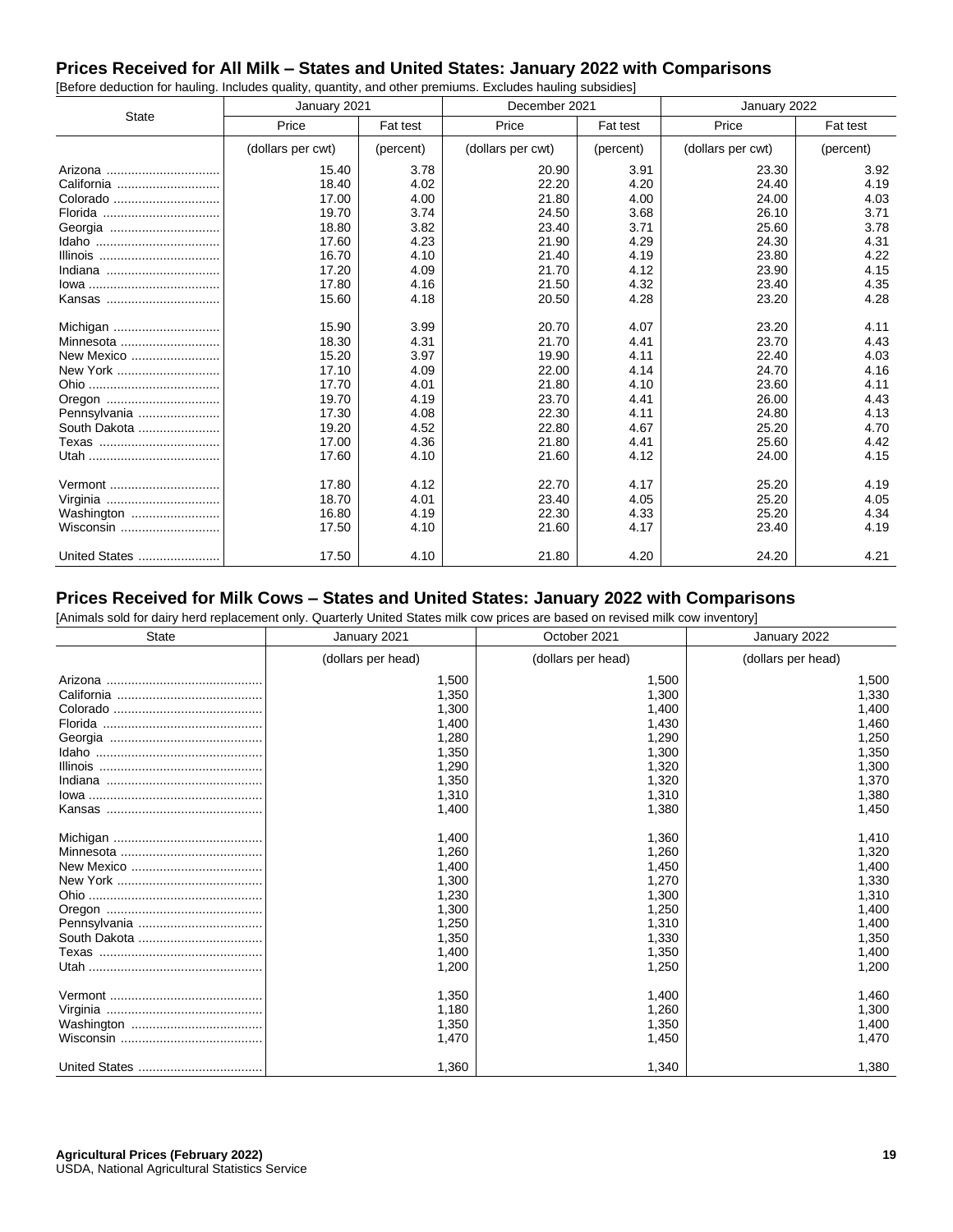#### **Parity Price Overview**

Parity prices, based on data from January 2021, and adjusted base price data from which parity prices are computed are presented in the tables on the following pages. Parity prices are computed under the provisions of Title III. Subtitle A, Section 301(a) of the Agricultural Adjustment Act of 1938 as amended by the Agricultural Acts of 1948, 1949, 1954, and 1956.

The parity prices shown in this report are based on the provisions of the amended Act. Briefly, the actual method of computation is as follows:

a. The average of prices received by farmers for individual commodities for the 10 preceding years is calculated (for 2021, the 10-average includes the years 2011-2020). An allowance for unredeemed loans and other supplemental payments resulting from price support programs, such as the deficiency payments for grains and cotton, is included for those commodities for which applicable.

b. This 10-year average is divided by the average of the Index of Prices Received by Farmers for the same 10 preceding calendar years, adjusted to include an allowance for unredeemed loans and other supplemental price support operations, to give an "adjusted base price".

c. Parity prices are computed by multiplying the "adjusted base prices" by the current Parity Index (the Index of Prices Paid by Farmers, including Interest, Taxes, and Wage Rates, 1910-1914=100).

Parity prices are calculated in terms of prices received by farmers in the local markets in which they ordinarily sell. This means that the parity prices apply to the average of all classes and grades of the commodity as sold by all farmers in the United States, except as otherwise specified. Fruits and vegetables for fresh use and for processing are usually considered separate commodities and separate parity prices are calculated. The Agricultural Marketing Agreement Act of 1937 provided for parity prices for certain commodities covered by a marketing agreement or order program. Under present legislation, United States parity prices, with appropriate adjustments where needed, may be used for the purpose of this Act.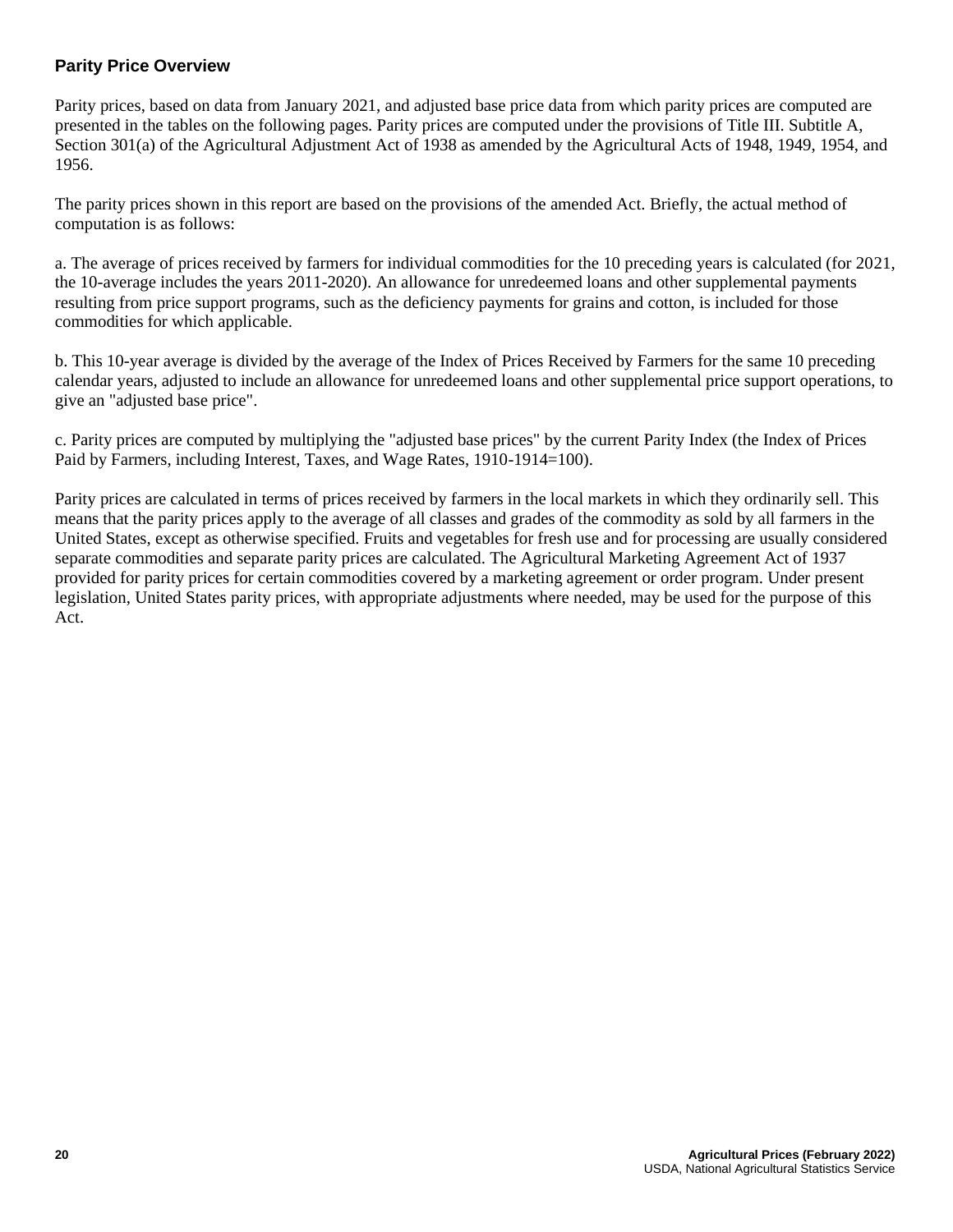#### **Commodity Parity Prices and Price as Percent of Parity Price – United States: January 2022 with Comparisons**

[Parity prices are computed under the provisions of Title III, Subtitle a, Section 301 (a) of the Agricultural Adjustment Act of 1938 as amended by the Agricultural Acts of 1948, 1949, and 1956. See February *Agricultural Prices* for details on adjusted base price and parity price computations. Parity data not available for blank cells. Primary source of data for livestock and milk prices is United States Department of Agriculture's Agricultural Marketing Service]

|                             | Adjusted      | Parity price<br>base |                  |                 | Price as percent<br>of parity |                  |                 |
|-----------------------------|---------------|----------------------|------------------|-----------------|-------------------------------|------------------|-----------------|
| Commodity and unit          | price         | January<br>2021      | December<br>2021 | January<br>2022 | January<br>2021               | December<br>2021 | January<br>2022 |
|                             | (dollars)     | (dollars)            | (dollars)        | (dollars)       | (percent)                     | (percent)        | (percent)       |
| <b>Basic commodities</b>    |               |                      |                  |                 |                               |                  |                 |
|                             | 0.532         | 16.70                | 17.90            | 17.90           | 33                            | 48               | 47              |
|                             | 1.28          | 39.50                | 42.10            | 43.00           | 37                            | 38               | 36              |
| Cotton                      | 0.409         | 12.90                | 13.80            | 13.70           | 33                            | 40               | 41              |
|                             | 0.066         | 2.08                 | 2.22             | 2.22            | 33                            | 39               | 43              |
|                             | 0.126         | 4.13                 | 4.12             | 4.23            | 29                            | 29               | 28              |
|                             | 0.022         | 0.674                | 0.719            | 0.739           | 30                            | 33               | 35              |
|                             | 2.24          | 70.40                | 75.10            | 75.30           | 26                            | 27               | 34              |
|                             | 2.84          | 90.90                | 97.00            | 95.50           | 22                            | 44               | 36              |
|                             | 2.21          | 69.20                | 74.20            | 74.30           | 27                            | 49               | 53              |
| Designated non-basic        |               |                      |                  |                 |                               |                  |                 |
|                             | 1.75          | 54.80                | 58.50            | 58.80           | 32                            | 36               | 41              |
|                             | 0.198         | 5.91                 | 6.47             | 6.65            | 34                            | 31               | 31              |
| Wool and mohair             |               |                      |                  |                 |                               |                  |                 |
|                             | 0.148         | 4.62                 | 4.93             | 4.97            | 36                            | 34               | 34              |
|                             | 0.466         | 14.10                | 15.10            | 15.70           | 36                            | 34               | 36              |
| Other non-basic             |               |                      |                  |                 |                               |                  |                 |
|                             | 0.042         | 1.160                | 1.240            | 1.410           | 62                            | 58               | 53              |
|                             | 0.487         | 15.10                | 16.10            | 16.40           | 31                            | 34               | 34              |
|                             | 1.79          | 55.40                | 58.50            | 60.20           | 34                            | 56               | 56              |
|                             | 19.30         | 591.00               | 631.00           | 649.00          | 35                            | 38               | 37              |
|                             | 3.09          | 95.50                | 102.00           | 104.00          | 31                            | 40               | 42              |
|                             | 1.11          | 32.80                | 35.00            | 37.30           | 37                            | 90               | 83              |
|                             | 0.288         | 8.85                 | 9.47             | 9.68            | 34                            | 60               | 59              |
|                             | 1.09<br>0.716 | 32.50<br>22.30       | 35.60<br>23.80   | 36.60<br>24.10  | 30                            | 38<br>44         | 37<br>45        |
|                             | 1.02          | 31.50                | 33.70            | 34.30           | 42<br>35                      | 37               | 38              |
|                             | 2.02          | 63.40                | 67.60            | 67.90           | 31                            | 47               | 46              |
| Citrus (equivalent on-tree) |               |                      |                  |                 |                               |                  |                 |
|                             | 0.936         | 27.70                | 30.60            | 31.50           | 65                            | 51               | 45              |
|                             | 2.03          | 60.60                | 66.30            | 68.20           | 36                            | 32               | 26              |
|                             | 1.070         | 32.20                | 35.00            | 36.00           | 34                            | 33               | 34              |
| Livestock and poultry       |               |                      |                  |                 |                               |                  |                 |
|                             | 11.70         | 361.00               | 389.00           | 393.00          | 30                            | 35               | 34              |
|                             | 0.050         | 1.53                 | 1.63             | 1.68            | 28                            | 45               | 47              |
|                             | 17.30         | 533.00               | 568.00           | 581.00          | 31                            | 32               | 32              |
|                             | 0.099         | 3.03                 | 3.23             | 3.33            | 28                            | 37               | 40              |
|                             | 5.47          | 170.00               | 181.00           | 184.00          | 30                            | 31               | 32              |
|                             | 0.066         | 2.020                | 2.160            | 2.220           | 36                            | 39               | 39              |

<sup>1</sup> Parity prices began January 2015.

<sup>2</sup> Seasonally adjusted price as percentage of parity price.

<sup>3</sup> Wholesale extracted. Adjusted base price derived from state annual averages prices weighted by production. For 1982 through 1985 the national averages are the support prices.

<sup>4</sup> Equivalent packinghouse-door returns for California, New York, Oregon, and Washington. Price at point of first sale for other states.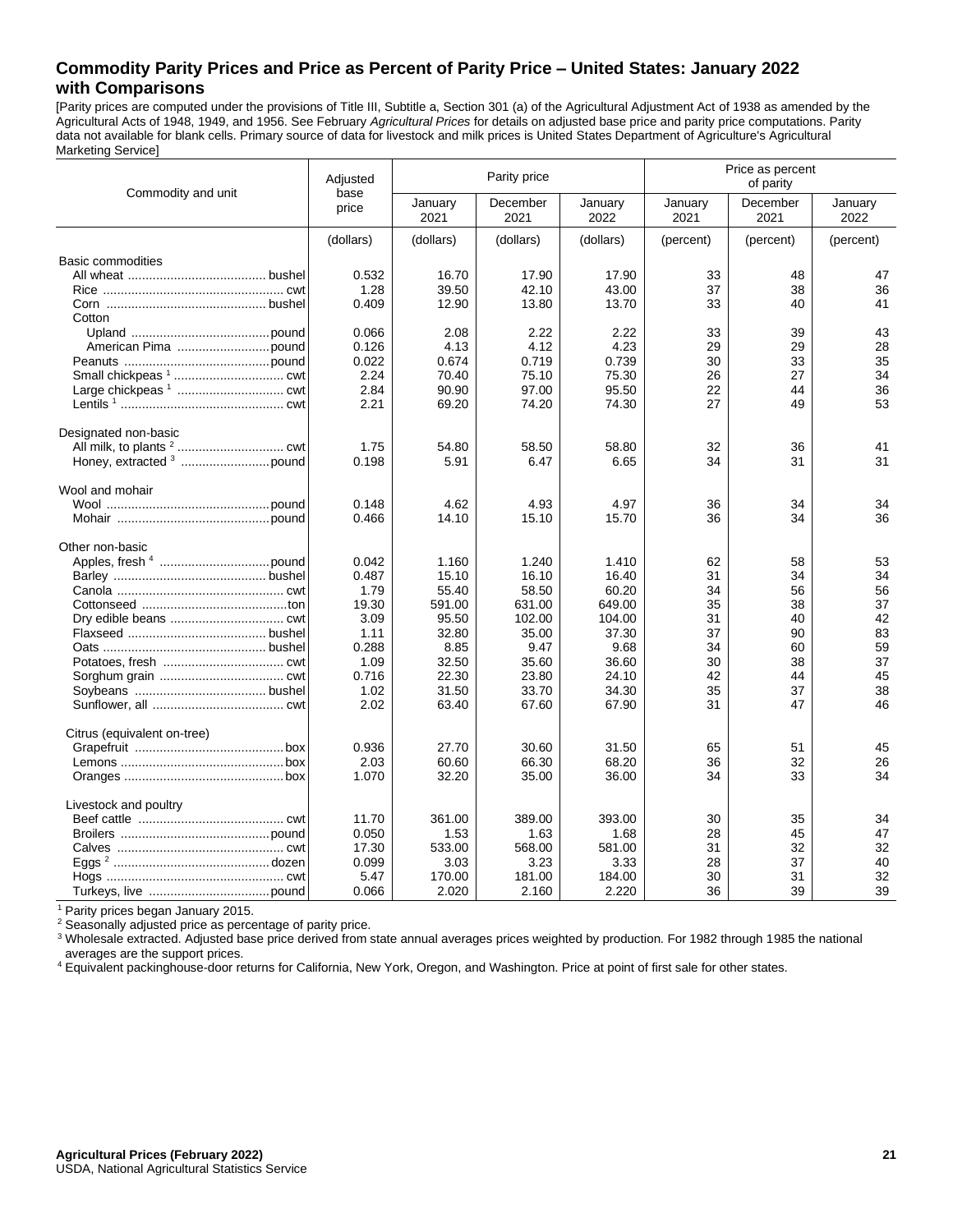## **Commodity Parity Prices – United States: January 2022 with Comparisons**

[Parity prices are computed under the provisions of Title III, Subtitle a, Section 301 (a) of the Agricultural Adjustment Act of 1938 as amended by the Agricultural Acts of 1948, 1949, and 1956. See February *Agricultural Prices* for details on adjusted base price and parity price computations]

|                                  | Adjusted      | Parity price    |                  |                 |  |
|----------------------------------|---------------|-----------------|------------------|-----------------|--|
| Commodity and unit               | base<br>price | January<br>2021 | December<br>2021 | January<br>2022 |  |
|                                  | (dollars)     | (dollars)       | (dollars)        | (dollars)       |  |
| Field crops and miscellaneous    |               |                 |                  |                 |  |
|                                  | 0.457         | 13.50           | 14.40            | 15.40           |  |
|                                  | 3.04          | 94.00           | 99.30            | 102.00          |  |
|                                  | 2.50          | 78.10           | 81.70            | 84.00           |  |
|                                  | 0.621         | 19.30           | 20.30            | 20.90           |  |
|                                  | 2.20          | 67.10           | 71.90            | 73.90           |  |
|                                  | 1.71          | 53.30           | 55.90            | 57.50           |  |
|                                  | 2.05          | 62.50           | 67.00            | 68.90           |  |
| Tobacco                          |               |                 |                  |                 |  |
|                                  | 0.186         | 5.66            | 6.08             | 6.25            |  |
|                                  | 0.255         | 7.84            | 8.33             | 8.57            |  |
|                                  | 0.186         | 5.60            | 6.08             | 6.25            |  |
|                                  | 0.175         | 5.33            | 5.72             | 5.88            |  |
|                                  | 0.227         | 6.98            | 7.42             | 7.63            |  |
|                                  | 0.224         | 6.55            | 7.32             | 7.53            |  |
| Non-citrus fruit                 |               |                 |                  |                 |  |
|                                  | 20.60         | 637.00          | 673.00           | 692.00          |  |
|                                  | 125.00        | 3,890.00        | 4,080.00         | 4,200.00        |  |
|                                  | 185.00        | 5.940.00        | 6.040.00         | 6.220.00        |  |
| Cherries                         |               |                 |                  |                 |  |
|                                  | 214.00        | 6.490.00        | 6.990.00         | 7,190.00        |  |
|                                  | 0.030         | 0.888           | 0.980            | 1.010           |  |
|                                  | 3.32          | 103.00          | 108.00           | 112.00          |  |
|                                  | 220.00        | 6,310.00        | 7,190.00         | 7,390.00        |  |
| Grapes (California)              |               |                 |                  |                 |  |
|                                  | 79.40         | 2,400.00        | 2,590.00         | 2,670.00        |  |
|                                  | 128.00        | 3.580.00        | 4,180.00         | 4.300.00        |  |
|                                  | 84.20         | 2,480.00        | 2,750.00         | 2,830.00        |  |
|                                  | 112.00        | 3,430.00        | 3,660.00         | 3,760.00        |  |
| See footnote(s) at end of table. |               |                 |                  | --continued     |  |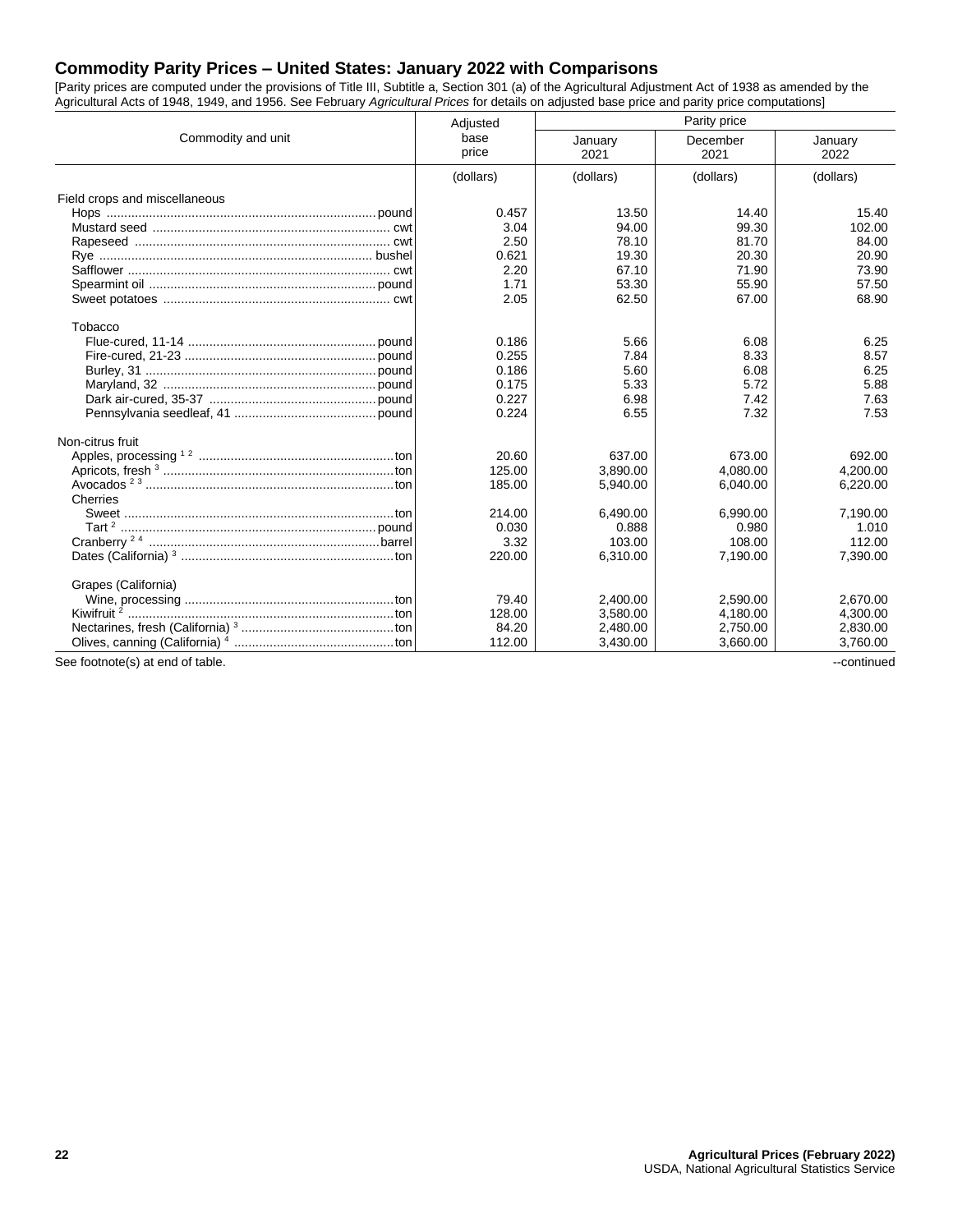#### **Commodity Parity Prices – United States: January 2022 with Comparisons** (continued)

[Parity prices are computed under the provisions of Title III, Subtitle a, Section 301 (a) of the Agricultural Adjustment Act of 1938 as amended by the Agricultural Acts of 1948, 1949, and 1956. See February *Agricultural Prices* for details on adjusted base price and parity price computations]

|                                       | Adjusted      | Parity price    |                  |                 |  |  |
|---------------------------------------|---------------|-----------------|------------------|-----------------|--|--|
| Commodity and unit                    | base<br>price | January<br>2021 | December<br>2021 | January<br>2022 |  |  |
|                                       | (dollars)     | (dollars)       | (dollars)        | (dollars)       |  |  |
| Non-citrus fruit - continued          |               |                 |                  |                 |  |  |
|                                       | 0.042         | 1.34            | 1.37             | 1.41            |  |  |
|                                       | 111.00        | 3.070.00        | 3.630.00         | 3.730.00        |  |  |
|                                       | 61.70         | 1,910.00        | 2.020.00         | 2,070.00        |  |  |
| Plums (California) equivalent on-tree |               |                 |                  |                 |  |  |
|                                       | 85.50         | 2,220.00        | 2,790.00         | 2,870.00        |  |  |
| <b>Strawberries</b>                   |               |                 |                  |                 |  |  |
|                                       | 10.20         | 293.00          | 333.00           | 343.00          |  |  |
|                                       | 3.94          | 112.00          | 129.00           | 132.00          |  |  |
|                                       |               |                 |                  |                 |  |  |
| Sugar crops                           |               | 147.00          | 149.00           | 153.00          |  |  |
|                                       | 4.56<br>3.41  | 104.00          | 113.00           | 115.00          |  |  |
|                                       |               |                 |                  |                 |  |  |
| Tree nuts <sup>9</sup>                |               |                 |                  |                 |  |  |
|                                       | 0.254         | 7.55            | 8.30             | 8.54            |  |  |
|                                       | 230.00        | 7,070.00        | 7,510.00         | 7,730.00        |  |  |
|                                       | 0.253         | 7.28            | 8.27             | 8.50            |  |  |
|                                       | 225.00        | 7,040.00        | 7,350.00         | 7,560.00        |  |  |
| Vegetables, fresh $7$                 |               |                 |                  |                 |  |  |
|                                       | 2.71          | 84.10           | 88.50            | 91.10           |  |  |
|                                       | 4.35          | 139.00          | 142.00           | 146.00          |  |  |
|                                       | 2.13          | 61.20           | 69.60            | 71.60           |  |  |
|                                       | 2.09          | 75.20           | 68.30            | 70.20           |  |  |
|                                       | 2.66          | 75.20           | 86.90            | 89.40           |  |  |
|                                       | 1.41          | 42.10           | 46.10            | 47.40           |  |  |
|                                       | 4.07          | 120.00          | 133.00           | 137.00          |  |  |

<sup>1</sup> Equivalent returns at processing plant door.

<sup>2</sup> Adjusted base price is carried forward from the previous year since current marketing year average price is not yet available.

<sup>3</sup> Equivalent returns at packinghouse door.

<sup>4</sup> Equivalent returns for bulk fruit at first delivery point.

<sup>5</sup> Equivalent packinghouse-door returns for California, New York (apples only), Oregon (except peaches), and Washington. Price at point of first sale for other states.

<sup>6</sup> Based on "as sold" prices for fresh fruit in all states.

<sup>7</sup> FOB shipping point price.

<sup>8</sup> Relates to prices including average conditional payments per ton made under the sugar acts of 1937 and 1948. Crop deficiency and abandonment payments not included.

<sup>9</sup> Prices In-Shell basis except almonds which are shelled basis.

<sup>10</sup> Includes some processing.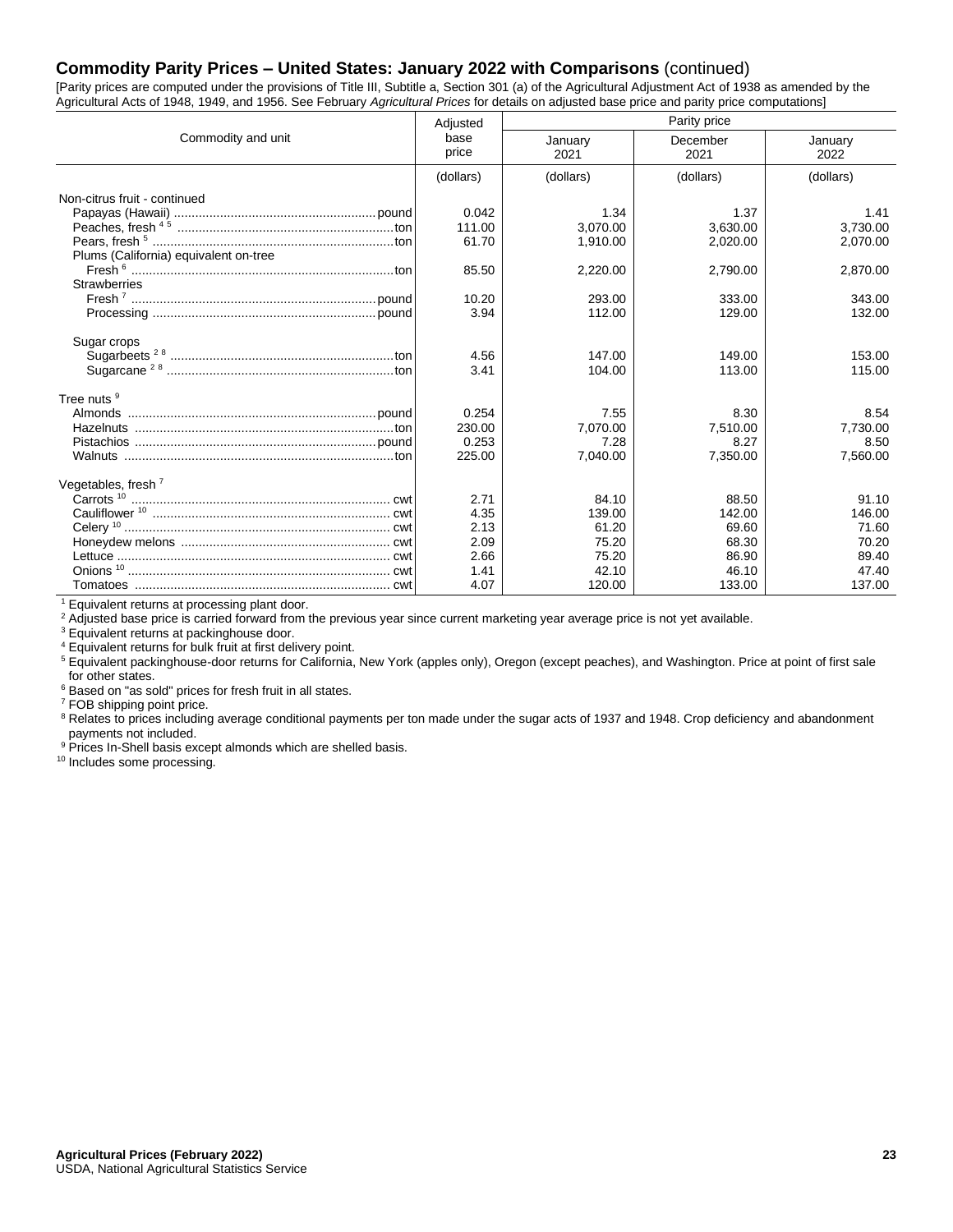# **Market Year for Specified Commodities**

## **Cattle Market Year Average Prices Received – United States: Marketing Years 2020 and 2021**

[All beef includes steer and heifers combined and cows. Cows include beef cows and cull dairy cows sold for slaughter. Milk cow prices are calendar year average of quarterly estimates.]

| Year         | Cows              | Steers<br>and<br>heifers | Calves            | Beef cattle       | Milk cows          |
|--------------|-------------------|--------------------------|-------------------|-------------------|--------------------|
|              | (dollars per cwt) | (dollars per cwt)        | (dollars per cwt) | (dollars per cwt) | (dollars per head) |
| 2020<br>2021 | 64.20<br>70.20    | 111.00<br>124.00         | 161.00<br>171.00  | 109.00<br>121.00  | .300.00<br>,360.00 |

# **Hog Market Year Average Prices Received – United States: Marketing Years 2020 and 2021**

| Year     | Barrows and gilts | Sows              | All               |
|----------|-------------------|-------------------|-------------------|
|          | (dollars per cwt) | (dollars per cwt) | (dollars per cwt) |
| 2020<br> | 47.80             | 27.70             | 46.90             |
| 2021<br> | 67.40             | 65.20             | 67.30             |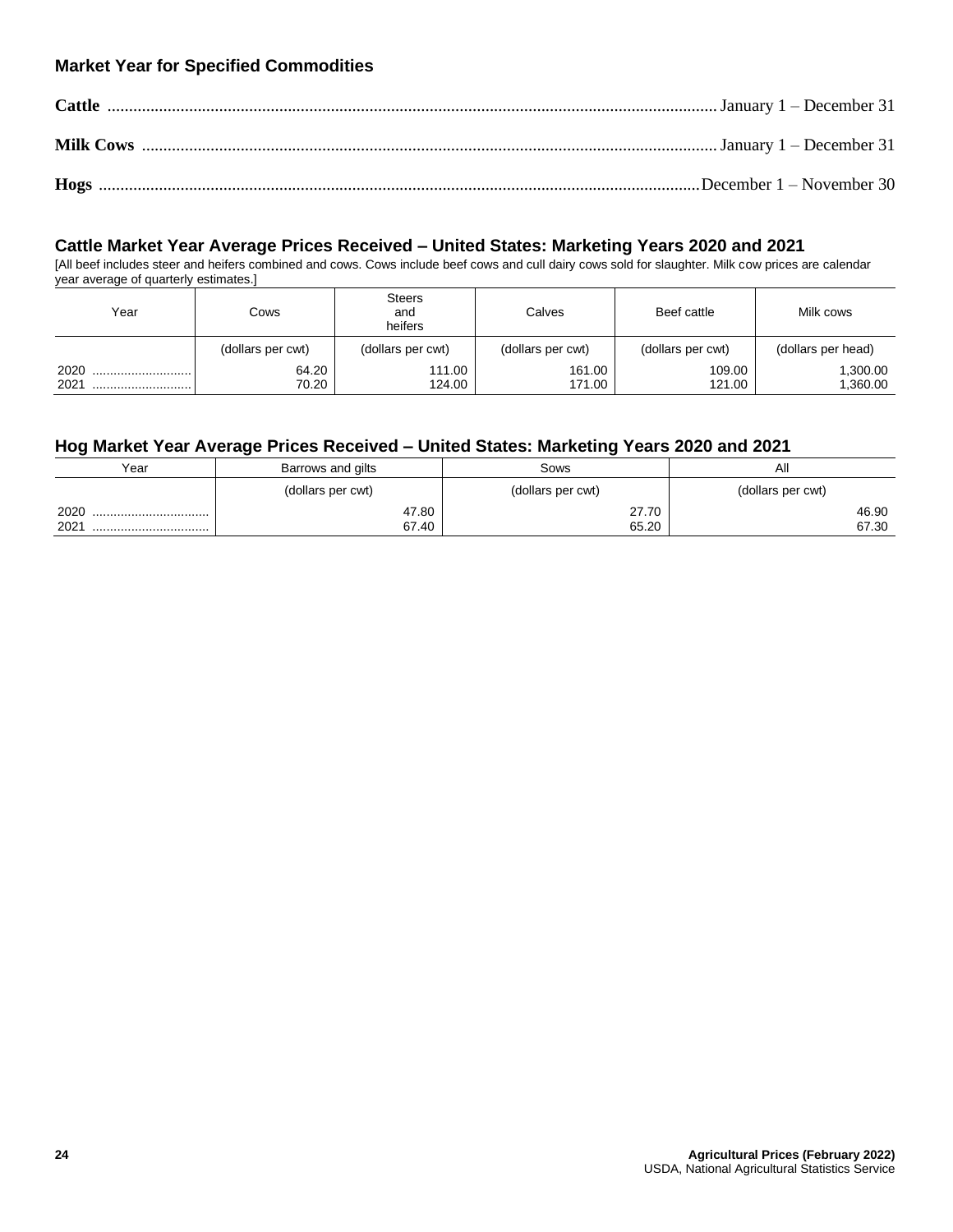# Milk Cow Market Year Average Prices Received - States and United States: Marketing Years 2020 and 2021

| <b>State</b> | 2020               | 2021               |
|--------------|--------------------|--------------------|
|              | (dollars per head) | (dollars per head) |
|              | 1,200              | 1,100              |
|              | 2,500              | 2,250              |
|              | 1,430              | 1,500              |
|              | 1,050              | 1,120              |
|              | 1,350              | 1,350              |
|              | 1,290              | 1,380              |
|              | 1,250              | 1,230              |
|              | 1,200              | 1,200              |
|              | 1,370              | 1,400              |
|              | 1,300              | 1,260              |
|              |                    |                    |
|              | 1,240              | 1,240              |
|              | 1,330              | 1,350              |
|              | 1,270              | 1,340              |
|              | 1,230              | 1,320              |
|              | 1,230              | 1,310              |
|              | 1,390              | 1,390              |
|              | 1,220              | 1,270              |
|              | 1,290              | 1,290              |
|              | 1,180              | 1,200              |
|              | 1,280              | 1,270              |
|              | 1,140              | 1,250              |
|              | 1,310              | 1,410              |
|              | 1,160              | 1,280              |
|              | 1,250              | 1,280              |
|              | 1,020              | 1,070              |
|              | 1,310              | 1,340              |
|              | 1,260              | 1,310              |
|              | 1,310              | 1,270              |
|              | 1,190              | 1,280              |
|              | 1,250              | 1,280              |
|              | 1,390              | 1,460              |
|              | 1,210              | 1,290              |
|              | 1,190              | 1,280              |
|              | 1,180              | 1,270              |
|              | 1,190              | 1,290              |
|              | 1,160              | 1,260              |
|              | 1,250              | 1,300              |
|              | 1,230              | 1,270              |
|              | 1,080              | 1,250              |
|              | 1,300              | 1,290              |
|              |                    |                    |
|              | 1,270              | 1,330              |
| Tennessee    | 1,140              | 1,190              |
|              | 1,380              | 1,350              |
|              | 1,210              | 1,210              |
|              | 1,280              | 1,360              |
|              | 1,200              | 1,240              |
|              | 1,280              | 1,350              |
|              | 1,110              | 1,170              |
|              | 1,320              | 1,470              |
|              | 1,230              | 1,340              |
|              | 1,300              | 1,360              |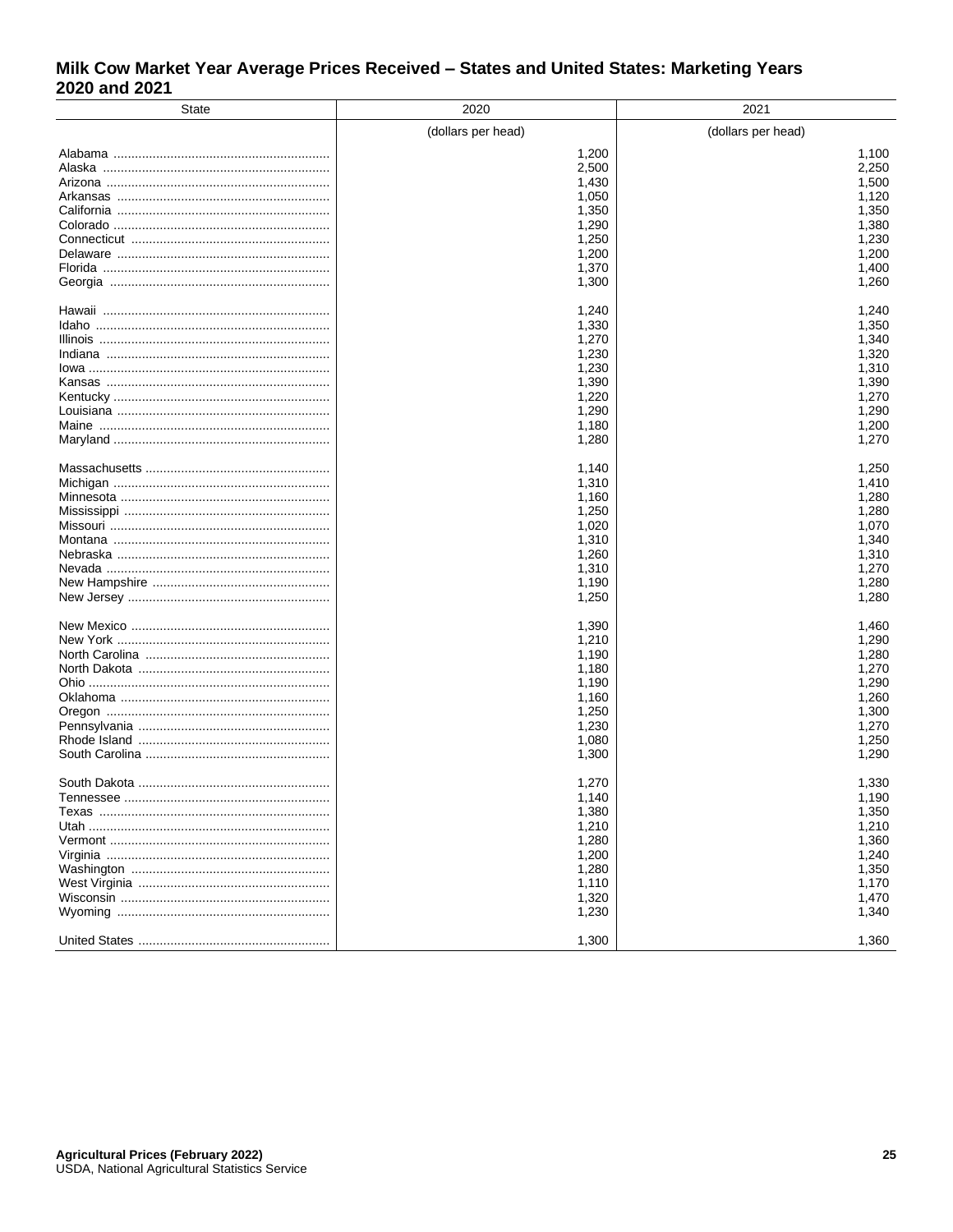# **Prices Received for Cows, Steers and Heifers, Calves, Beef Cattle, and Milk Cows by Month – United States: Marketing Years 2020 and 2021**

[All beef includes steer & heifers combined and cows. Cows include beef cows and cull dairy cows sold for slaughter. Milk cow prices are calendar year average. Quarterly United States milk cow prices are based on revised milk cow inventory.]

| Month     | Cows                 |                      | <b>Steers</b><br>and<br>heifers |                      | Calves               |                      | Beef cattle          |                      | Milk cows             |                       |
|-----------|----------------------|----------------------|---------------------------------|----------------------|----------------------|----------------------|----------------------|----------------------|-----------------------|-----------------------|
|           | 2020                 | 2021                 | 2020                            | 2021                 | 2020                 | 2021                 | 2020                 | 2021                 | 2020                  | 2021                  |
|           | (dollars per<br>cwt) | (dollars per<br>cwt) | (dollars per<br>cwt)            | (dollars per<br>cwt) | (dollars per<br>cwt) | (dollars per<br>cwt) | (dollars per<br>cwt) | (dollars per<br>cwt) | (dollars per<br>head) | (dollars per<br>head) |
| January   | 61.40                | 59.70                | 125.00                          | 112.00               | 168.00               | 165.00               | 122.00               | 110.00               | 1,300.00              | 1,360.00              |
| February  | 65.80                | 65.60                | 122.00                          | 115.00               | 168.00               | 167.00               | 120.00               | 112.00               | (NA)                  | (NA)                  |
| March     | 67.50                | 67.10                | 114.00                          | 116.00               | 160.00               | 163.00               | 113.00               | 113.00               | (NA)                  | (NA)                  |
| April     | 64.00                | 71.10                | 111.00                          | 121.00               | 151.00               | 168.00               | 108.00               | 118.00               | ,250.00               | 1,370.00              |
| May       | 68.30                | 70.80                | 111.00                          | 121.00               | 151.00               | 159.00               | 109.00               | 118.00               | (NA)                  | (NA)                  |
| June      | 71.00                | 73.90                | 110.00                          | 123.00               | 149.00               | 159.00               | 109.00               | 121.00               | (NA)                  | (NA)                  |
| July      | 70.50                | 75.60                | 98.00                           | 125.00               | 149.00               | 165.00               | 97.10                | 122.00               | 1,310.00              | 1,380.00              |
| August    | 70.70                | 76.00                | 104.00                          | 125.00               | 153.00               | 175.00               | 103.00               | 123.00               | (NA)                  | (NA)                  |
| September | 66.60                | 72.90                | 105.00                          | 127.00               | 155.00               | 173.00               | 104.00               | 124.00               | (NA)                  | (NA)                  |
| October   | 60.00                | 70.60                | 108.00                          | 126.00               | 156.00               | 175.00               | 106.00               | 123.00               | 1,340.00              | 1,340.00              |
| November  | 59.30                | 69.20                | 109.00                          | 132.00               | 162.00               | 174.00               | 107.00               | 129.00               | (NA)                  | (NA)                  |
| December  | 58.10                | 69.10                | 111.00                          | 141.00               | 165.00               | 181.00               | 108.00               | 137.00               | (NA)                  | (NA)                  |

(NA) Not available.

#### **Prices Received for Barrows and Gilts, Sows, and All Hogs by Month – United States: Marketing Years 2020 and 2021**

[December preceding year]

| .         |                   |                   |                   |                   |                   |                   |
|-----------|-------------------|-------------------|-------------------|-------------------|-------------------|-------------------|
| Month     | Barrows and gilts |                   | Sows              |                   | All hogs          |                   |
|           | 2020              | 2021              | 2020              | 2021              | 2020              | 2021              |
|           | (dollars per cwt) | (dollars per cwt) | (dollars per cwt) | (dollars per cwt) | (dollars per cwt) | (dollars per cwt) |
| December  | 47.70             | 49.40             | 33.40             | 42.20             | 47.30             | 49.10             |
| January   | 48.60             | 50.50             | 25.70             | 42.50             | 47.80             | 50.20             |
| February  | 46.30             | 56.40             | 26.10             | 56.90             | 45.50             | 56.40             |
| March     | 48.30             | 66.60             | 31.50             | 78.80             | 47.70             | 67.20             |
| April     | 42.60             | 75.40             | 36.20             | 79.90             | 42.30             | 75.60             |
| May       | 52.70             | 80.00             | 22.40             | 63.30             | 51.00             | 79.30             |
| June      | 42.20             | 84.20             | 21.00             | 52.40             | 41.30             | 82.70             |
| July      | 40.70             | 80.70             | 21.20             | 67.10             | 39.90             | 80.00             |
| August    | 43.80             | 78.60             | 22.30             | 88.50             | 42.90             | 79.00             |
| September | 50.90             | 70.40             | 22.40             | 79.50             | 49.70             | 70.80             |
| October   | 57.30             | 65.60             | 29.90             | 62.00             | 56.30             | 65.50             |
| November  | 52.30             | 58.20             | 41.80             | 69.60             | 51.90             | 58.60             |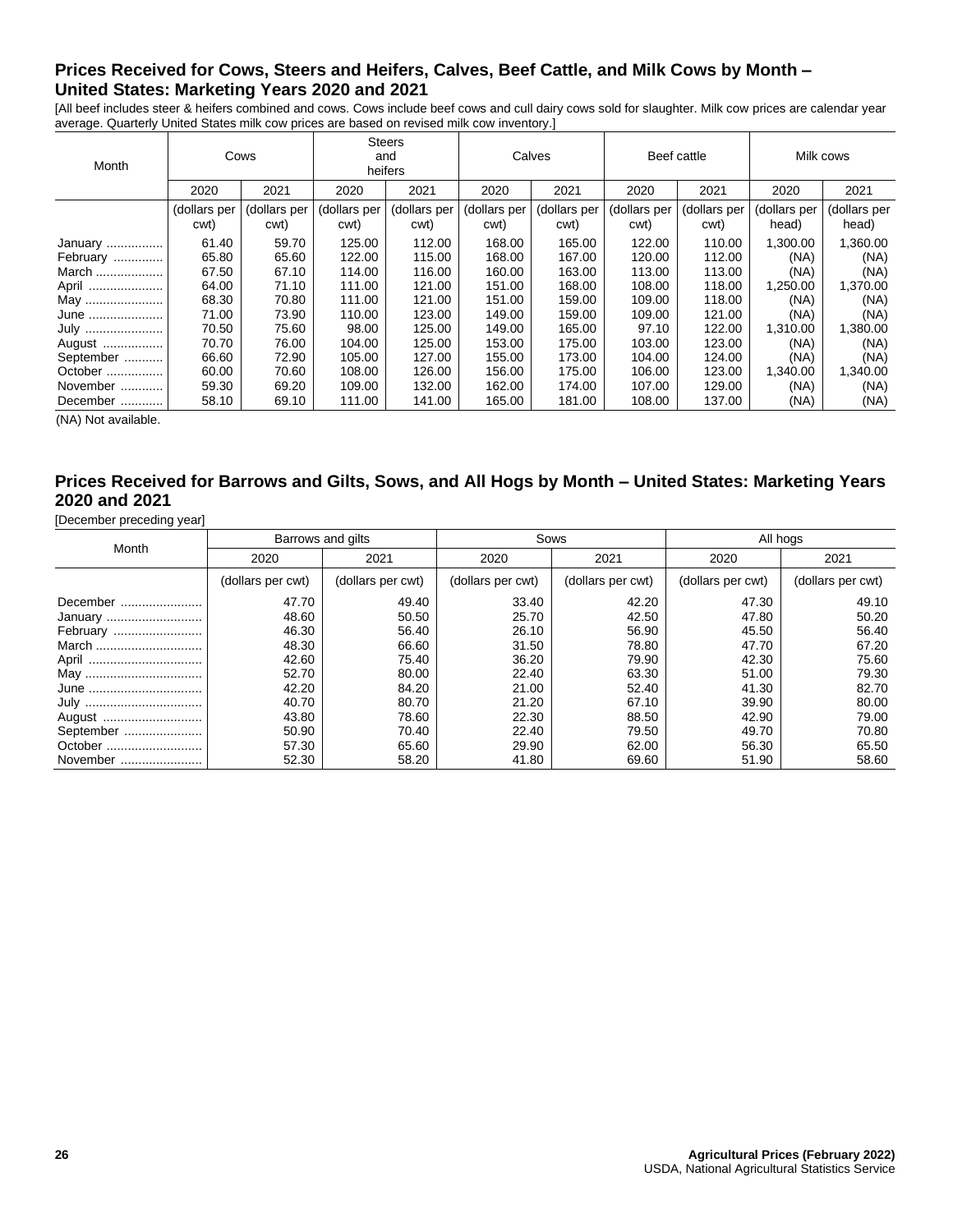# **Prices Received for Milk Cows by Month – States and United States: 2021**

[Cows sold for dairy herd replacement. Quarterly United States milk cow prices are based on revised milk cow inventory.]

| <b>State</b>  | April<br>January<br>2021<br>2021 |                    | July<br>2021       | October<br>2021    |  |
|---------------|----------------------------------|--------------------|--------------------|--------------------|--|
|               | (dollars per head)               | (dollars per head) | (dollars per head) | (dollars per head) |  |
| Arizona       | 1,500                            | 1,450              | 1,550              | 1,500              |  |
| California    | 1,350                            | 1,400              | 1,350              | 1,300              |  |
| Colorado      | 1,300                            | 1,350              | 1,450              | 1,400              |  |
|               | 1,400                            | 1,360              | 1,400              | 1,430              |  |
| Georgia       | 1,280                            | 1,200              | 1,250              | 1,290              |  |
|               | 1,350                            | 1,400              | 1,350              | 1,300              |  |
| Illinois      | 1,290                            | 1,350              | 1,400              | 1,320              |  |
| Indiana       | 1,350                            | 1,300              | 1,310              | 1,320              |  |
|               | 1,310                            | 1,320              | 1,310              | 1,310              |  |
| Kansas        | 1,400                            | 1,380              | 1,400              | 1,380              |  |
|               |                                  |                    |                    |                    |  |
| Michigan      | 1,400                            | 1,425              | 1,450              | 1,360              |  |
| Minnesota     | 1,260                            | 1,290              | 1,310              | 1,260              |  |
| New Mexico    | 1,400                            | 1,450              | 1,550              | 1,450              |  |
|               | 1,300                            | 1,260              | 1,330              | 1,270              |  |
|               | 1,230                            | 1,300              | 1,340              | 1,300              |  |
|               | 1,300                            | 1,300              | 1,350              | 1,250              |  |
| Pennsylvania  | 1,250                            | 1,220              | 1.300              | 1,310              |  |
| South Dakota  | 1,350                            | 1,300              | 1,350              | 1,330              |  |
| Texas         | 1,400                            | 1,350              | 1,300              | 1,350              |  |
|               | 1,200                            | 1,200              | 1,200              | 1,250              |  |
| Vermont       | 1,350                            | 1,330              | 1,380              | 1,400              |  |
|               | 1,180                            | 1,250              | 1,270              | 1,260              |  |
| Washington    | 1,350                            | 1,350              | 1,350              | 1,350              |  |
| Wisconsin     | 1,470                            | 1,490              | 1,480              | 1,450              |  |
| United States | 1,360                            | 1,370              | 1,380              | 1,340              |  |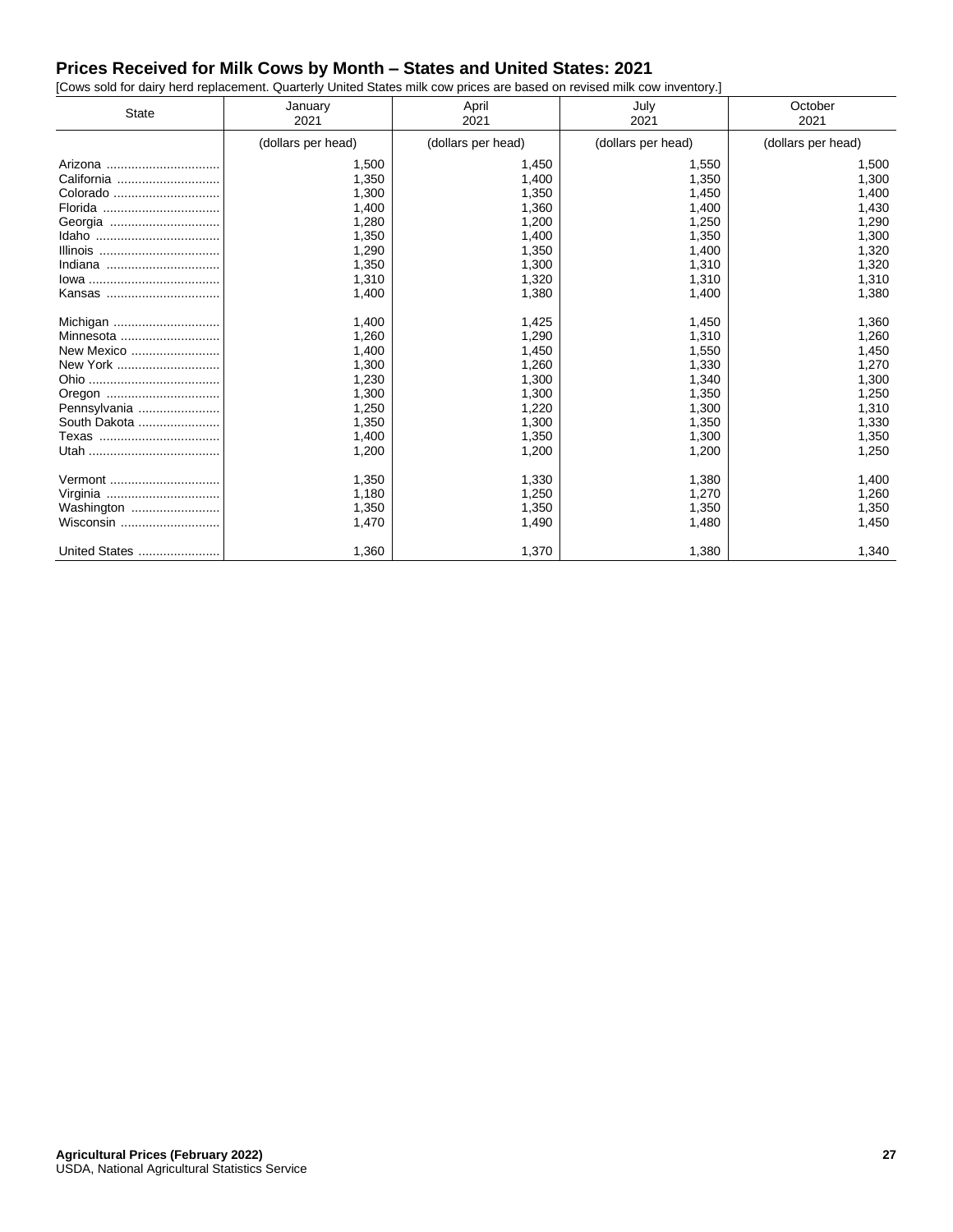#### **Prices Received Value per Head and Total Value for All Cattle and Calves – States and United States: January 1, 2021 and 2022**

|       | Value per head |           | <b>Total value</b> |                   |  |
|-------|----------------|-----------|--------------------|-------------------|--|
| State | 2021           | 2022      | 2021               | 2022              |  |
|       | (dollars)      | (dollars) | $(1,000$ dollars)  | $(1,000$ dollars) |  |
|       | 870            | 940       | 1,126,650          | 1,184,400         |  |
|       | 1,380          | 1,390     | 23,460             | 25,020            |  |
|       |                |           |                    | 988,800           |  |
|       | 950            | 1,030     | 931,000            |                   |  |
|       | 910            | 970       | 1,619,800          | 1,639,300         |  |
|       | 1,060          | 1,080     | 5,459,000          | 5,616,000         |  |
|       | 1,070          | 1,160     | 2,889,000          | 3,074,000         |  |
|       | 930            | 960       | 43,710             | 45,120            |  |
|       | 930            | 950       | 12,090             | 11,400            |  |
|       | 940            | 1,040     | 1,598,000          | 1,695,200         |  |
|       | 900            | 930       | 981,000            | 976,500           |  |
|       | 720            | 730       | 102,240            | 105,120           |  |
|       | 1,050          | 1,100     | 2,625,000          | 2,805,000         |  |
|       | 1,070          |           | 1,123,500          |                   |  |
|       |                | 1,100     |                    | 1,100,000         |  |
|       | 980            | 1,060     | 833,000            | 858,600           |  |
|       | 1,130          | 1,220     | 4,181,000          | 4,697,000         |  |
|       | 1,050          | 1,160     | 6,877,500          | 7,540,000         |  |
|       | 890            | 930       | 1,860,100          | 1,878,600         |  |
|       | 970            | 1,050     | 751,750            | 813,750           |  |
|       | 930            | 990       | 70,680             | 73,260            |  |
|       | 970            | 1,040     | 171,690            | 171,600           |  |
|       | 890            | 980       | 32,930             | 37,240            |  |
|       | 1,000          | 1,090     | 1,140,000          | 1,220,800         |  |
|       | 980            | 1,070     | 2,107,000          | 2,354,000         |  |
|       | 870            | 950       | 800.400            | 864,500           |  |
|       | 1,030          | 1,060     | 4,439,300          | 4,282,400         |  |
|       | 1,270          | 1,350     |                    | 2,970,000         |  |
|       |                |           | 3,111,500          |                   |  |
|       | 1,210          | 1,300     | 8,288,500          | 8,840,000         |  |
|       | 1,140          | 1,230     | 535,800            | 547,350           |  |
|       | 910            | 950       | 29,120             | 29,450            |  |
|       | 970            | 1,060     | 24,250             | 25,440            |  |
|       | 1,040          | 1,100     | 1,445,600          | 1,430,000         |  |
|       | 1,000          | 1,050     | 1,420,000          | 1,491,000         |  |
|       | 780            | 850       | 624,000            | 667,250           |  |
|       | 1,350          | 1,370     | 2,632,500          | 2,534,500         |  |
|       | 950            | 1,030     | 1,197,000          | 1,339,000         |  |
|       | 990            | 1,090     | 5,247,000          | 5,668,000         |  |
|       |                | 1,140     |                    | 1,425,000         |  |
|       | 1,130          |           | 1,412,500          |                   |  |
|       | 970            | 1,030     | 1,387,100          | 1,380,200         |  |
|       | 960            | 1,060     | 3,360              | 3,816             |  |
|       | 820            | 900       | 270,600            | 279,000           |  |
|       | 1,190          | 1,290     | 4,760,000          | 4,902,000         |  |
|       | 880            | 930       | 1,575,200          | 1,627,500         |  |
|       | 970            | 1,060     | 12,707,000         | 13,462,000        |  |
|       | 1,160          | 1,170     | 928,000            | 924,300           |  |
|       |                |           | 245.000            |                   |  |
|       | 1,000          | 1,070     |                    | 267,500           |  |
|       | 870            | 930       | 1,209,300          | 1,292,700         |  |
|       | 1,060          | 1,130     | 1,208,400          | 1,276,900         |  |
|       | 950            | 1,000     | 356,250            | 370,000           |  |
|       | 990            | 1,070     | 3,415,500          | 3,745,000         |  |
|       | 1,270          | 1,320     | 1,651,000          | 1,650,000         |  |
|       | 1,039          | 1,112     | 97,484,280         | 102,205,516       |  |
|       |                |           |                    |                   |  |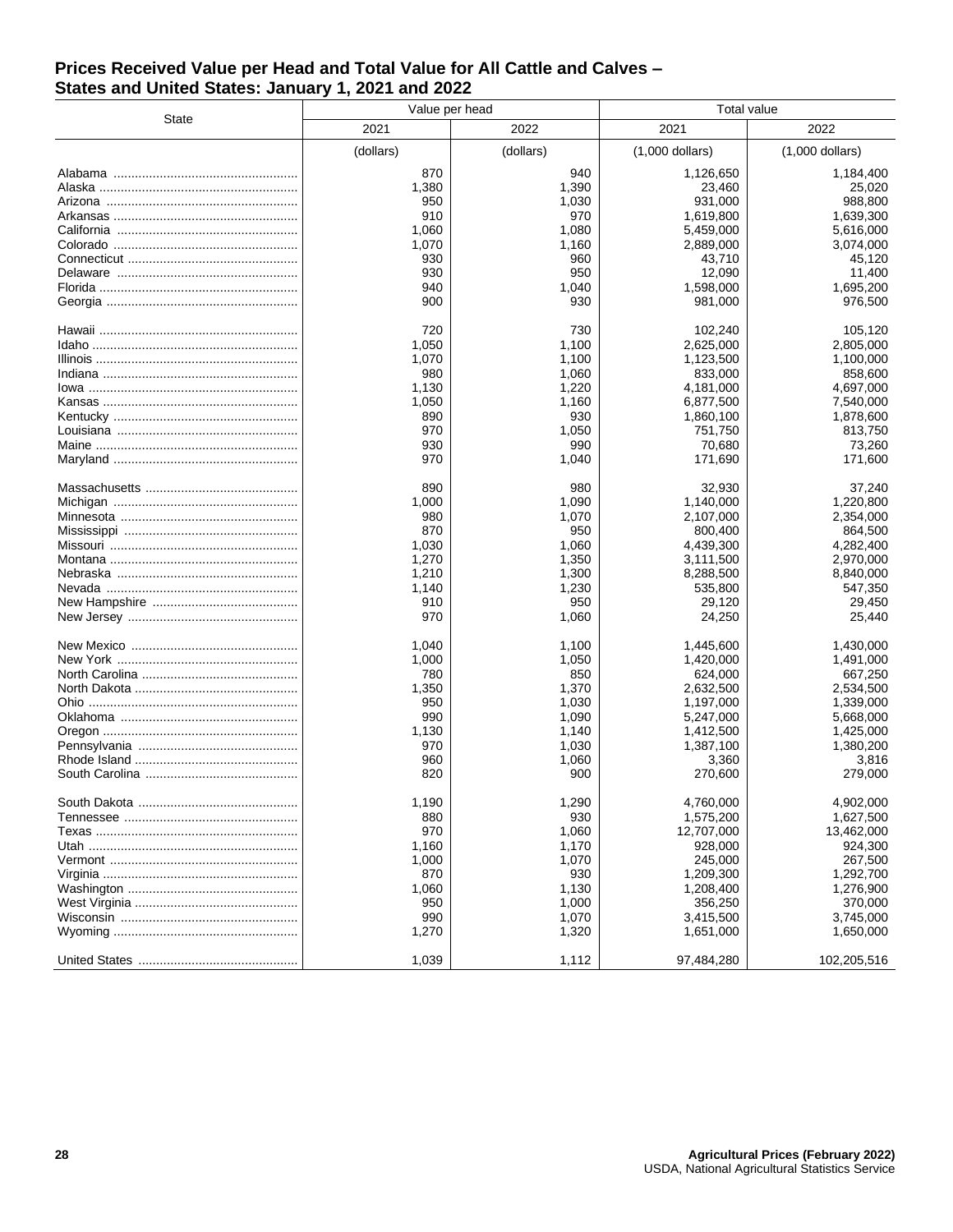#### **Prices Received Value per Head and Total Value for Hogs – States and United States: December 1, 2020 and 2021**

|       | Value per head |           | <b>Total value</b> |                   |  |  |
|-------|----------------|-----------|--------------------|-------------------|--|--|
| State | 2020           | 2021      | 2020               | 2021              |  |  |
|       | (dollars)      | (dollars) | $(1,000$ dollars)  | $(1,000$ dollars) |  |  |
|       | 115            | (D)       | 1,380              | (D)               |  |  |
|       | 225            | 230       | 428                | 437               |  |  |
|       | 116            | 125       | 16,356             | 18,750            |  |  |
|       | 110            | 130       | 13,860             | 15,080            |  |  |
|       | 150            | 170       | 14,850             | 13,940            |  |  |
|       | 107            | 130       | 66,340             | 80,600            |  |  |
|       | 150            | 160       | 600                | 560               |  |  |
|       |                |           |                    |                   |  |  |
|       | 110            | 120       | 550                | 468               |  |  |
|       | 117            | (D)       | 1,521              | (D)               |  |  |
|       | 104            | 110       | 3,952              | 4,950             |  |  |
|       | 175            | 185       | 1,750              | 1,665             |  |  |
|       | 112            | 115       | 3,584              | 3,105             |  |  |
|       | 98             | 115       | 534,100            | 615,250           |  |  |
|       | 106            | 115       | 471,700            | 500,250           |  |  |
|       | 97             | 120       | 2,386,200          | 2,856,000         |  |  |
|       | 103            | 115       | 212,180            | 228,850           |  |  |
|       | 97             | 105       | 44,620             | 45,675            |  |  |
|       | 113            | 130       | 678                | 780               |  |  |
|       | 125            | 145       | 625                | 682               |  |  |
|       | 125            | 145       | 2,563              | 3,190             |  |  |
|       | 108            | 130       | 972                | 1,105             |  |  |
|       | 96             | 115       | 125,760            | 133,400           |  |  |
|       | 99             | 115       | 930,600            | 1,023,500         |  |  |
|       | 109            | 115       | 11,990             | 19,550            |  |  |
|       | 105            | 125       | 393.750            | 431,250           |  |  |
|       | 118            | 130       | 24,190             | 29,250            |  |  |
|       | 104            | 110       | 395,200            | 396,000           |  |  |
|       | 120            | 135       | 300                | 338               |  |  |
|       | 118            | 135       | 448                | 500               |  |  |
|       | 124            |           | 930                | 845               |  |  |
|       |                | 130       |                    |                   |  |  |
|       | 117            | 130       | 152                | 247               |  |  |
|       | 111            | 130       | 7,659              | 7,930             |  |  |
|       | 94             | 105       | 827,200            | 840,000           |  |  |
|       | 102            | 110       | 14,586             | 16,280            |  |  |
|       | 100            | 125       | 270,000            | 343,750           |  |  |
|       | 119            | 125       | 247,520            | 261,250           |  |  |
|       | 118            | 130       | 1,062              | 1.105             |  |  |
|       | 106            | 130       | 148,400            | 170,300           |  |  |
|       | 120            | 130       | 180                | 260               |  |  |
|       | 102            | 110       | 19,176             | 15,620            |  |  |
|       | 98             | 120       | 198,940            | 241,200           |  |  |
|       | 91             | 105       | 23,660             | 32,025            |  |  |
|       | 118            | 135       | 127,440            | 147,150           |  |  |
|       | 108            | 115       | 108,000            | 108,100           |  |  |
|       | 138            | 150       | 552                | 750               |  |  |
|       | 94             | 110       | 29,140             | 29,150            |  |  |
|       | 118            |           |                    | 3,000             |  |  |
|       |                | 125       | 2,006<br>318       | 420               |  |  |
|       | 106            | 120       |                    |                   |  |  |
|       | 96             | 115       | 35,520             | 42,550            |  |  |
|       | 119            | 125       | 11,305             | 13,125            |  |  |
|       | (NA)           | 124       | (NA)               | 3,470             |  |  |
|       | 100            | 117       | 7,734,793          | 8,703,651         |  |  |

(D) Withheld to avoid disclosing data for individual operations.

(NA) Not available.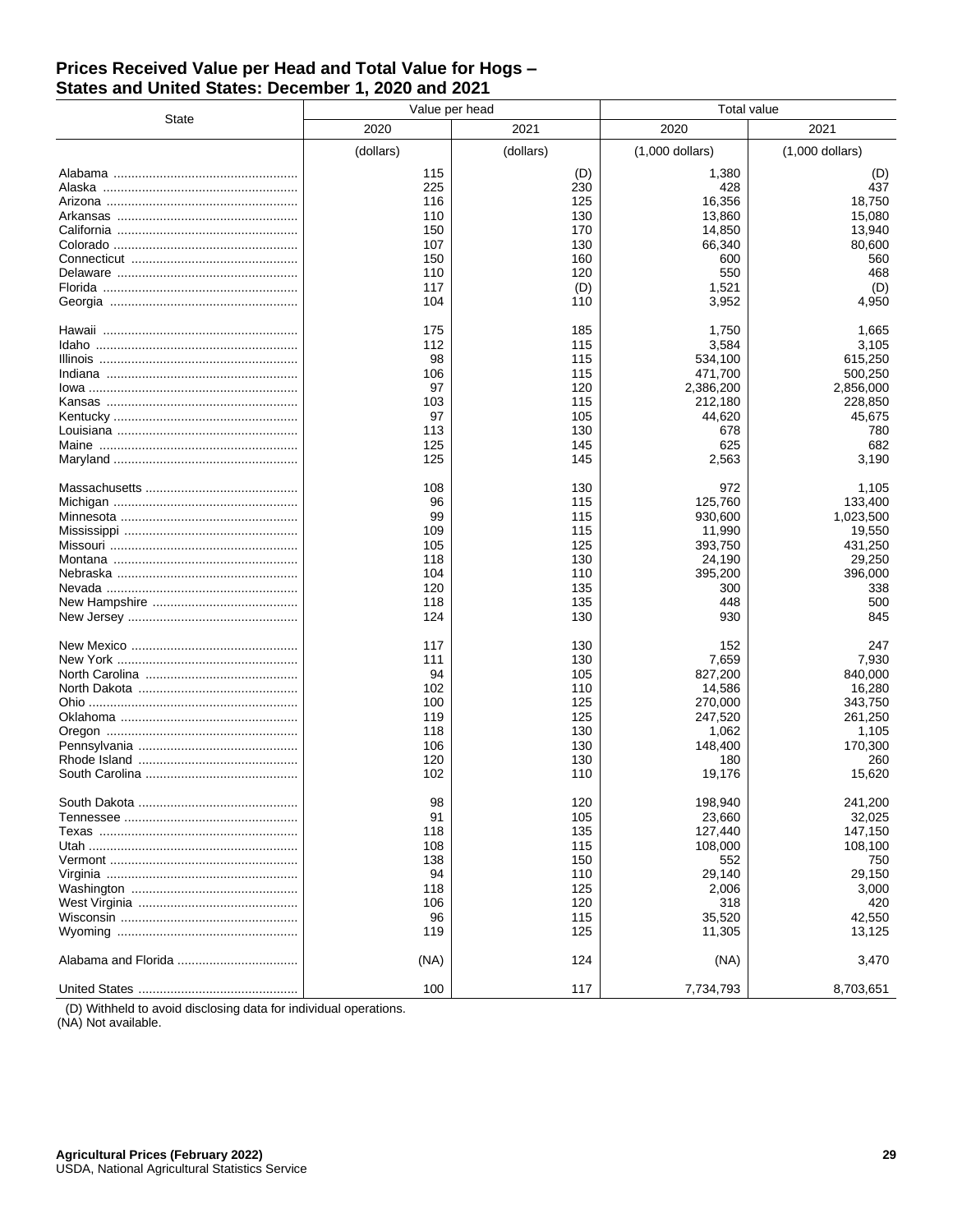#### **Prices Received Value per Head and Total Value for Sheep and Lambs – States and United States: January 1, 2021 and 2022**

| <b>State</b> | Value per head |           | <b>Total value</b> |                   |  |
|--------------|----------------|-----------|--------------------|-------------------|--|
|              | 2021           | 2022      | 2021               | 2022              |  |
|              | (dollars)      | (dollars) | $(1,000$ dollars)  | $(1,000$ dollars) |  |
|              | 174            | 182       | 19,140             | 18,200            |  |
|              | 215            | 224       | 119,325            | 128,800           |  |
|              | 209            | 224       | 93,005             | 96,320            |  |
|              | 204            | 216       | 46,920             | 49.680            |  |
|              | 231            | 244       | 12,243             | 12,932            |  |
|              | 244            | 259       | 14,640             | 15,540            |  |
|              | 233            | 251       | 37,280             | 40,160            |  |
|              | 218            | 234       | 15,260             | 15,210            |  |
|              | 200            | 209       | 11,600             | 12,331            |  |
|              | 203            | 218       | 17,661             | 18,966            |  |
|              | 211            | 226       | 23,843             | 25,312            |  |
|              | 190            | 200       | 19,000             | 19,400            |  |
|              | 215            | 226       | 43,000             | 42,940            |  |
|              | 226            | 235       | 16,724             | 17,155            |  |
|              | 228            | 240       | 13,452             | 14,400            |  |
|              | 239            | 247       | 13,145             | 14,326            |  |
|              | 183            | 195       | 15,555             | 17,550            |  |
|              | 218            | 227       | 17,222             | 18,160            |  |
|              | 201            | 211       | 5,628              | 6,119             |  |
|              | 204            | 214       | 14,892             | 13,268            |  |
|              | 233            | 246       | 29,358             | 31,242            |  |
|              | 229            | 248       | 11,679             | 12,896            |  |
|              | 194            | 202       | 30,070             | 29,290            |  |
|              | 212            | 221       | 20,564             | 21,216            |  |
|              | 216            | 232       | 52,920             | 54,520            |  |
|              | 211            | 221       | 11,183             | 10.829            |  |
|              | 182            | 197       | 132,860            | 137,900           |  |
|              | 216            | 228       | 61,560             | 61,560            |  |
|              | 206            | 219       | 16,068             | 15,768            |  |
|              | 204            | 213       | 10,200             | 10,650            |  |
|              | 192            | 200       | 5.760              | 6,400             |  |
|              | 215            | 230       | 18,490             | 18,860            |  |
|              | 212            | 225       | 72,080             | 74,250            |  |
|              | 194            | 206       | 29,100             | 31,930            |  |
|              | 207            | 220       | 1,071,427          | 1,114,080         |  |

<sup>1</sup> New England includes Connecticut, Maine, Massachusetts, New Hampshire, Rhode Island, and Vermont.

<sup>2</sup> Individual State estimates not available for States not shown, but are included in Other States.

## **Prices Received Value per Head and Total Value for Angora Goats – States and United States: January 1, 2021 and 2022**

| <b>State</b> |                            | Value per head             | Total value           |                         |  |
|--------------|----------------------------|----------------------------|-----------------------|-------------------------|--|
|              | 2021                       | 2022                       |                       | 2022                    |  |
|              | (dollars)                  | (dollars)                  | $(1,000$ dollars)     | $(1,000$ dollars)       |  |
|              | 120.00<br>110.00<br>120.00 | 130.00<br>130.00<br>140.00 | 2,520<br>990<br>7.800 | 2,080<br>1,040<br>8,540 |  |
|              | 119.10<br>(X)              | 137.20<br>(X)              | (X)<br>11.310         | (X)<br>11,660           |  |

(X) Not applicable.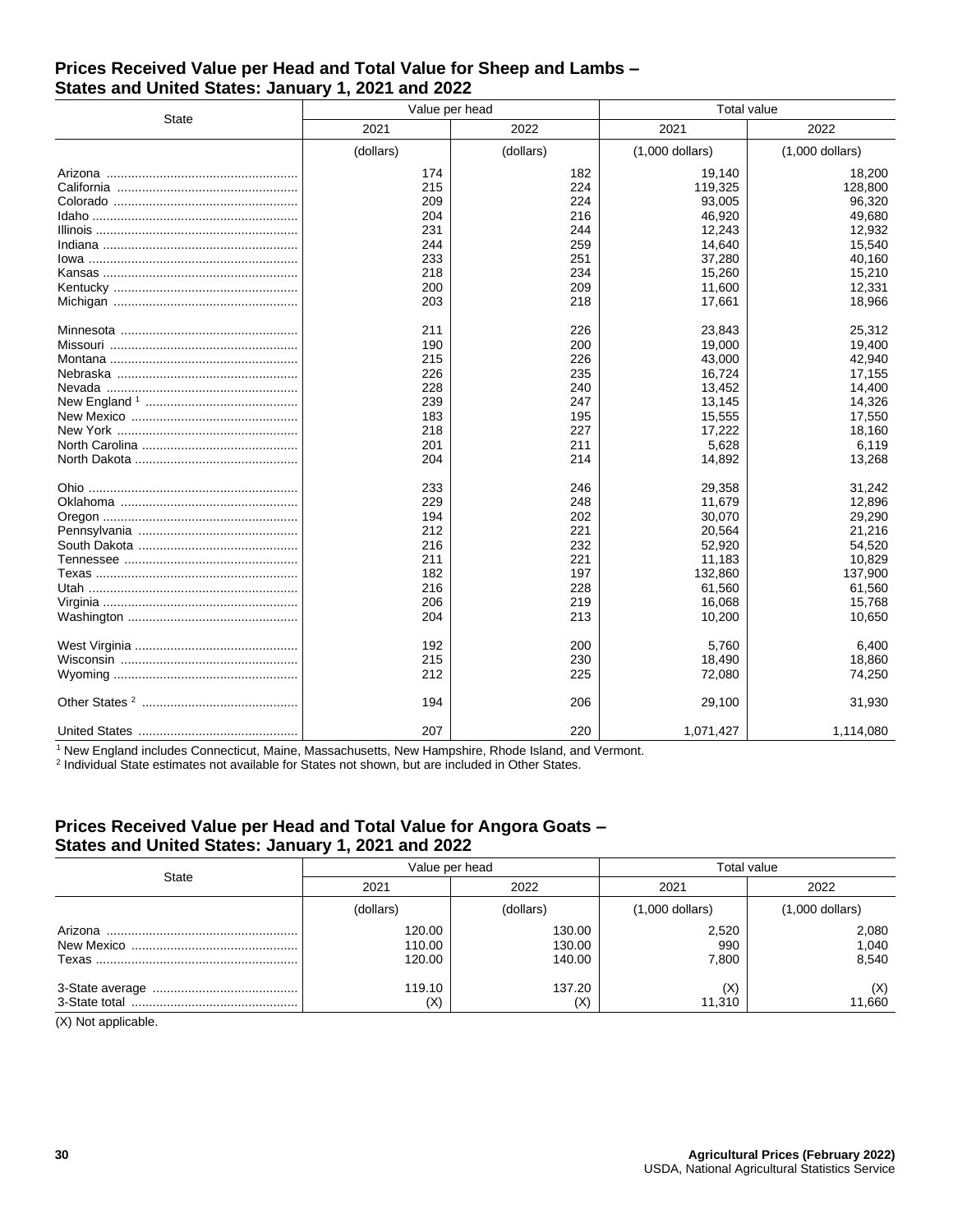## **Other Hay Baled Market Year Average Prices Received – Selected Regions: 2017-2019, 2018-2020, and 2019-2021 Averages**

[Prices provided to the Forest Service, United States Department of Agriculture to compute Eastern National Forest grazing fees]

|                         | 3-year average                                          |                                                          |                                                          |  |  |
|-------------------------|---------------------------------------------------------|----------------------------------------------------------|----------------------------------------------------------|--|--|
| Region                  | 2017-2019                                               | 2018-2020                                                | 2019-2021                                                |  |  |
|                         | (dollars per ton)                                       | (dollars per ton)                                        | (dollars per ton)                                        |  |  |
| Appalachia <sup>1</sup> | 121.70<br>110.50<br>152.90<br>110.20<br>159.30<br>99.90 | 125.10<br>116.70<br>150.30<br>117.00<br>160.90<br>100.60 | 126.90<br>117.30<br>158.70<br>120.60<br>156.20<br>103.40 |  |  |

<sup>1</sup> Kentucky, North Carolina, Tennessee, Virginia, and West Virginia.

2 Illinois, Indiana, Missouri, and Ohio.

<sup>3</sup> Michigan, Minnesota, and Wisconsin.

<sup>4</sup> Maine, New Hampshire, New York, Pennsylvania, and Vermont.

<sup>5</sup> Alabama, Arkansas, Georgia, Louisiana, Mississippi, and South Carolina.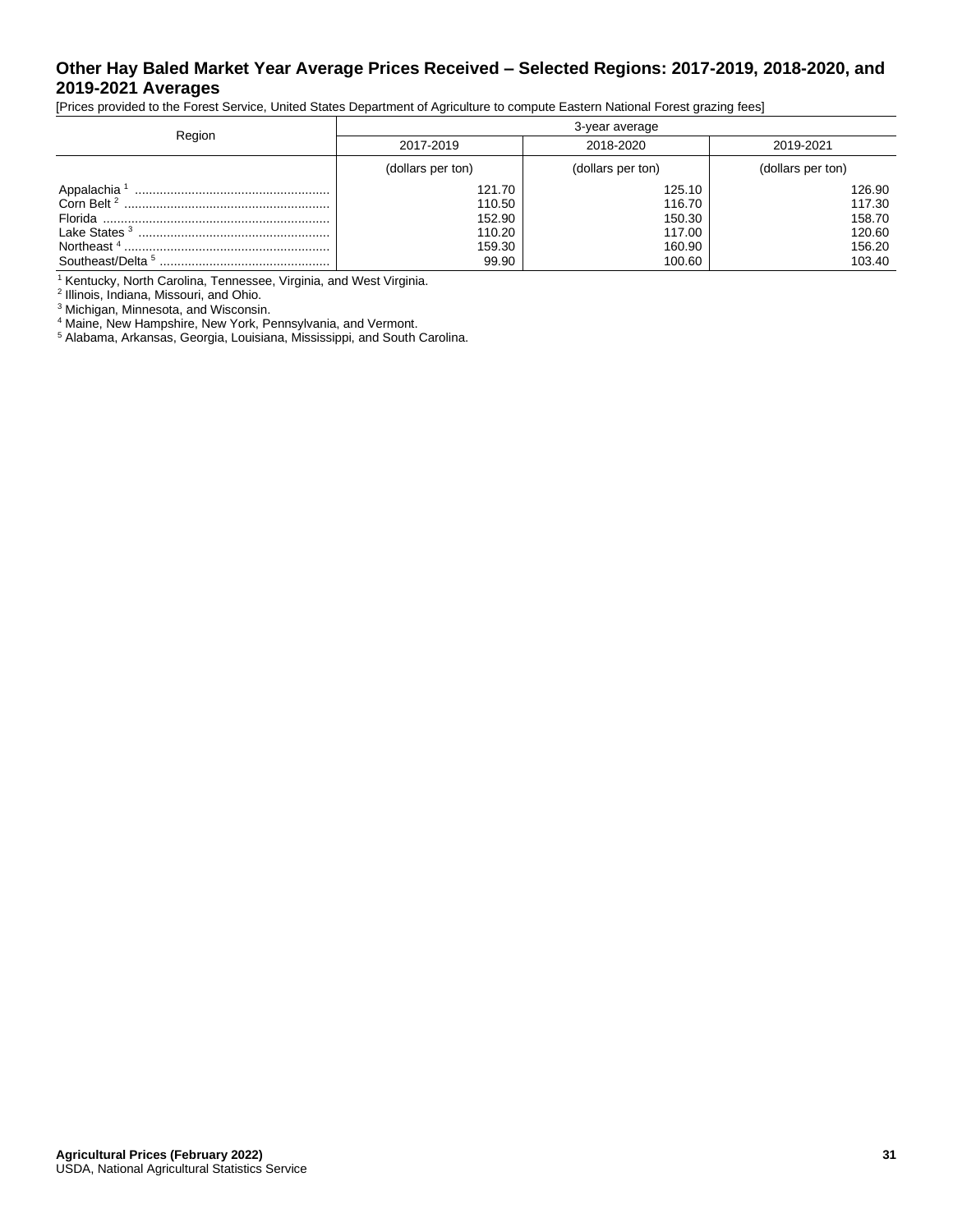## **Reliability of Prices Received Estimates**

**Definition:** Prices received represent sales from producers to first buyers. They include all grades and qualities. The average commodity price from the survey multiplied by the total quantity marketed theoretically should give the total cash receipts for the commodity.

**Survey procedures:** Primary sales data used to determine grain prices were obtained from probability samples of about 1,900 mills and elevators. These procedures ensure that virtually all grain moving into commercial channels has a chance of being included in the survey. Generally, States surveyed account for 90 percent or more of total United States production. Livestock prices are obtained from packers, stockyards, auctions, dealers, and market check data from AMS-USDA, private marketing organizations, and state commodity groups and agencies. Inter-farm sales of grain and livestock are not included since they represent very small percentages of the total sales. Grain marketed for seed is also excluded. Fruit and vegetable prices are obtained from sample surveys and market check data from AMS-USDA, private marketing organizations, state agencies, and universities.

**Summary and estimation procedures:** Survey quantities sold are expanded by strata to state levels and used to weight average strata prices to a state average. State prices are then weighted to a United States price based on expanded sales. Recommendations are prepared by the Regional Field Offices and reviewed by the Agricultural Statistics Board in Washington, D.C. State recommendations are reviewed for reasonableness with survey data, other States, and recent historic estimates.

**Revisions:** In general, revisions are made during annual commodity market year estimation time, following five-year Census revisions, or when later information is received. Revisions are published in monthly issues of *Agricultural Prices*.

**Reliability:** United States price estimates based on probability surveys generally have a sampling error of less than one percent for the major commodities such as corn, wheat, soybeans, cotton, and rice. Current methods of summarization for non-probability commodities are not designed directly to calculate sampling errors. However, analytical measures approximate the United States relative sampling errors at around five percent. Any non-sampling errors are attributed to such things as the inability to obtain correct information, differences in interpreting questions or definitions, mistakes in coding or processing the data, etc. Efforts are made at each step in the survey process to minimize these non-sampling errors.

**Program Changes**: After the Council on Food, Agricultural and Resource Economics (C-FARE) 2009 program review which included changes in farm production practices, plans were implemented to make necessary program improvements in the agricultural price program. The index group structure for prices received was modified to maintain a more universal structure and consistency with the required 1910-1914 series.

Modifications implemented January 2014 include the following: updated the current 1990-1992 base reference period to 2011; linked the 1910-1914 series to the updated base reference period, 2011; created index groups used universally by researchers, data users, and policymakers; and re-classified agricultural commodities into the index groups. Also, the modifications expanded the commodity coverage for vegetable, melon, non-citrus, and tree nuts; updated monthly market weights; and adjusted (normalized) current five year moving average cash receipts and farm input cost weights.

Modifications implemented January 2015 discontinued preliminary prices and replaced the annual average index with an annual index.

The February 2016 program update changed the rounding of the 2011 base period indexes to nearest tenth of a percent. The 1910-1914 base period indexes remain rounded to the nearest whole number.

See Price Program Links at end of this report for program change details.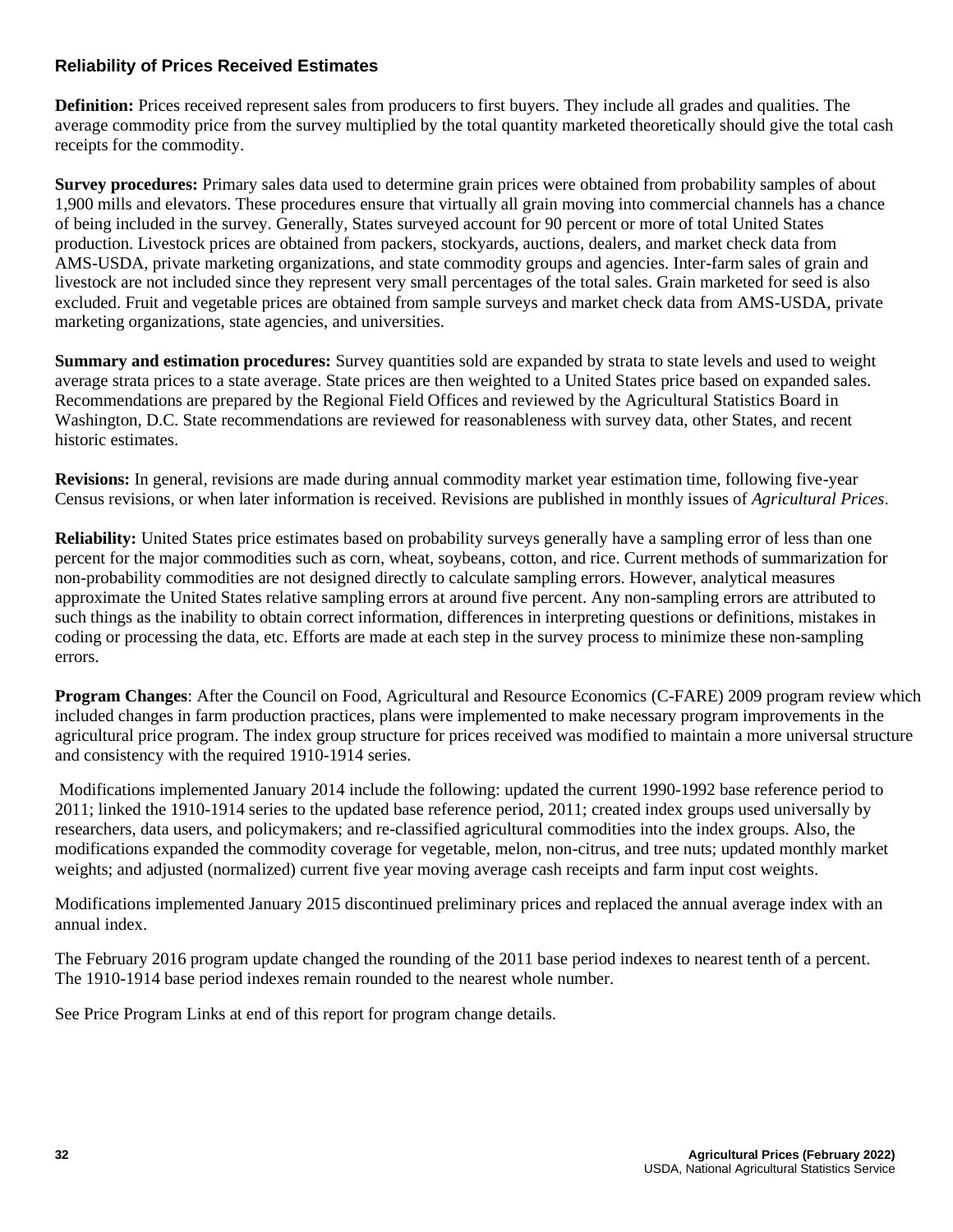## **January Prices Paid by Farmers**

The January Prices Paid Index for Commodities and Services, Interest, Taxes, and Farm Wage Rates (PPITW), at 124.2, is up 2.1 percent from December 2021 and 12 percent from January 2021.

**Production:** The January index, at 121.2, is up 2.5 percent from December and 14 percent from last year. Higher prices for other services, complete feeds, nitrogen, and feeder pigs more than offset lower prices for hay & forages.

**Feed:** At 120.2, the January index increased 2.4 percent from December and 14 percent from last January. Since December, higher prices for complete feeds, concentrates, feed grains, and supplements more than offset lower prices for hay & forages.

**Livestock and poultry:** The January index, at 120.4, increased 3.1 percent from December and 16 percent from last year. The January feeder cattle price, at \$163.00 per cwt, is up \$2.00 per cwt from the December price. The January feeder pigs price, at \$226.00 per cwt, is up \$37.00 per cwt from December.

**Fertilizer:** The index for January, at 110.2, is up 5.0 percent from December and 69 percent from January a year ago. Since December, prices are higher for nitrogen and mixed fertilizer but unchanged for potash & phosphate.

**Chemicals:** The January index, at 108.1, is up 5.2 percent from December and 12 percent from last January.

**Fuels:** At 69.3, the January index is up 4.2 percent from December and 22 percent from January 2021. Compared with December, prices are higher for LP gas, diesel, and gasoline.

**Machinery:** The index for January, at 145.4, increased 0.1 percent from December and 18 percent from last January. Compared with last month, prices are higher for other machinery and tractors but unchanged for self-propelled machinery.

**Consumer Price Index:** The January 2022 Consumer Price Index for All Urban Consumers (CPI-U), as issued by the Bureau of Labor Statistics, increased 7.5 percent over the last 12 months to an index level of 281.148 (1982-1984=100). For the month, the index increased 0.8 percent prior to seasonal adjustment.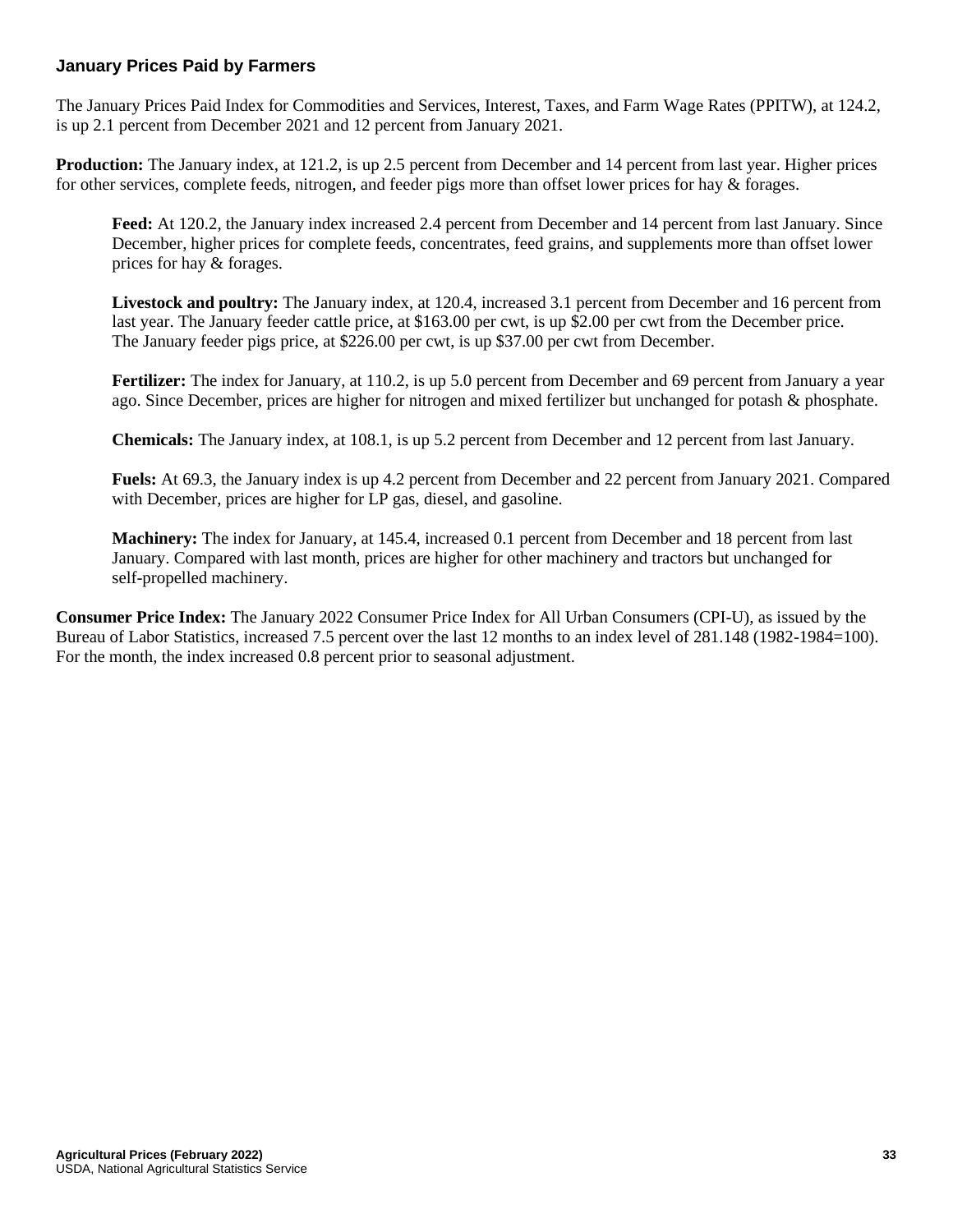#### **Prices Paid Indexes and Related Parity Ratios – United States: January 2022 with Comparisons**

| <b>Index Group</b>           |                 | 1910-1914 Base   |                 |                 | 2011 Base        |                 |
|------------------------------|-----------------|------------------|-----------------|-----------------|------------------|-----------------|
| and<br>Ratios                | January<br>2021 | December<br>2021 | January<br>2022 | January<br>2021 | December<br>2021 | January<br>2022 |
|                              | (percent)       | (percent)        | (percent)       | (percent)       | (percent)        | (percent)       |
| Prices paid by farmers for   |                 |                  |                 |                 |                  |                 |
| commodities, services,       |                 |                  |                 |                 |                  |                 |
| interest, taxes, and wage    |                 |                  |                 |                 |                  |                 |
|                              | 3012            | 3290             | 3361            | 111.3           | 121.6            | 124.2           |
|                              | 2208            | 2463             | 2524            | 106.1           | 118.3            | 121.2           |
|                              | 1164            | 1293             | 1324            | 105.6           | 117.4            | 120.2           |
| Livestock and poultry        | 2042            | 2306             | 2377            | 103.4           | 116.8            | 120.4           |
|                              | 3711            | 3718             | 3718            | 112.9           | 113.1            | 113.1           |
|                              | 787             | 1264             | 1327            | 65.4            | 105.0            | 110.2           |
|                              | 864             | 923              | 971             | 96.2            | 102.8            | 108.1           |
|                              | 1592            | 1861             | 1939            | 56.9            | 66.5             | 69.3            |
| Supplies and repairs         | 1393            | 1557             | 1577            | 118.1           | 132.0            | 133.7           |
|                              | 3314            | 3694             | 3716            | 107.8           | 120.2            | 120.9           |
|                              | 7519            | 8875             | 8886            | 123.0           | 145.2            | 145.4           |
| Building materials           | 2942            | 3525             | 3635            | 126.5           | 151.5            | 156.2           |
| Services and rent            | 2491            | 2568             | 2605            | (NA)            | (NA)             | (NA)            |
|                              | (NA)            | (NA)             | (NA)            | 118.0           | 123.7            | 126.1           |
|                              | (NA)            | (NA)             | (NA)            | 116.1           | 116.1            | 116.9           |
|                              | 4063            | 4063             | 4186            | 111.4           | 111.4            | 114.8           |
|                              | 7719            | 7719             | 8006            | 130.0           | 130.0            | 134.9           |
|                              | 10373           | 10617            | 10617           | 144.9           | 148.3            | 148.3           |
| Family living-CPI 3          | 2485            | 2648             | 2671            | 116.3           | 124.0            | 125.0           |
| Production, interest, taxes, |                 |                  |                 |                 |                  |                 |
| and wage rates (PITW)        | 3115            | 3416             | 3498            | 110.5           | 121.2            | 124.0           |
|                              | (NA)            | (NA)             | (NA)            | 81              | 92               | 90              |
|                              | 31              | 35               | 34              | (NA)            | (NA)             | (NA)            |
| PPITW adjusted for           | 33              | 37               | 35              | (NA)            | (NA)             | (NA)            |
|                              | 1785            | 1863             | 1915            | (NA)            | (NA)             | (NA)            |
|                              | (NA)            | (NA)             | (NA)            | 111.7           | 121.4            | 124.0           |
| Livestock sector (PPITW)     | (NA)            | (NA)             | (NA)            | 110.8           | 121.7            | 124.4           |
| Farm sector (production)     | (NA)            | (NA)             | (NA)            | 106.2           | 116.4            | 119.0           |
| Non-farm sector (production) | (NA)            | (NA)             | (NA)            | 106.0           | 119.5            | 122.7           |

[Revised historical price indexes for months not shown are available at www.nass.usda.gov]

(NA) Not available.

1 Interest per acre on farm real estate debt and interest rate on farm non-real estate debt.

<sup>2</sup> Farm real estate taxes payable per acre.

<sup>3</sup> Bureau of Labor Statistics, Consumer Price Index for all urban consumers (CPI-U), converted by the USDA.

<sup>4</sup> Ratio of index of prices received to PPITW (1910-1914=100).

<sup>5</sup> Based on estimated cash receipts, from marketings and government payments, the preliminary adjustment factor is updated annually.

<sup>6</sup> PPITW is adjusted based on productivity trend for the prior 15 years.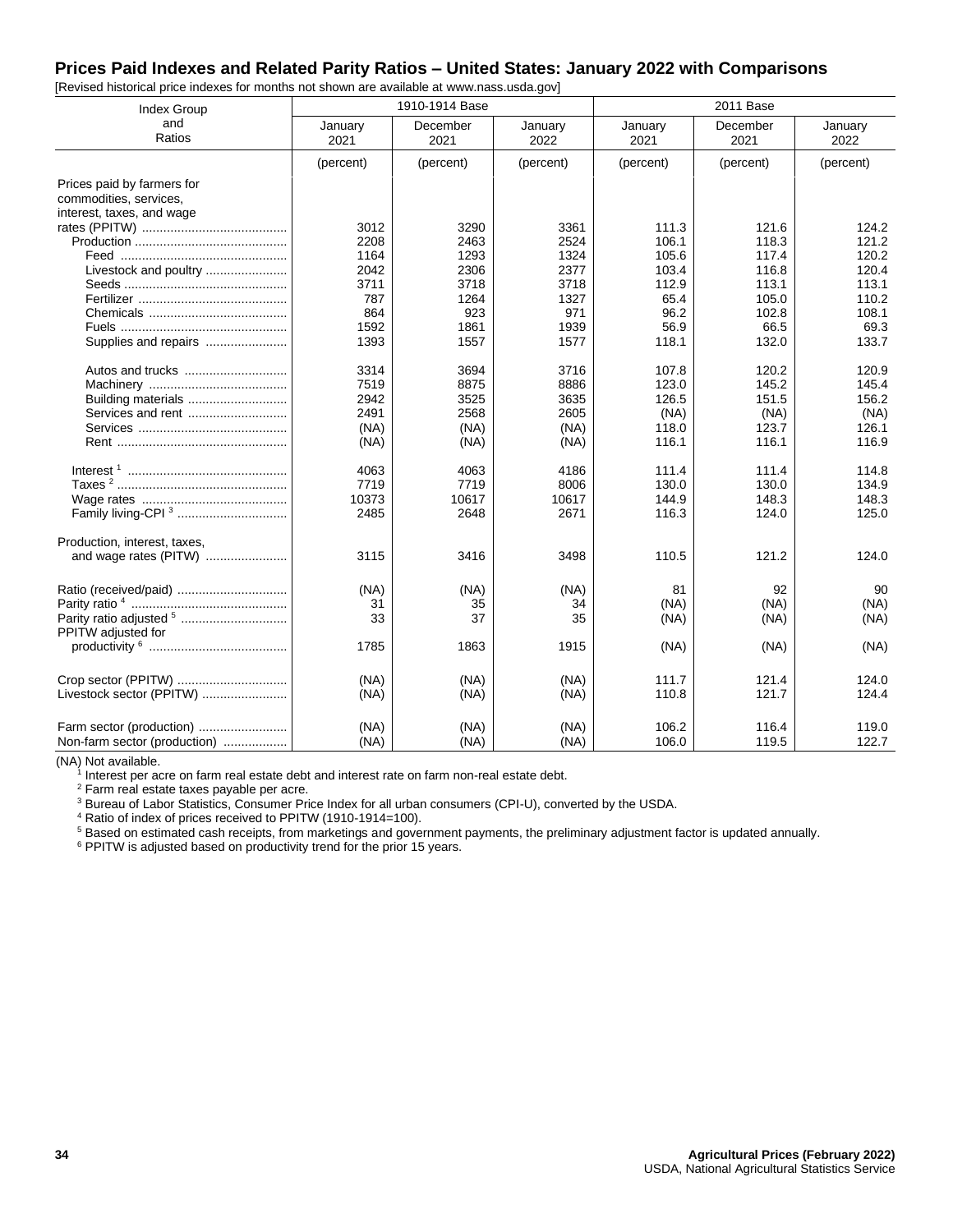## **Prices Paid Indexes and Annual Weights for Input Components and Sub-components – United States: January 2022 with Comparisons**

[Revised historical price indexes for months not shown are available at www.nass.usda.gov. Relative weights are five year moving averages]

|             | Relative weights |                  | Indexes (2011=100) |                  |                 |
|-------------|------------------|------------------|--------------------|------------------|-----------------|
| Index Group | 2021             | 2022             | January<br>2021    | December<br>2021 | January<br>2022 |
|             | (percent)        | (percent)        | (percent)          | (percent)        | (percent)       |
|             | 72.8             | 72.5             | 106.1              | 118.3            | 121.2           |
|             | 13.8             | 13.6             | 105.6              | 117.4            | 120.2           |
|             | 2.0              | 1.9              | 73.9               | 94.0             | 95.8            |
|             | 6.7              | 6.7              | 110.2              | 121.7            | 125.2           |
|             | 1.7              | 1.7              | 101.7              | 121.7            | 120.4           |
|             | 2.2              | $2.2\phantom{0}$ | 119.6              | 112.5            | 118.1           |
|             | 1.2              | 1.1              | 113.0              | 134.6            | 135.9           |
|             | 9.5              | 9.6              | 103.4              | 116.8            | 120.4           |
|             | 7.4              | 7.5              | 101.8              | 117.6            | 119.2           |
|             | 0.8              | 0.8              | 120.0              | 135.0            | 161.4           |
|             | 0.8              | 0.8              | 95.8               | 94.4             | 97.2            |
|             | 0.6              | 0.6              | 113.1              | 113.1            | 113.1           |
|             | 5.0              | 5.1              | 112.9              | 113.1            | 113.1           |
|             | 4.6              | 4.6              | 111.6              | 112.4            | 112.4           |
|             | 0.5              | 0.5              | 125.4              | 119.8            | 119.8           |
|             | 5.4              | 5.5              | 65.4               | 105.0            | 110.2           |
|             | 2.4              | 2.4              | 65.1               | 83.6             | 87.1            |
|             | 2.3              | 2.3              | 66.9               | 128.0            | 136.8           |
|             | 0.8              | 0.8              | 61.6               | 103.3            | 103.3           |
|             | 3.6              | 3.6              | 96.2               | 102.8            | 108.1           |
|             | 2.2              | 2.3              | 97.3               | 103.9            | 109.3           |
|             | 0.8              | 0.8              | 93.4               | 100.4            | 105.6           |
|             | 0.5              | 0.5              | 95.9               | 102.0            | 107.3           |
|             | 3.3              | 2.7              | 56.9               | 66.5             | 69.3            |
|             | 2.0              | 1.7              | 48.1               | 60.6             | 62.0            |
|             | 0.7              | 0.6              | 53.4               | 70.0             | 70.1            |
|             | 0.5              | 0.5              | 94.0               | 84.3             | 95.4            |
|             | 4.5              | 4.5              | 118.1              | 132.0            | 133.7           |
|             | 1.5              | 1.5              | 119.5              | 132.7            | 135.1           |
|             | 3.0              | 3.0              | 117.4              | 131.7            | 132.9           |
|             | 1.1              | 1.2              | 107.8              | 120.2            | 120.9           |
|             | 0.1              | 0.2              | 102.5              | 114.4            | 114.7           |
|             | 1.0              | 1.0              | 108.6              | 121.1            | 121.8           |
|             | 4.3              | 4.3              | 123.0              | 145.2            | 145.4           |
|             | 0.9              | 0.9              | 112.3              | 132.3            | 132.5           |
|             | 1.7              | 1.7              | 122.5              | 132.3            | 132.3           |
|             | 1.6              | 1.6              | 129.9              | 166.3            | 166.7           |
|             | 3.7              | 3.6              | 126.5              | 151.5            | 156.2           |
|             | 11.8             | 11.7             | 118.0              | 123.7            | 126.1           |
|             | 1.2              | 1.2              | 114.7              | 114.7            | 114.7           |
|             | 10.6             | 10.5             | 118.4              | 124.7            | 127.4           |
|             | 6.8              | 7.0              | 116.1              | 116.1            | 116.9           |
|             | 3.6              | 3.8              | 124.5              | 124.5            | 125.9           |
|             | 3.1              | 3.2              | 106.5              | 106.5            | 106.5           |
|             | 2.5              | 2.2              | 111.4              | 111.4            | 114.8           |
|             | 3.1              | 3.2              | 130.0              | 130.0            | 134.9           |
|             | 7.5              | 7.8              | 144.9              | 148.3            | 148.3           |
|             | 14.1             | 14.3             | 116.3              | 124.0            | 125.0           |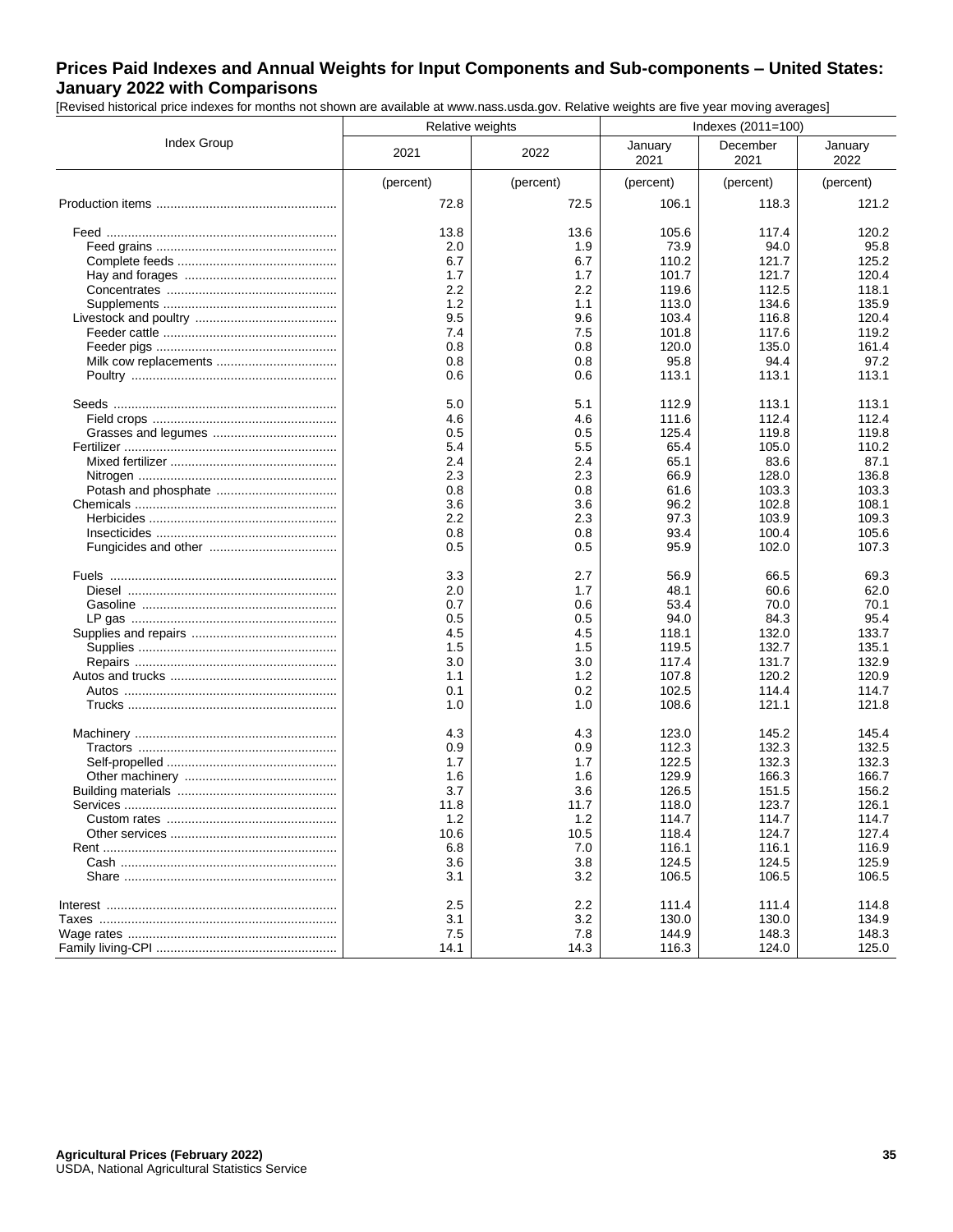#### **Feed Price Ratios – United States: January 2022 with Comparisons**

| Feed price ratio <sup>1</sup>                                                            | January 2021 | December 2021 | January 2022 |  |
|------------------------------------------------------------------------------------------|--------------|---------------|--------------|--|
| Broiler-feed: pounds of broiler grower feed equal                                        | 3.6          | 5.1           | 5.3          |  |
| Market egg feed: pounds of laying feed equal in                                          | 6.6          | 9.3           | 9.9          |  |
| Hog-corn: bushels of corn equal in value to                                              | 11.8         | 10.3          | 10.6         |  |
| Milk-feed: pounds of 16% mixed dairy feed equal                                          | 2.00         | 1.98          | 2.18         |  |
| Steer & heifer-corn: bushels of corn equal<br>in value to 100 pounds of steer & heifers. | 26.4         | 25.8          | 25.0         |  |
| Turkey-feed: pounds of turkey grower equal in                                            | 6.7          | 6.7           | 6.2          |  |

<sup>1</sup> Effective January 1995, prices of commercial prepared feeds are based on current United States prices received for corn, soybeans, alfalfa hay, and all wheat.

<sup>2</sup> The price of commercial prepared broiler feed is based on current United States prices received for corn and soybeans. The modeled feed uses 58 percent corn and 42 percent soybeans.

 $3$  The price of commercial prepared layer feed is based on current United States prices received for corn and soybeans. The modeled feed uses 75 percent corn and 25 percent soybeans.

<sup>4</sup> The price of commercial prepared dairy feed is based on current United States prices received for corn, soybeans, and alfalfa. The modeled feed uses 51 percent corn, 8 percent soybeans, and 41 percent alfalfa.

<sup>5</sup> The price of commercial prepared turkey feed is based on current United States prices received for corn, soybeans, and wheat. The modeled feed uses 51 percent corn, 28 percent soybeans, and 21 percent wheat.

#### **Prices Received Used to Calculate Feed Price Ratios – United States: January 2022 with Comparisons**

[Price data source for livestock and poultry commodities is United States Department of Agriculture's Agriculture Marketing Service]

| Item | January 2021 | December 2021 | January 2022 |  |
|------|--------------|---------------|--------------|--|
|      | (dollars)    | (dollars)     | (dollars)    |  |
|      | 0.432        | 0.735         | 0.790        |  |
|      | 0.670        | 1.16          | 1.27         |  |
|      | 50.20        | 56.50         | 58.80        |  |
|      | 17.50        | 21.80         | 24.20        |  |
|      | 112.00       | 141.00        | 139.00       |  |
|      | 0.723        | 0.839         | 0.867        |  |
|      | 4.24         | 5.47          | 5.57         |  |
|      | 168.00       | 213.00        | 211.00       |  |
|      | 10.90        | 12.50         | 12.90        |  |
|      | 5.48         | 8.58          | 8.48         |  |

#### **Prices Paid for Feeder Livestock – United States: January 2022 with Comparisons**

[Price data source is United States Department of Agriculture's Agriculture Marketing Service]

| Item       | January 2021     | December 2021    | January 2022     |  |
|------------|------------------|------------------|------------------|--|
|            | (dollars)        | (dollars)        | (dollars)        |  |
| cwt<br>cwt | 139.00<br>168.00 | 161.00<br>189.00 | 163.00<br>226.00 |  |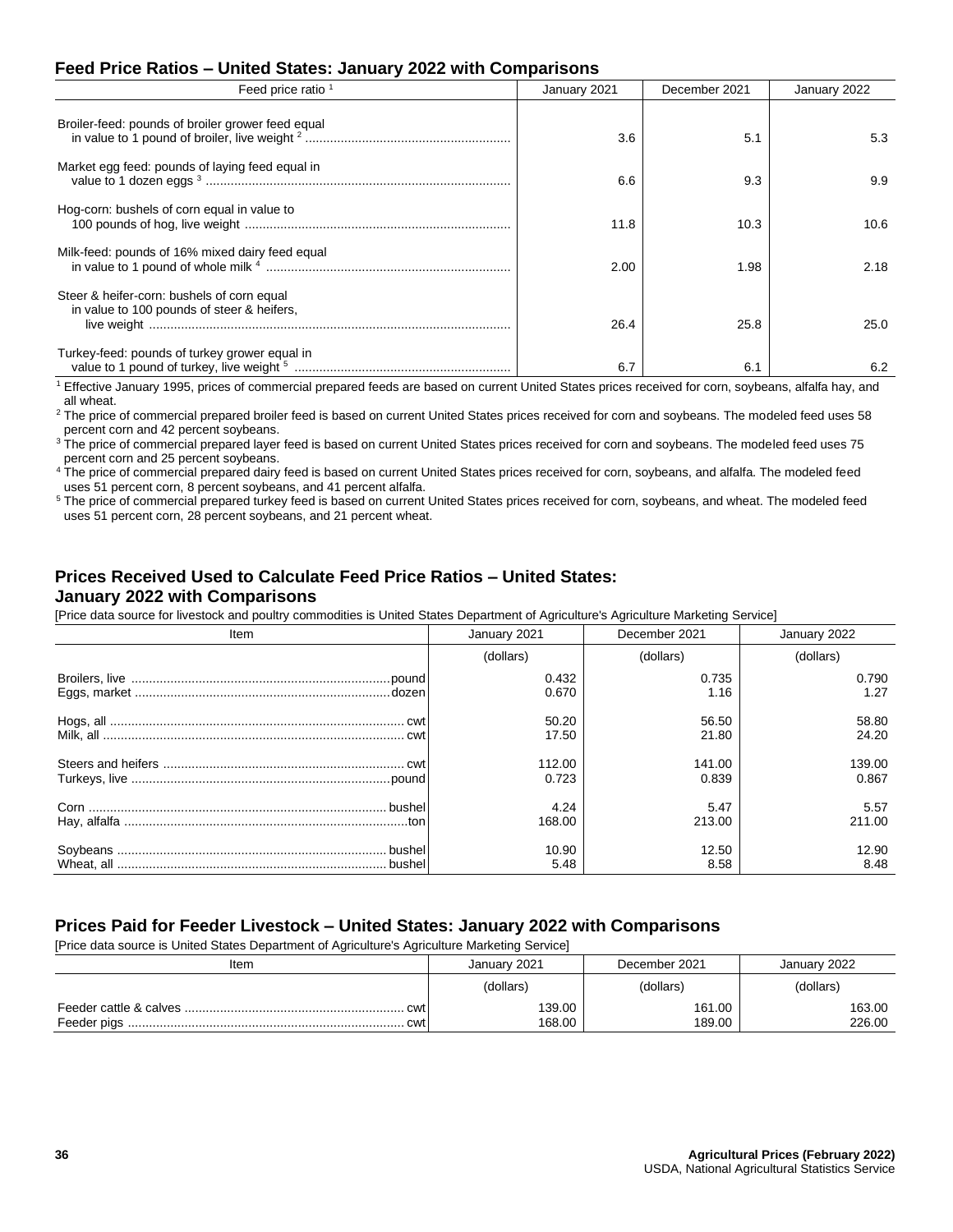## **Reliability of Prices Paid Estimates**

**Definition:** Prices paid by farmers represent the average costs of inputs purchased by farmers and ranchers to produce agricultural commodities. Conceptually, the average price when multiplied by quantity purchased should equal total producer expenditures for the item.

**Survey procedures:** The prices paid data are obtained from establishments that sell goods and services to farmers and ranchers. Annually, about 8,500 firms are randomly selected from lists by type of item sold with an average response rate in the range of 75-80 percent. Firms are asked to report the price for the specified item "most commonly bought by farmers" or that was the "volume seller". Approximately 135 items are surveyed each March to represent all production input items purchased. The survey reference period for most items is the five business days centered at the 15th of the month. Separate prices paid surveys are conducted for agricultural chemicals, fuels, feed, fertilizer, machinery, and seed.

**Summary and estimation procedures:** The annual March Prices Paid Survey is summarized as a non-probability survey. Average prices reported are aggregated to the region and United States level using weights available from expenditure data and other administrative sources. Price recommendations are prepared by the Regional Field Offices and Headquarters for review by the Agricultural Statistics Board in Washington, D.C. Also, the change in price level for individual items surveyed are combined to the regional and United States levels, and are published as prices paid indexes referenced to a specific base period. Prices paid indexes for new autos and trucks, building materials, farm supplies, motor supplies, and marketing containers are updated based on price changes measured in selected Bureau of Labor Statistics (BLS) indexes.

**Revisions:** Any revisions are published in the monthly and in annual issues of Agricultural Prices. The basis for revision must be supported by additional data that directly affect the level of the estimate. More revisions are likely for March when separate prices paid surveys are conducted, in lieu of BLS indexes, by the USDA to measure price change.

**Reliability:** Current methods of summarization for the March data are not designed directly to calculate sampling errors. However, analytical measures approximate the United States relative sampling errors for major items around 10 percent. Any non-sampling errors are attributed to such things as the inability to obtain correct information, differences in interpreting questions or definitions, mistakes in coding or processing the data, etc. Efforts are made at each step in the survey process to minimize these non-sampling errors.

**Program change:** Effective January 2014, the National Agricultural Statistics Service modified the five-year moving weights and updated the base reference period. In January 2015, publication of preliminary prices was suspended, and the annual average index was replaced by an annual index.

As of January 2014, the 1990-1992 base reference period was updated to 2011. Five-year moving average weights are adjusted (normalized) to minimize the effects of price changes. The 1910-1914=100 price indexes, required by statute for computing parity prices, were linked forward based on the changes in the new 2011=100 indexes. The new indexes were constructed by multiplying the ratios of the current prices to the base period prices by the moving average weights.

Modifications implemented January 2015 discontinued preliminary prices and replaced the annual average index with an annual index.

The April 2015 program update discontinued publication of the annual March survey prices paid data.

The February 2016 program update changed the rounding of the 2011 base period indexes to nearest tenth of a percent. The 1910-1914 base period indexes remain rounded to the nearest whole number.

See Price Program Links at end of this report for program change details.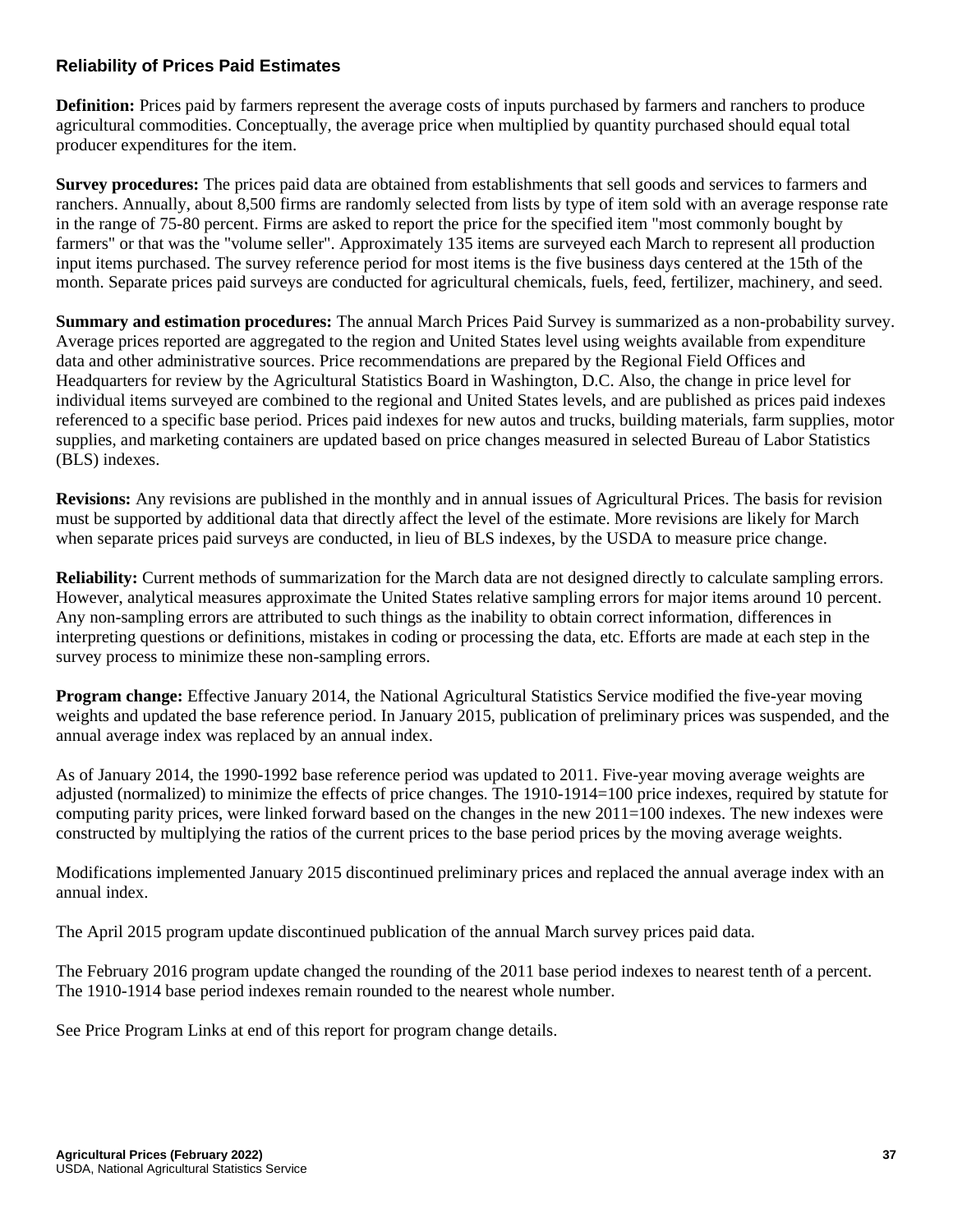# **Information Contacts**

| <b>General</b>                                                                                    |  |
|---------------------------------------------------------------------------------------------------|--|
| <b>Crop Prices Received</b>                                                                       |  |
|                                                                                                   |  |
|                                                                                                   |  |
|                                                                                                   |  |
|                                                                                                   |  |
|                                                                                                   |  |
|                                                                                                   |  |
|                                                                                                   |  |
|                                                                                                   |  |
|                                                                                                   |  |
| Fleming Gibson - Blueberries, Cranberries, Cucumbers, Pistachios, Potatoes, Pumpkins,             |  |
|                                                                                                   |  |
| Deonne Holiday - Almonds, Apples, Asparagus, Carrots, Coffee, Onions                              |  |
|                                                                                                   |  |
| Robert Little - Apricots, Dry Beans, Lettuce, Macadamia, Maple Syrup,                             |  |
|                                                                                                   |  |
|                                                                                                   |  |
| Krishna Rizal - Artichokes, Cauliflower, Celery, Garlic, Grapefruit, Hazelnuts,                   |  |
| Kiwifruit, Lemons, Mandarins and Tangerines, Mint, Mushrooms, Olives, Oranges  (202) 720-5412     |  |
| Antonio Torres - Cantaloupes, Dry Edible Peas, Green Peas, Honeydews, Lentils,                    |  |
|                                                                                                   |  |
| Chris Wallace – Avocados, Bell Peppers, Broccoli, Cabbage, Chickpeas,                             |  |
|                                                                                                   |  |
| <b>Livestock Prices Received</b>                                                                  |  |
|                                                                                                   |  |
|                                                                                                   |  |
|                                                                                                   |  |
|                                                                                                   |  |
|                                                                                                   |  |
|                                                                                                   |  |
|                                                                                                   |  |
|                                                                                                   |  |
|                                                                                                   |  |
|                                                                                                   |  |
|                                                                                                   |  |
|                                                                                                   |  |
| <b>Indexes, Prices Paid, and Parity Prices</b>                                                    |  |
|                                                                                                   |  |
|                                                                                                   |  |
|                                                                                                   |  |
|                                                                                                   |  |
| Max Reason - Prices Received Indexes, Parity Prices, Prices Paid Indexes, Prices Paid for Feed,   |  |
| Fertilizer, Chemicals, Seeds, Fuels, Farm Supplies and Repairs, Farm Machinery, Feeder Livestock, |  |
|                                                                                                   |  |